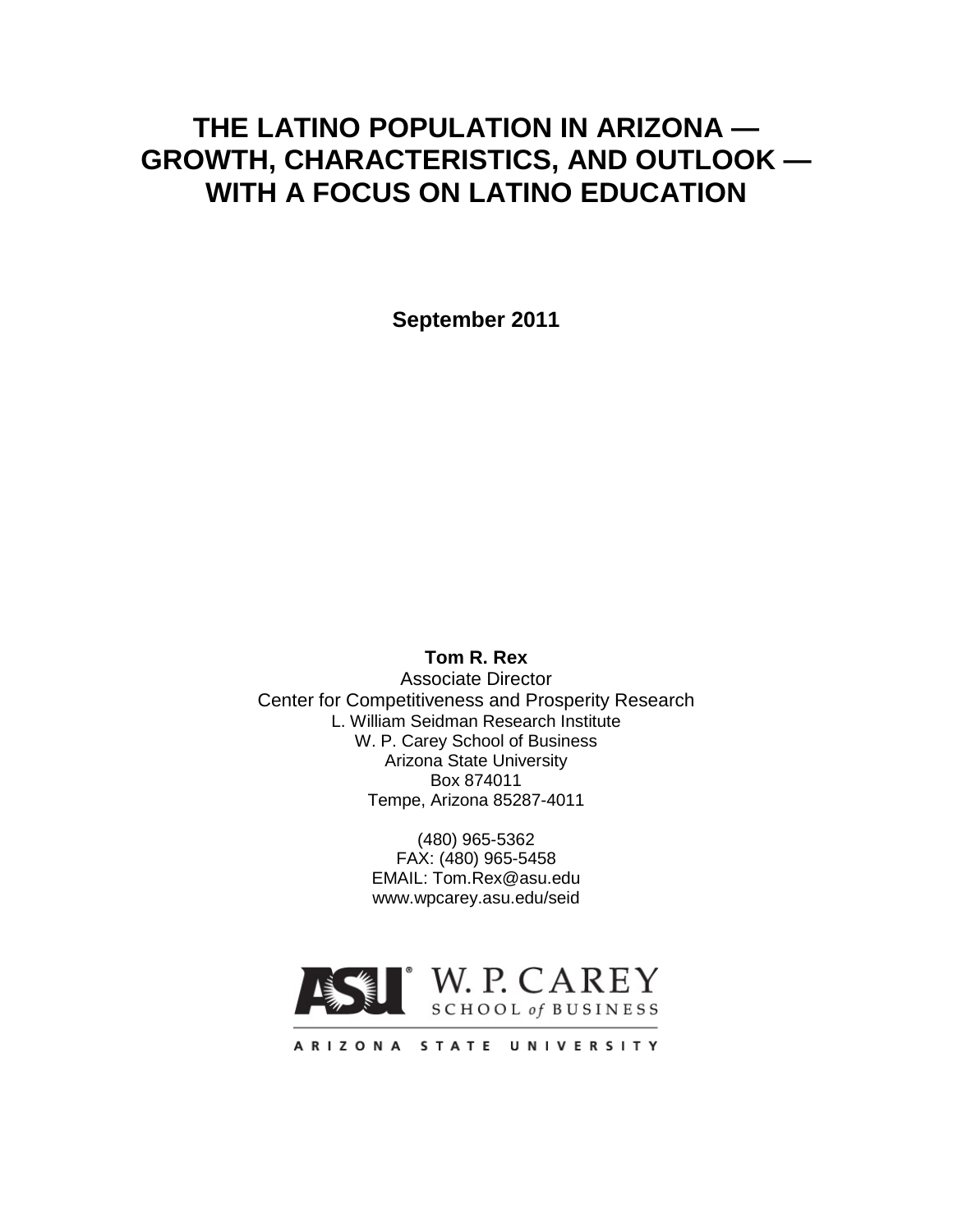#### **SUMMARY**

In 2001, the issue of Latino educational achievement and attainment was raised in the Morrison Institute report *Five Shoes Waiting to Drop on Arizona's Future*. Though the educational performance and attainment of Hispanics was substantially less than that of non-Hispanic whites and Asians, it was in line with other minority groups. The special focus on Hispanics was due to the large and rapidly growing size of the Hispanic population in Arizona.

In terms of educational attainment and achievement, the situation has not changed much in the last decade. Hispanics continue to make only slow gains relative to non-Hispanic whites and Asians. Among Hispanics, the relative percentage of high school graduates has increased, but the relative college graduation rate has not improved.

Demographically, however, significant changes have occurred since 2001. The growth rate of the Hispanic population has slowed — reducing the magnitude of the Latino education issue — as a result of two factors. First, the number of undocumented immigrants living in Arizona has dropped, primarily as a result of the state's anti-immigration legislation. The long and deep recession followed by a very slow economic recovery also has caused some undocumented immigrants to leave the state and has reduced the number of undocumented immigrants crossing the border. Second, the fertility rate of Hispanics has fallen considerably — by more than that of any other racial/ethnic group.

Going forward, the magnitude of the Latino education issue in Arizona will depend largely on the size of the Hispanic population relative to the state's entire population. The expansion or restriction of educational programs tailored to students learning English as a second language or to Hispanic/minority/low-income students generally also would have an impact.

The fertility rate of Hispanics will play an important role in determining the number of Hispanics living in Arizona, particularly in the number going to school. However, the single largest factor that will influence Latino educational achievement and attainment in Arizona in coming years is the number and characteristics of Latino immigrants who will live in the state. Since few changes have occurred over the last 20 years in the characteristics of Hispanic immigrants and Arizona's Hispanic population as a whole, the significance of the Latino education issue in coming years will largely be determined by the number of immigrants, particularly undocumented immigrants.

Immigration to Arizona in the future is dependent largely on policy decisions made in Arizona, most notably in the enforcement of the state's employer sanctions law. Certain changes in federal immigration law also would have an effect. Economic and demographic conditions, typically the most important factors influencing immigration — particularly undocumented immigration may also play a role, but the presence of Arizona's employer sanctions law likely will relegate them to secondary importance.

Changes in the age distribution in both the United States and Mexico almost certainly will result in less undocumented immigration in coming decades. Economic conditions in countries from which the United States receives immigrants (mostly Mexico), in the United States, and specifically in Arizona could have an effect on the number of immigrants settling in Arizona.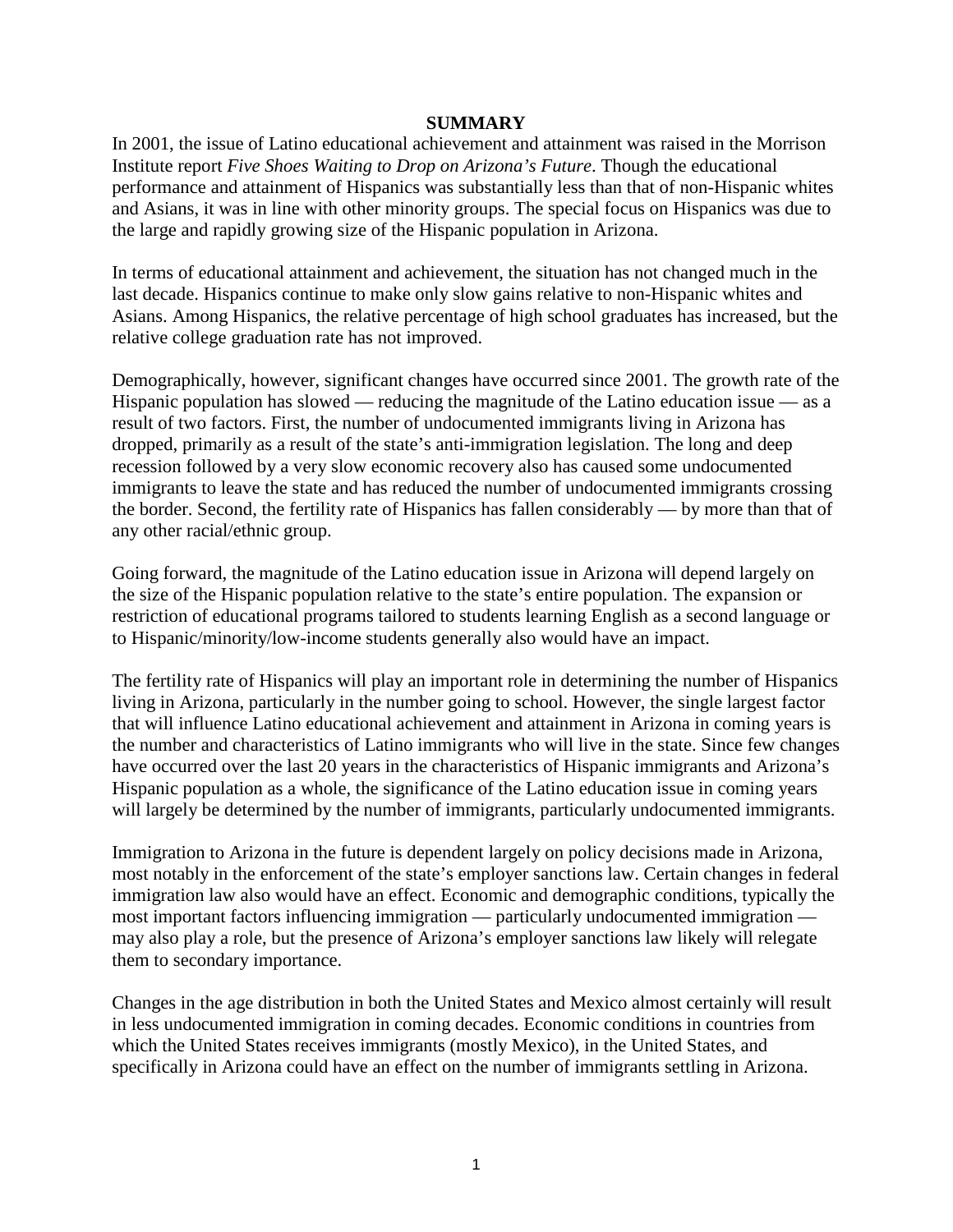#### **INTRODUCTION**

The primary purpose of this paper is to examine the educational achievement and attainment of Latinos living in Arizona. (The terms Latino and Hispanic are used interchangeably in this report.) In short, the educational performance and attainment of Hispanics lags considerably behind that of the state's non-Hispanic white residents. Moreover, the growth in the number of Hispanics, especially children, has far outpaced that of the non-Hispanic white population, raising the importance of this educational gap. This issue was highlighted in the 2001 Morrison Institute report *Five Shoes Waiting to Drop on Arizona's Future*.

The specific goal of this report is to assess the future of Hispanic educational performance and attainment in Arizona, but this outlook is dependent to a very sizable extent on the characteristics of the Hispanics living in Arizona. In particular, the educational achievement and attainment of Hispanic immigrants has been substantially less than that of Hispanics born in the United States. Forecasting Hispanic immigration specifically and the characteristics of the Hispanic population generally is extremely difficult for two reasons: severe data limitations, and recent legal and policy changes related to immigration.

To make forecasts using any standard modeling technique requires a long time series of consistent data on a range of related indicators. However, demographic and socioeconomic data for Hispanics are largely limited to a data point every 10 years from the decennial census. Solid data on undocumented immigrants is virtually nonexistent, yet it appears that this component of the Hispanic population became substantially more significant during the 1990s.

Even if more and higher quality data existed, the recent legal and policy changes in Arizona related to immigration, and the potential for additional action and for legal challenges to affect legislation that has been passed, would render the historical data to be of limited use. Rather than economic and demographic conditions in the United States and in the countries supplying the immigrants (mostly Mexico) being the most important factors to consider in making projections of the number of Hispanic immigrants to Arizona, future immigration is more likely to be affected by immigrant-related laws passed by the Arizona Legislature since 2007.

The key legislation is the "employer sanctions law" passed in July 2007 and implemented at the beginning of 2008. The number of undocumented immigrants living in Arizona appears to have dropped in 2007 and 2008 in direct response to this legislation. The other significant piece of legislation is "Senate Bill 1070" that was passed in 2010. Court challenges have blocked significant parts of this legislation from being implemented, but a number of cases remain open in the court system.

#### **Data Limitations**

The population count from the decennial census is the only source of accurate figures on the number of residents at any geographic level, including the nation and states. Annual estimates of the total population in years between the decennial censuses are produced by the U.S. Census Bureau and by other organizations, including the Arizona Department of Administration's Office of Employment and Population Statistics. (This unit formerly was within the Department of Economic Security and, most recently, the Department of Commerce.) The accuracy of these estimates varies widely over time and by geographic area. Generally, estimates are most accurate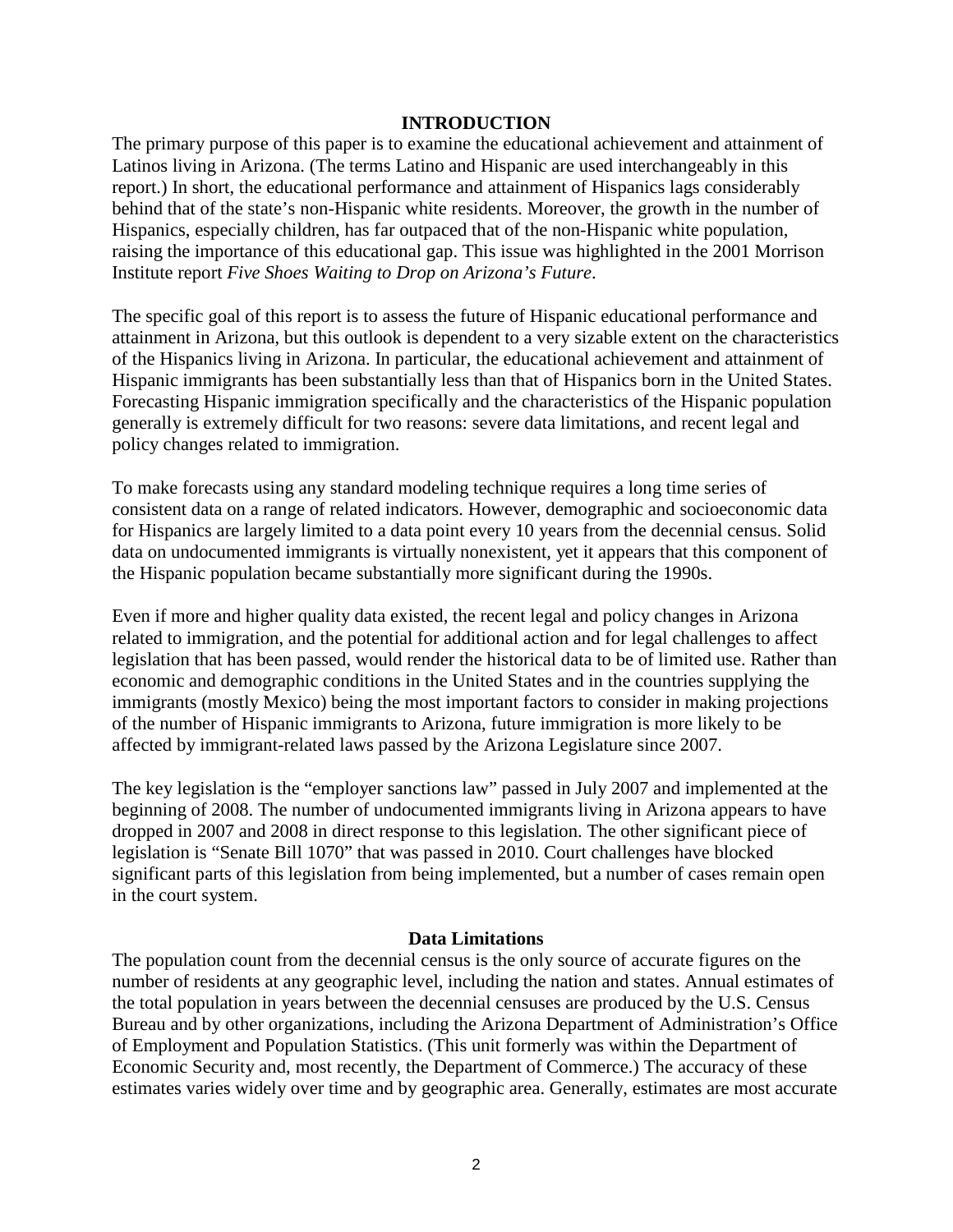for large population centers and least accurate for lightly populated areas. The Census Bureau's 2010 population estimate for Arizona was much higher than the decennial census count, with the overestimate being the largest in the nation on a percentage basis. Estimates from other sources also were substantially too high.

While the Census Bureau will revise its annual intercensal estimates from 2000 to 2010 to match the 2000 and 2010 census results, those revisions are not yet available. Further, since the Census Bureau does this for every state and county in the nation, it must use a simplistic approach that will not consider, for example, the effects of the implementation of the state's employer sanctions law in 2007 and 2008 on the number of Hispanics living in Arizona.

Beyond the overall population, counts are available from the 2010 decennial census by gender, race/ethnicity (including Hispanic), age, and household relationship. The annual population estimates produced by the Census Bureau are subdivided by gender, age, and race/ethnicity, but these figures are highly derived. For example, in addition to the overestimate of the total population, the Hispanic share of the Arizona population was overestimated compared to the 2010 decennial census results.

Other demographic and socioeconomic information (such as educational attainment) was available from decennial censuses prior to 2010. These measures were derived from responses to the long form of the decennial census questionnaire that was sent to only about one-in-six households. Thus, sampling error was a significant issue when looking at small geographic areas or at small subsets of the population in more populous geographic areas (such as the number of Hispanic immigrants in Arizona).

The Current Population Survey (CPS) has for decades provided annual estimates of most of the demographic indicators reported by the decennial census, but the CPS was designed to be accurate only for the nation and four broad regions of the country. Another survey, the American Community Survey (ACS), was launched nationwide in 2005 to provide demographic and socioeconomic data for states and smaller geographic areas. In order to fund the ACS, the longform questionnaire of the decennial census was abandoned — such data are not available from the 2010 census.

### **American Community Survey**

The ACS has the advantage of providing ongoing data updates (annually), rather than an update every 10 years. However, survey error in the ACS is very large. Except for very populous areas, only the broadest indicators can be considered reliable using the annual data. As discussed below, a comparison of the results of the 2009 ACS and the 2010 census suggests that even the estimates/counts of the broadest indicators — such as gender — are noticeably different for Arizona.

Three-year and five-year averages, which have less sampling error, also are produced from the ACS. However, even for the five-year average, sampling error is larger than the error from the long form of the earlier decennial censuses. Moreover, multiyear averages from the ACS are more difficult to interpret than the point-in-time estimates from the decennial censuses. For example, the first two years of the latest five-year average for 2005 through 2009 were part of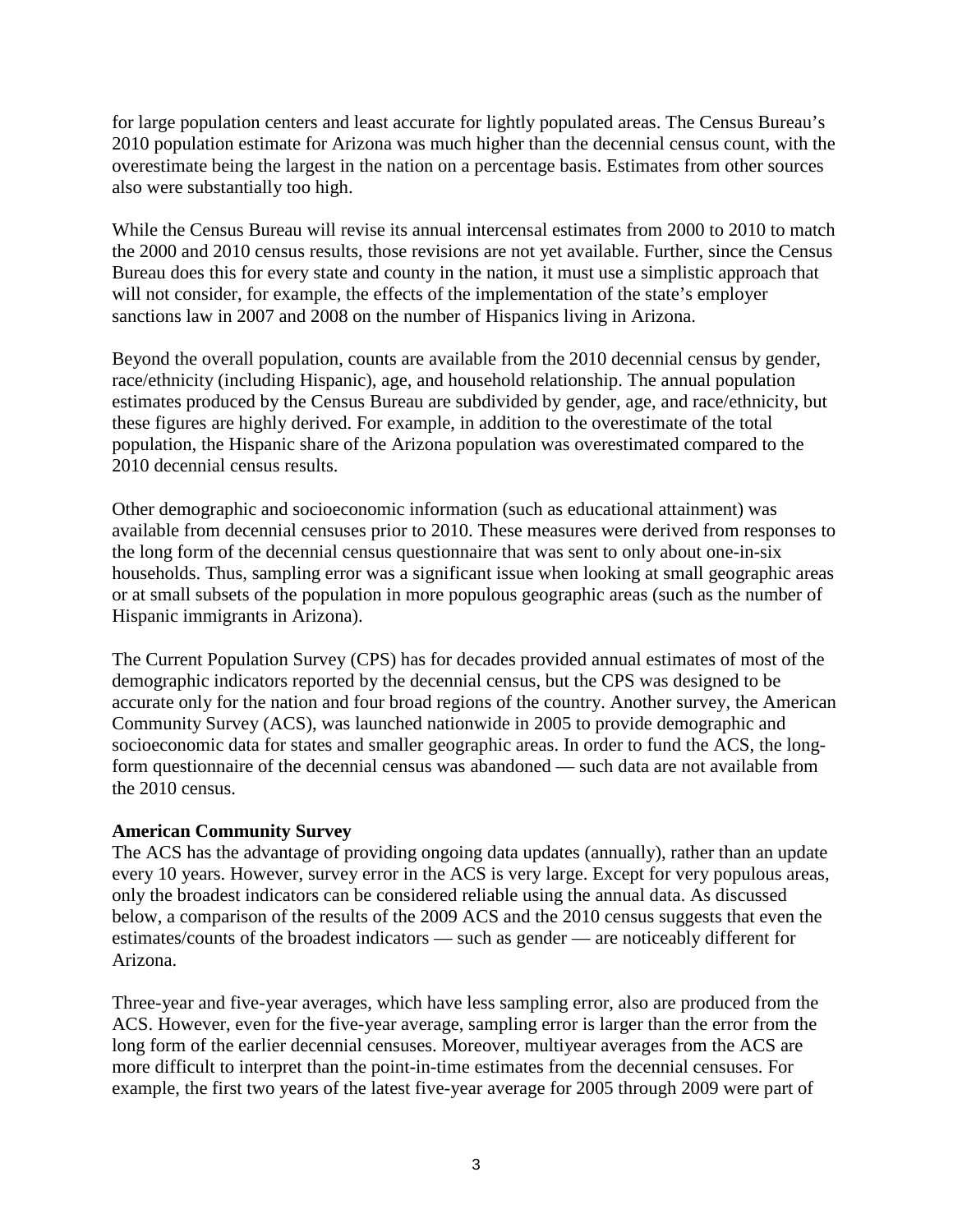the real estate/economic boom while the last two years were marked by the deepest and longest recession since the 1930s.

Most of the survey results from the ACS and from earlier decennial censuses are expressed in two ways: number of people and percentage of the total. In the decennial censuses prior to 2010, the number of people in a given category (such as the number of people speaking Spanish at home) was calculated from the percentage of those surveyed and the overall population count. The ACS has no population count to use. Instead, the Census Bureau's annual population estimates are used as the control for the ACS. However, since the Census Bureau's population estimates for Arizona in recent years were substantially too high, the population estimates by category published in the ACS have significant error beyond that of the survey error. Thus, only percentages from the ACS should be used.

Beyond using the margin of error published by the Census Bureau for every ACS estimate, a sense of the reasonableness of the ACS results can be obtained by comparing the 2009 (single year) ACS figures to the 2010 census results for those few indicators that are available from the 2010 census. (ACS results for 2010 are not yet available.) The 2009 ACS data were collected throughout the calendar year and thus on average represent a period nine months earlier than the decennial census data that are expressed as of April 1, 2010. It is unlikely that during these nine months significant demographic changes would have occurred in Arizona's population. Thus, it is assumed that most of the differential in results between the 2009 ACS and the 2010 census are due to sampling error in the ACS.

The comparison reveals that non-Hispanic men (relative to non-Hispanic women) are marginally underrepresented in the 2009 ACS, but Hispanic men are overreported. By age, the ACS underportrays non-Hispanics between the ages of 55 and 74 (relative to other ages) and slightly overstates the percentage in most other age brackets. Among Hispanics, the ACS underdepicts the percentages in the 45-to-74 and 15-to-19 age groups. Those 25-to-34 years old and children less than 5 years old are overrepresented.

By race, the ACS results are close to those of the census among non-Hispanics. Among Hispanics, however, the ACS greatly overreports whites, offset by a much lower proportion in the "other" race category. This is inconsistent not only with the 2010 census, but with earlier censuses.

The ACS overstates the proportion of households headed by someone between the ages of 25 and 44, especially for Hispanics. Very young and old householders are underdepicted in the ACS. The sampled households in the ACS had more children and more other relatives (such as parent or sibling of the householder) than did the count of households in the decennial census. Average household size was very substantially overstated in the ACS. Because of these significant differences between the 2009 ACS and 2010 census results, considerable caution should be exercised in interpreting the results from the 2005-09 ACS that are included later in this report.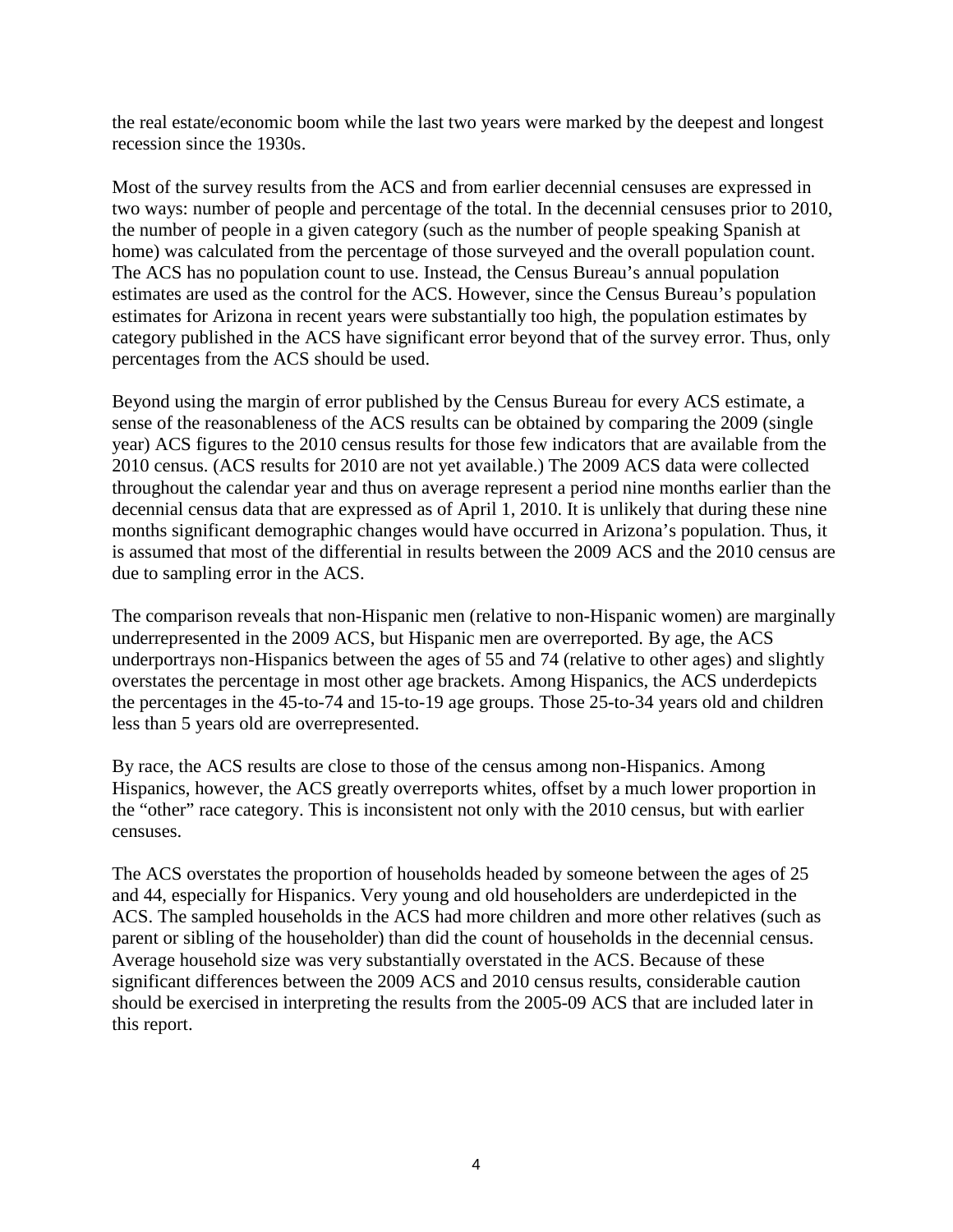#### **Effects of Legal and Policy Changes**

The passage of immigration-related legislation by the Arizona Legislature may have permanently changed the pattern of growth in the Hispanic population in Arizona beginning in late 2007. Several factors contribute to the uncertainty of this statement. While the employer sanctions law has passed legal muster, if it is not vigorously enforced some employers may hire undocumented workers, allowing illegal immigration to the state to occur. Other uncertainties involve pending court decisions, subsequent legislation, and actions taken by other states and/or by the U.S. Congress.

It is difficult to quantify the effects of the legislation passed so far. The only "symptomatic" indicators that are available by race/ethnicity are births and school enrollment, but the latter series underwent a methodological change in the key year when the employer sanctions law was implemented and otherwise appears to include inaccuracies. The birth and enrollment data are analyzed in a later section of this report.

A further complication to understanding the effects of the Arizona legislation is that the Arizona and national economies fell into a deep recession at the same time that the employer sanctions law went into effect. When Senate Bill 1070 went into effect, the Arizona economy had barely begun to recover. Conceptually, it is possible to disentangle the effects of the legislation from the economic recession on the number of Hispanics living in Arizona, but the quality of the data needed to perform such an analysis is limited. Such a study, performed by the Public Policy Institute of California, is reviewed in this report.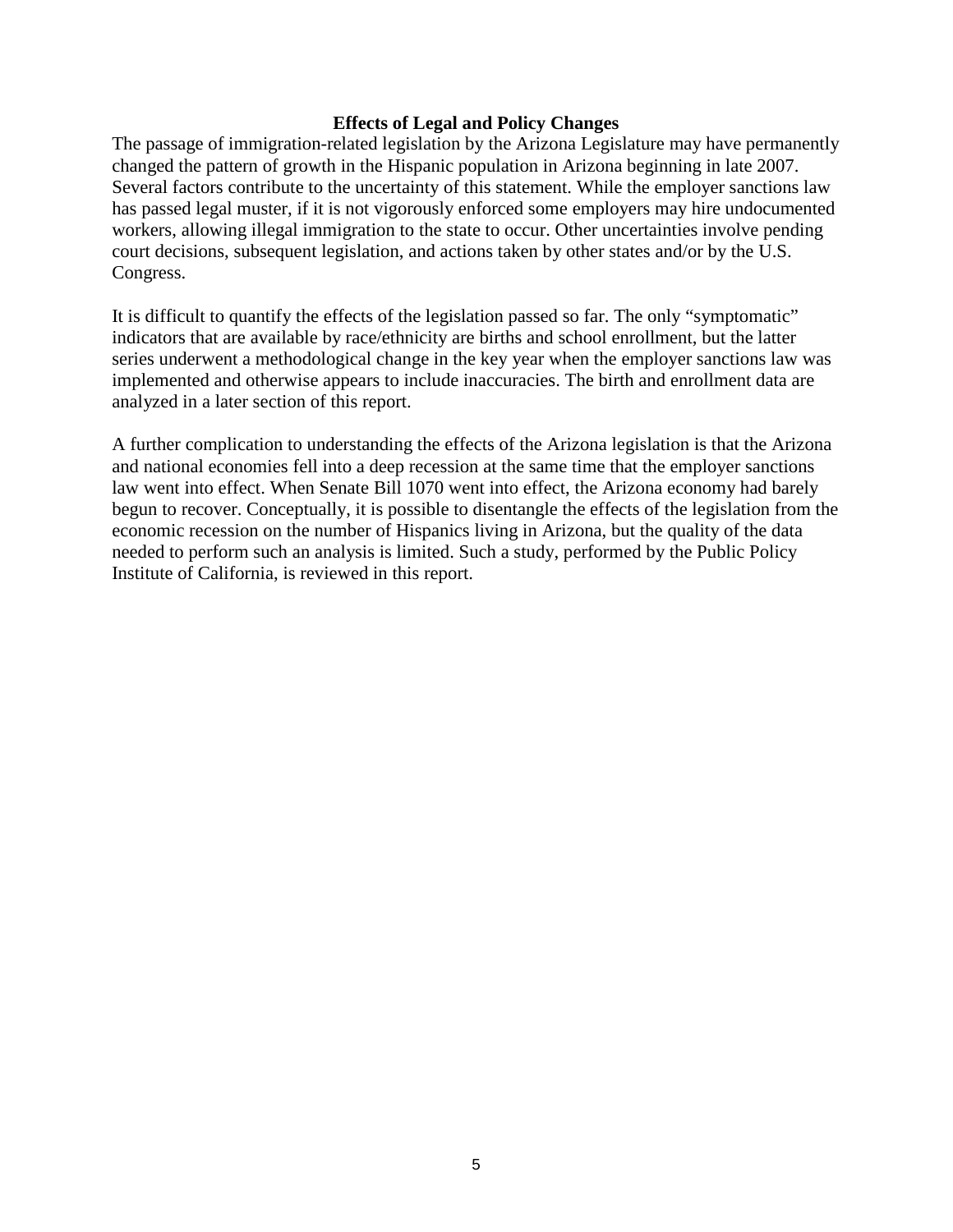### **GROWTH OF THE HISPANIC POPULATION IN ARIZONA**

The growth of the Arizona population over the last three decades is shown in Table 1 by ethnicity. Numeric population growth was less between 2000 and 2010 than in the preceding decade, almost entirely due to a slowing of non-Hispanic growth. The Hispanic share of the population did not rise as much between 2000 and 2010 as during the 1990s.

Population change consists of net natural increase — the number of births less the number of deaths — plus net migration. Total net migration consists of net domestic migration (migration to and from elsewhere in the United States) plus net international migration (immigration less emigration).

While an accurate count of the number of births and deaths is available by race/ethnicity, counts of the other components of population growth do not exist. Total net migration between two decennial censuses can be calculated by subtracting net natural increase from the change in the population, but it is not possible to derive the number of domestic versus international migrants.

Net migration from state to state within the United States is available annually from the Internal Revenue Service (IRS), but no demographic detail, such as race/ethnicity or age, is available. Further, these IRS figures are not complete counts and are not available promptly.

The number of legal immigrants is reported annually by state by the U.S. Department of Homeland Security's Office of Immigration Statistics, but in many cases the immigrants entered the country earlier than the year in which they are reported (for example, by first entering on a temporary visa). Estimates from various sources of the number of undocumented immigrants by state are available, but these figures are derived from surveys with a relatively small sample size. Further, the estimated numbers by state are not subdivided by ethnicity.

Based on their estimated numbers, undocumented immigrants accounted for around 70 percent of Arizona's total immigrants during the 1990s. The undocumented share was smaller from 2000 through 2007, but still exceeded 50 percent. Since then, Arizona probably has experienced a net outflow of undocumented immigrants.

|           | <b>Total</b> | <b>Non-Hispanic</b> | <b>Hispanic</b> | <b>Hispanic Share</b> |
|-----------|--------------|---------------------|-----------------|-----------------------|
| 1980      | 2,718,215    | 2,277,514           | 440,701         | 16.2%                 |
| 1990      | 3,665,228    | 2,976,890           | 688,338         | 18.8                  |
| 2000      | 5,130,632    | 3,835,015           | 1,295,617       | 25.3                  |
| 2010      | 6.392.017    | 4.496.868           | 1.895.149       | 29.6                  |
| Change:   |              |                     |                 |                       |
| 1980-90   | 947.013      | 699,376             | 247,637         | 2.6                   |
| 1990-2000 | 1,465,404    | 858,125             | 607.279         | 6.5                   |
| 2000-10   | 1,261,385    | 661,853             | 599.532         | 4.3                   |

# **TABLE 1 NUMBER OF ARIZONA RESIDENTS BY ETHNICITY**

Source: U.S. Department of Commerce, Census Bureau, decennial censuses.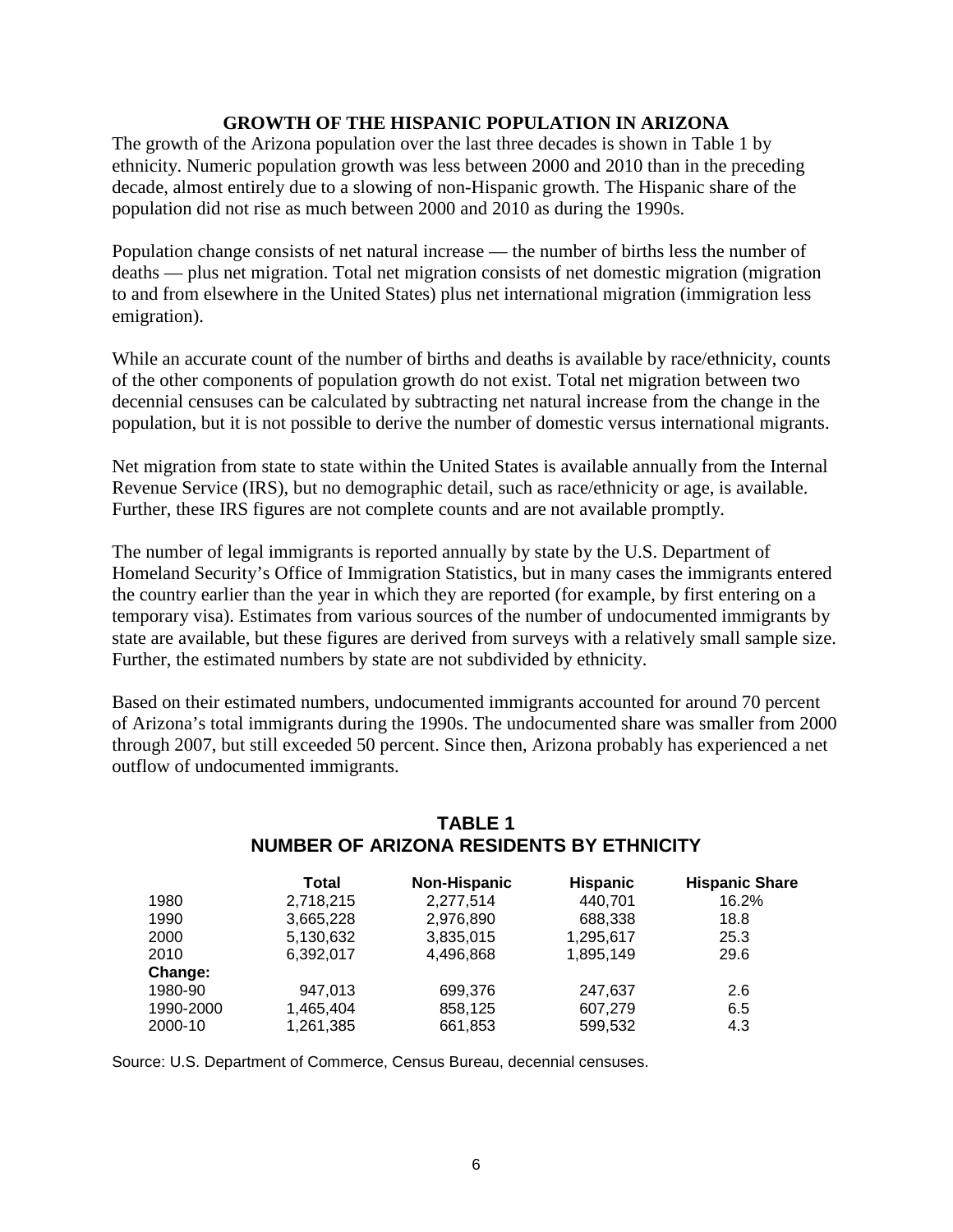#### **Symptomatic Indicators**

Because of the unavailability of most components of population growth, in order to make intercensal estimates of the population, a variety of "symptomatic" indicators are used. These include building permits, school enrollment, driver licenses, and Medicare and Social Security enrollments. Births and deaths are sometimes used as indicators of broader population change. Of these indicators, the only ones that provide information by state by race/ethnicity are births and deaths and school enrollment.

#### **School Enrollment**

Operationally, school enrollment figures are primarily used to estimate the size of the school-age population. However, changes in enrollment from a given grade in one year to the next grade in the following year provide insight into net migration, not only of children, but of their parents.

Public school enrollment figures, as of October 1, are reported annually by the Arizona Department of Education (ADE). Prior to 2008, a student enrolled in more than one school primarily high school students taking classes at their regular high school and at a vocational school — was counted more than once. Since then, a student is counted only once. Since the ADE has not published the counts for 2008 under both methodologies, a discontinuity in the time series exists in a key year — when the employer sanctions law went into effect.

In addition to this methodological change, questions regarding the accuracy of the enrollment figures have been present for years. An examination of annual enrollment counts by county and by grade reveals numerous instances of unexpected changes. There are a number of cases of an unusually large increase in enrollment in one year followed by an unusually small increase, or a decrease, in the following year, which suggests that enrollment was overstated in the first year. The opposite also occurs, suggesting that the enrollment figure in a given year was understated. In other cases, it is impossible to evaluate the likelihood of an unexpected change of being accurate.

Another limitation of using the school enrollment figures as an indicator of population change is that the counts are limited to public schools. If the popularity of private schools and home schooling changes over time, then the public enrollment figures are less indicative of the change in the school-age population. Taken together, the change in methodology, the questions regarding accuracy, and the limitation to public schools greatly reduce the usefulness of this school enrollment dataset as an indicator of the change in the Hispanic population.

From 2000 through 2006, the increase in Hispanic enrollment ranged from 3.4-to-6.4 percentage points per year higher than that of non-Hispanics (see Chart 1). In the four years since then, the difference has ranged from 0.0-to-3.1 percentage points. (The 2008 figures are based on an estimate of 2008 enrollment under the old methodology.) The slowdown in Hispanic growth relative to other groups begins in 2007 and precedes the implementation of the employer sanctions law on January 1, 2008. However, the law was passed in July 2007. Anecdotal evidence suggests that some undocumented Hispanic immigrants left the state before the law took effect — before the school year started — rather than make their children change schools during the school year.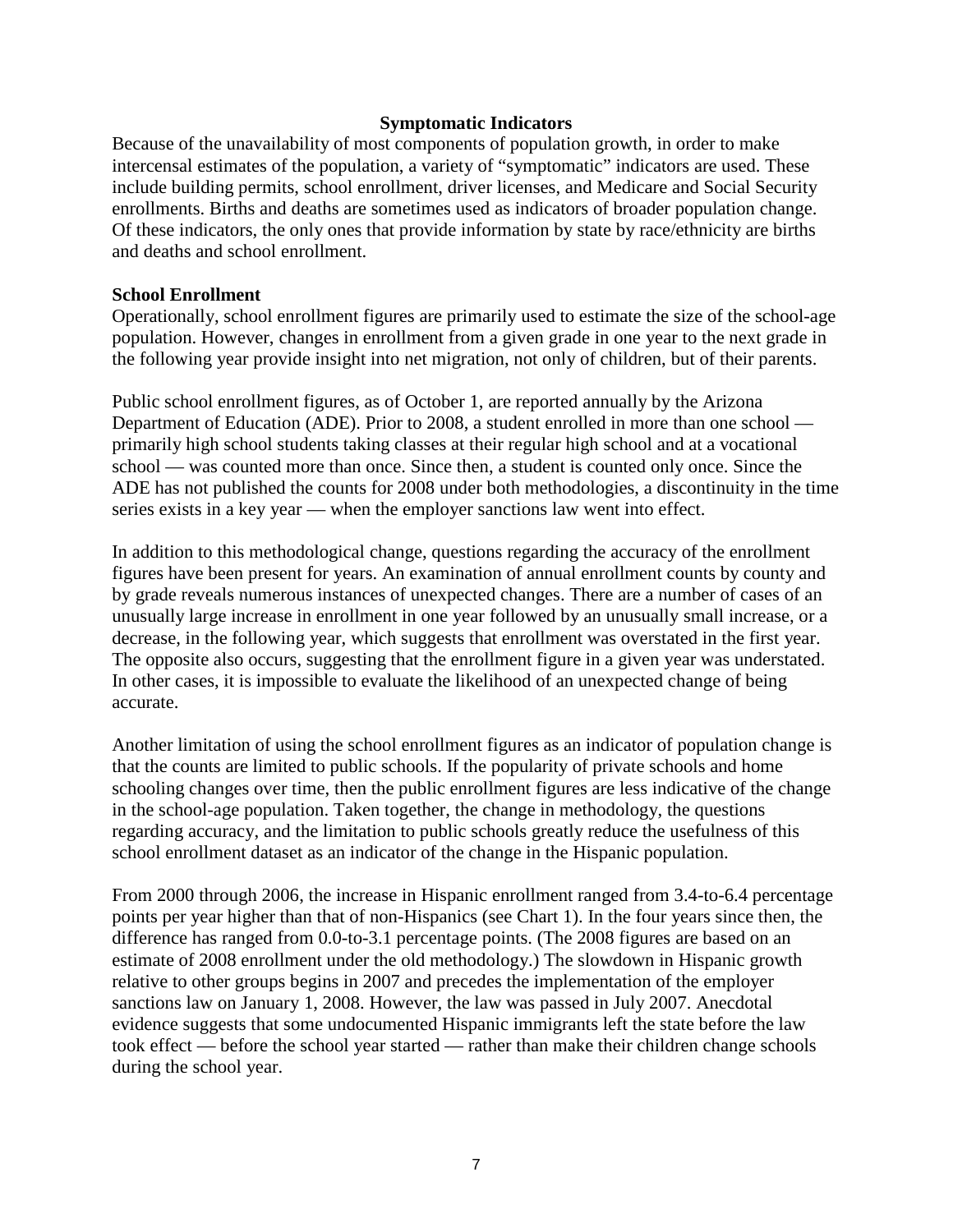**CHART 1 PUBLIC SCHOOL ENROLLMENT IN ARIZONA, ANNUAL PERCENT CHANGE**



\* Estimated

Source: Arizona Department of Education, Research and Evaluation Section.

Without being able to precisely state how the enrollment of Hispanics changed once legislation targeting undocumented immigrants began to be passed, the enrollment data strongly suggest that the growth in number of school-age Hispanics has slowed substantially.

### **Births**

The final count of births reported by the Arizona Department of Health Services is believed to be highly accurate. Annual data are available for several decades. The numbers are reported by the race/ethnicity and age of the mother.

Not only do births represent a component of population change, changes in the number of births can be used to estimate changes in the size of the broader population. Even if a long-term trend is present, fertility rates — the number of births relative to the number of women of child-bearing age — typically do not change very much from year to year. Generally, short-term fluctuations are related to the economic cycle, since some people postpone family additions during periods of economic weakness. Thus, an increase or decrease in the number of births that cannot be explained by economic conditions may signal a change in the population size.

In order to calculate fertility rates, data must be available on the number of females of childbearing age. Since the overall fertility rate is affected by the age distribution of women fertility rates vary widely by age of the mother — it is more useful to examine fertility rates by age of the mother. Thus, at a state or local level, accurate fertility rates can only be calculated based on decennial census counts.

More commonly reported than the fertility rate is the crude birth rate, which divides the number of births by an estimate of the entire population size. Crude birth rates are very high for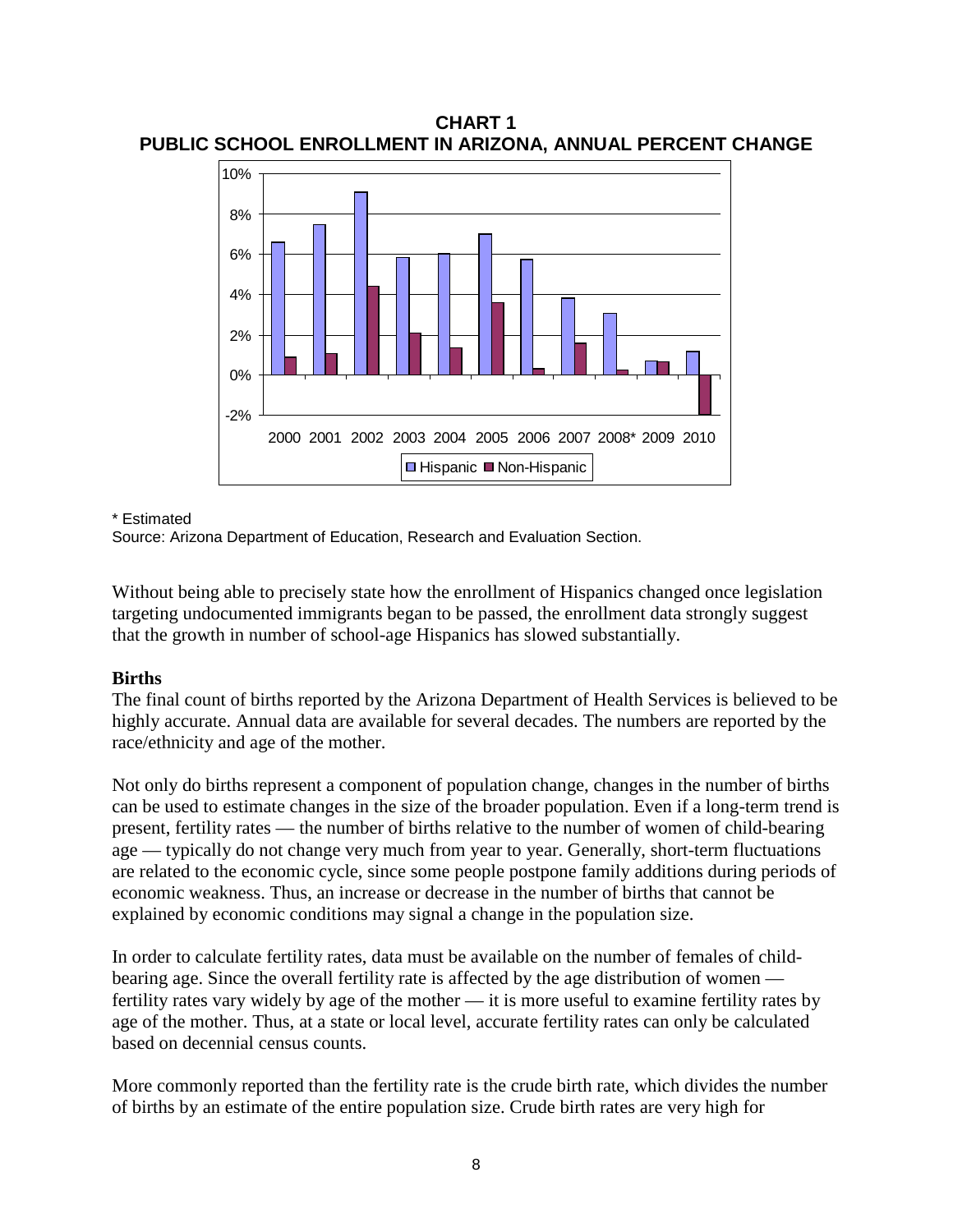Hispanics in Arizona, but in large part this is due to such a high percentage of the Hispanic population being of child-bearing age.

The fertility rates displayed in Table 2 use the census counts in 2010 of the number of women of child-bearing age and the number of births in 2009 (births by age and race/ethnicity have not yet been published for 2010), The rates are expressed as the number of births per 1,000 women in each age group.

The Hispanic fertility rate is higher than the overall rate of all races/ethnicities for women under the age of 30 and approximately equal to the overall rate among women 30 or older. In each age group under the age of 30, the Hispanic fertility rate is higher than that of non-Hispanic whites and non-Hispanic Asians, but is lower than that of non-Hispanic Native Americans.

Fertility rates fell between 2000 and 2010 among women under the age of 30. Fertility rates fell particularly among Hispanics — in every age group they had the largest decline or smallest increase in fertility rate among the race/ethnic groups.

| Age of                          |         |                 |         |              | <b>Non-Hispanic</b> |         |
|---------------------------------|---------|-----------------|---------|--------------|---------------------|---------|
| <b>Mother</b>                   | Total   | <b>Hispanic</b> | White   | <b>Black</b> | Am Indian           | Asian** |
| 2009/2010*                      |         |                 |         |              |                     |         |
| Total                           | 54.6    | 65.4            | 45.9    | 63.5         | 77.7                | 57.3    |
| $10 - 14$                       | 0.6     | 0.9             | 0.2     | 0.7          | 1.5                 | 0.4     |
| $15 - 17$                       | 26.6    | 41.6            | 11.3    | 30.9         | 54.0                | 5.7     |
| 18-19                           | 79.2    | 113.4           | 47.6    | 99.3         | 147.6               | 29.5    |
| $20 - 24$                       | 112.1   | 143.2           | 86.3    | 152.7        | 173.8               | 61.9    |
| 25-29                           | 123.3   | 138.9           | 113.4   | 133.2        | 151.5               | 123.3   |
| 30-34                           | 96.5    | 95.9            | 96.5    | 93.5         | 101.7               | 129.4   |
| 35-39                           | 45.9    | 47.6            | 43.0    | 49.0         | 54.2                | 62.9    |
| 40-44                           | 10.0    | 11.0            | 8.7     | 9.8          | 13.7                | 15.6    |
| 45-49                           | 0.8     | 0.7             | 0.7     | 1.2          | 0.6                 | 1.1     |
| Change Between 2000 and 2009/10 |         |                 |         |              |                     |         |
| Total                           | $-4.5$  | $-19.9$         | 0.6     | 8.5          | 10.6                | 8.3     |
| $10 - 14$                       | $-0.6$  | $-1.4$          | $-0.2$  | $-0.9$       | 0.2                 | 0.1     |
| $15 - 17$                       | $-14.5$ | $-34.8$         | $-6.8$  | $-16.1$      | 3.7                 | $-5.3$  |
| 18-19                           | $-26.5$ | $-48.7$         | $-18.5$ | $-32.0$      | 10.2                | $-5.3$  |
| 20-24                           | $-27.0$ | $-48.8$         | $-15.3$ | 0.9          | 2.7                 | 6.3     |
| 25-29                           | $-5.8$  | $-17.6$         | 1.9     | 30.6         | 15.0                | 16.7    |
| 30-34                           | 4.1     | $-1.1$          | 8.1     | 27.4         | 9.3                 | 28.2    |
| 35-39                           | 5.4     | 4.6             | 5.5     | 15.8         | 6.1                 | 10.7    |
| 40-44                           | 1.6     | 0.5             | 1.6     | 2.0          | 2.6                 | 3.2     |
| 45-49                           | 0.3     | 0.1             | 0.3     | 0.8          | 0.2                 | 0.4     |

### **TABLE 2 FERTILITY RATES IN ARIZONA BY AGE AND RACE/ETHNICITY OF MOTHER (Number of Births Per 1,000 Women)**

\* Births are from calendar year 2009; the number of women is as of April 1, 2010

\*\* Including Pacific Islanders

Sources: U.S. Department of Commerce, Census Bureau, decennial censuses (number of women) and Arizona Department of Health Services, Bureau of Public Health Statistics (number of births).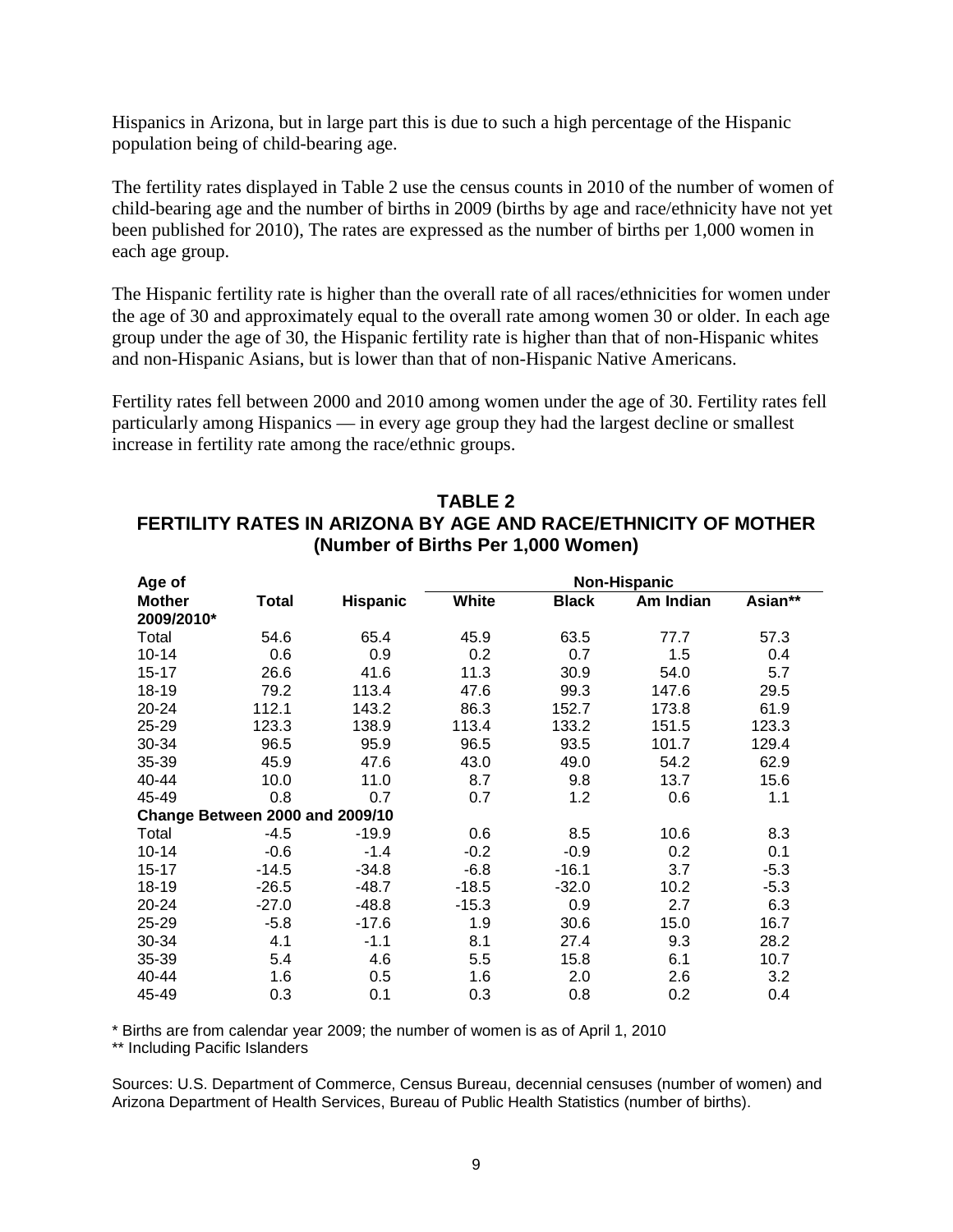Though accurate fertility rates cannot be calculated annually, the annual time series of the number of births provides insight into when during the decade the decrease in fertility rates occurred. The annual percentage change in the number of births by racial/ethnic group is shown in the top half of Table 3. The fluctuations in the overall percentage change primarily are related to the economic cycle. The number of births in 2001 into 2002 rose little due to the 2001 recession. The deep recession that began in late 2007 and ran through 2009 is largely responsible for decreases in the number of births across racial/ethnic groups from 2008 through 2010.

From 2003 through 2008, the number of births to Hispanics was greater than the number to non-Hispanic whites. Hispanics accounted for approximately 44 percent of the total during this period. In most years, even before 2008, the percentage increase in the number of births to blacks and Asians was greater than that of Hispanics. However, these racial groups are relatively small in Arizona. In 2010, Blacks accounted for only 5 percent, and Asians less than 4 percent, of the total population.

In the bottom half of Table 3, the percentages by race/ethnicity are expressed relative to the overall percent change. The number of births to Hispanic mothers rose roughly equal to or faster

|      |              |                 | Non-Hispanic |                              |               |        |  |
|------|--------------|-----------------|--------------|------------------------------|---------------|--------|--|
|      |              |                 |              |                              | <b>Native</b> |        |  |
|      | <b>Total</b> | <b>Hispanic</b> | White        | <b>Black</b>                 | American      | Asian  |  |
|      |              |                 |              | <b>Percentage Change</b>     |               |        |  |
| 2000 | 5.6%         | 7.5%            | 3.5%         | 2.3%                         | 5.8%          | 8.9%   |  |
| 2001 | 0.3          | 3.6             | $-2.3$       | $-0.9$                       | $-4.7$        | 3.1    |  |
| 2002 | 2.5          | 2.8             | $-0.3$       | 0.6                          | 3.8           | 8.4    |  |
| 2003 | 3.9          | 8.3             | 0.1          | 9.8                          | 6.1           | 10.7   |  |
| 2004 | 2.9          | 4.4             | 1.1          | 6.4                          | 4.1           | 3.6    |  |
| 2005 | 2.6          | 3.3             | 1.0          | 7.3                          | 2.8           | 7.3    |  |
| 2006 | 6.5          | 6.4             | 8.5          | 12.0                         | 1.1           | 11.8   |  |
| 2007 | 0.6          | 1.9             | $-1.9$       | 7.8                          | 0.7           | 8.8    |  |
| 2008 | $-3.4$       | $-6.8$          | $-0.7$       | 3.3                          | $-0.7$        | 0.4    |  |
| 2009 | $-6.7$       | $-10.0$         | $-5.1$       | 1.8                          | $-3.0$        | $-0.8$ |  |
| 2010 | $-6.0$       | $-10.5$         | $-2.5$       | $-1.1$                       | $-5.7$        | $-3.0$ |  |
|      |              |                 |              | <b>Relative to the Total</b> |               |        |  |
| 2000 |              | 1.9             | $-2.1$       | $-3.3$                       | 0.2           | 3.3    |  |
| 2001 |              | 3.3             | $-2.6$       | $-1.2$                       | -5.0          | 2.8    |  |
| 2002 |              | 0.3             | $-2.8$       | $-1.9$                       | 1.3           | 5.9    |  |
| 2003 |              | 4.4             | $-3.8$       | 5.9                          | 2.2           | 6.8    |  |
| 2004 |              | 1.5             | $-1.8$       | 3.5                          | 1.2           | 0.7    |  |
| 2005 |              | 0.7             | $-1.6$       | 4.7                          | 0.2           | 4.7    |  |
| 2006 |              | $-0.1$          | 2.0          | 5.5                          | -5.4          | 5.3    |  |
| 2007 |              | 1.3             | $-2.5$       | 7.2                          | 0.1           | 8.2    |  |
| 2008 |              | $-3.4$          | 2.7          | 6.7                          | 2.7           | 3.8    |  |
| 2009 |              | $-3.3$          | 1.6          | 8.5                          | 3.7           | 5.9    |  |
| 2010 |              | $-4.5$          | 3.5          | 4.9                          | 0.3           | 3.0    |  |

**TABLE 3 NUMBER OF BIRTHS IN ARIZONA BY RACE/ETHNICITY, PERCENT CHANGE**

Source: Arizona Department of Health Services, Bureau of Public Health Statistics.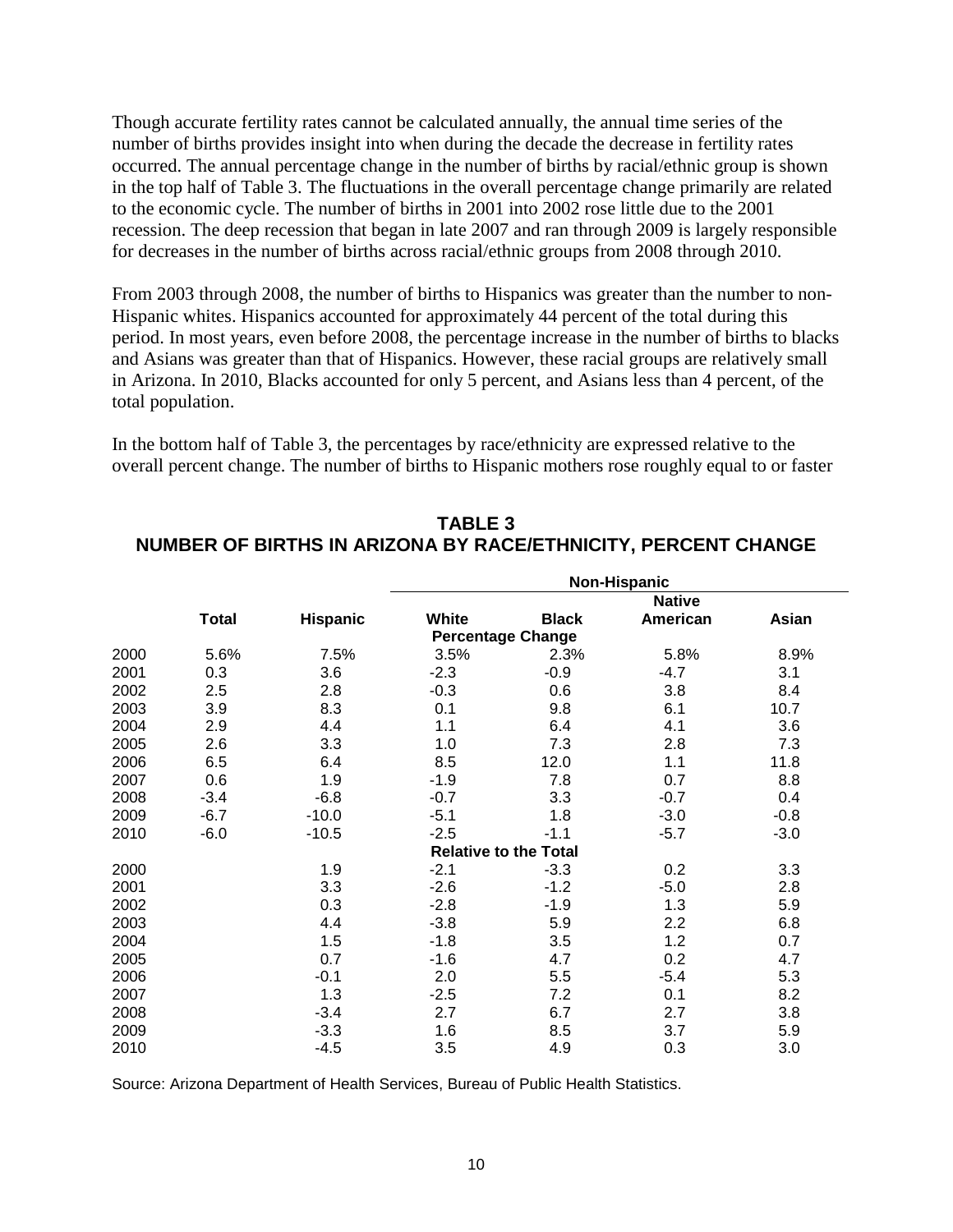than the overall figure in each year from 2000 through 2007, with the faster growth especially apparent in 2001 and 2003. Beginning in 2008, however, the percent change in the number of Hispanic births was significantly less than the overall figure. Part of this differentially large decrease almost certainly results from a reduction in the number of Hispanic women of childbearing age due to the passage of the employer sanctions law.

The large decreases in the number of births to Hispanic women after 2007 also are due to declines in fertility rates. It appears that the disproportionate decline in the fertility rate of Hispanics between 2000 and 2010 did not begin until 2007. Annual data from the ACS were examined to provide insight into the decrease in fertility rates, but the results are subject to considerable sampling error. The analysis compared Hispanics to non-Hispanics, with a distinction made by the ability to speak English. Between 2006 and 2009, the fertility rate of non-Hispanics was unchanged at 2.0. The fertility rate of Hispanics who speak English well decreased slightly from 2.2 to 2.1. In contrast, the fertility rate of Hispanics who do not speak English well dropped substantially, from 3.8 to 3.1. This suggests that a decrease in fertility occurred among undocumented immigrants who chose to remain in the state after the employer sanctions law went into effect.

### **Deaths**

As with births, deaths are reported by race/ethnicity and age and are believed to be highly accurate. Annual data are available for several decades. Mortality rates change only gradually over time and are largely unaffected by economic conditions. Since mortality rates are extremely related to age, an increase or decrease in the number of deaths largely reflects a change in the size of the elderly population, which may be independent from the change in the younger population.

Mortality rates of Hispanics are only a little higher than those of non-Hispanic whites and are lower than those of Blacks and Native Americans in most age groups. Since relatively few Hispanics in Arizona are elderly, Hispanics accounted for only 11-to-12 percent of the total number of deaths over the last decade — compared to 39-to-44 percent of the births.

Annual percentage increases in the number of Hispanic deaths were lower in the second half of the last decade than in earlier years. This slowing also occurred among non-Hispanic whites and suggests lesser increases in the number of very elderly living in Arizona.

### **Components of Hispanic Population Change**

### **Net Natural Increase and Total Net Migration**

Between the 1980 and 1990 censuses, the number of Hispanics living in Arizona rose by about 248,000 (see Chart 2). With approximately 114,000 more births than deaths (net natural increase), net migration (domestic migration plus legal immigration plus undocumented immigration) was around 134,000. Net migration was 54 percent of the total population change.

The numeric growth of Hispanics in Arizona soared to about 607,000 between 1990 and 2000. Net natural increase was up to 215,000 (89 percent higher than in the preceding decade) and net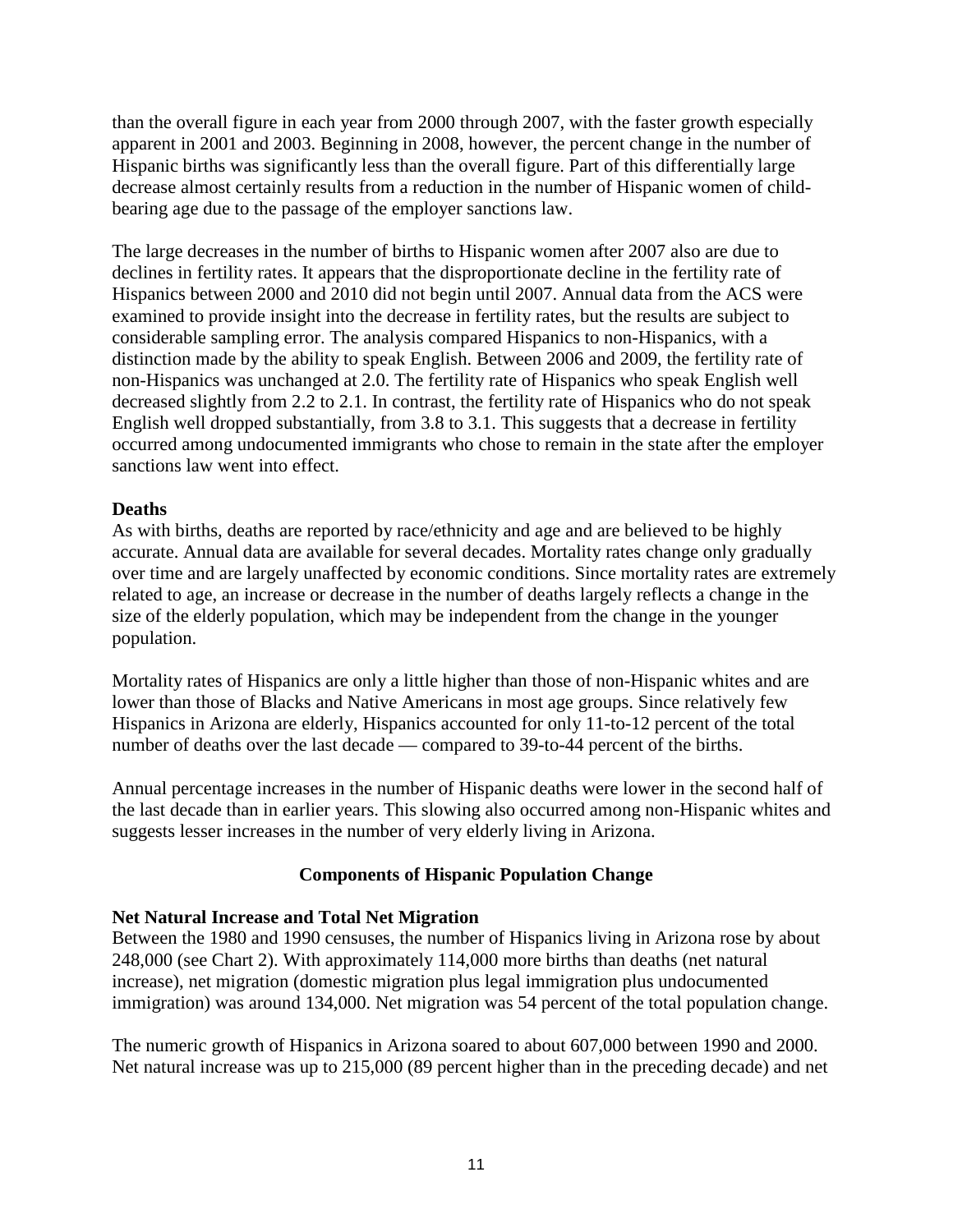

**CHART 2 POPULATION CHANGE OF HISPANICS IN ARIZONA (In Thousands)**

Source: U.S. Department of Commerce, Census Bureau, decennial censuses (total change) and Arizona Department of Health Services, Bureau of Public Health Statistics (net natural increase).

migration soared 193 percent to 392,000. Net migration accounted for 65 percent of the total population change.

The population change of Hispanics in Arizona between 2000 and 2010 barely slipped to around 600,000. Net natural increase continued to rise to about 349,000, but net migration fell 36 percent to approximately 251,000 — only 42 percent of the total population change.

The net migration of Hispanics to Arizona between 2000 and 2010 consisted largely of children and young adults: 58 percent of all migrants were between 10 and 29 years old in 2010. On average, at the time the migration occurred, this group was between 5 and 24 years of age. Among non-Hispanics, only 28 percent of the migrants were in this age group.

### **Domestic Migration**

The decennial census through 2000 and now the ACS is the only source of information regarding the migration of Hispanics within the United States. The decennial census asked for place of residence five years earlier. Since the ACS version of the question asks for residence one year earlier, the census and ACS results are not directly comparable.

In 1990, only 9 percent of Hispanics had moved to Arizona from another U.S. state in the preceding five years, a proportion less than half that of non-Hispanics (21 percent). In 2000, the Hispanic proportion moving from another state rose to 10 percent while the non-Hispanic share dropped to 19 percent. The same general relationship is seen in the 2005-09 ACS data, with 2.7 percent of Hispanics and 4.9 percent of non-Hispanics moving to Arizona from another U.S. state in the prior 12 months.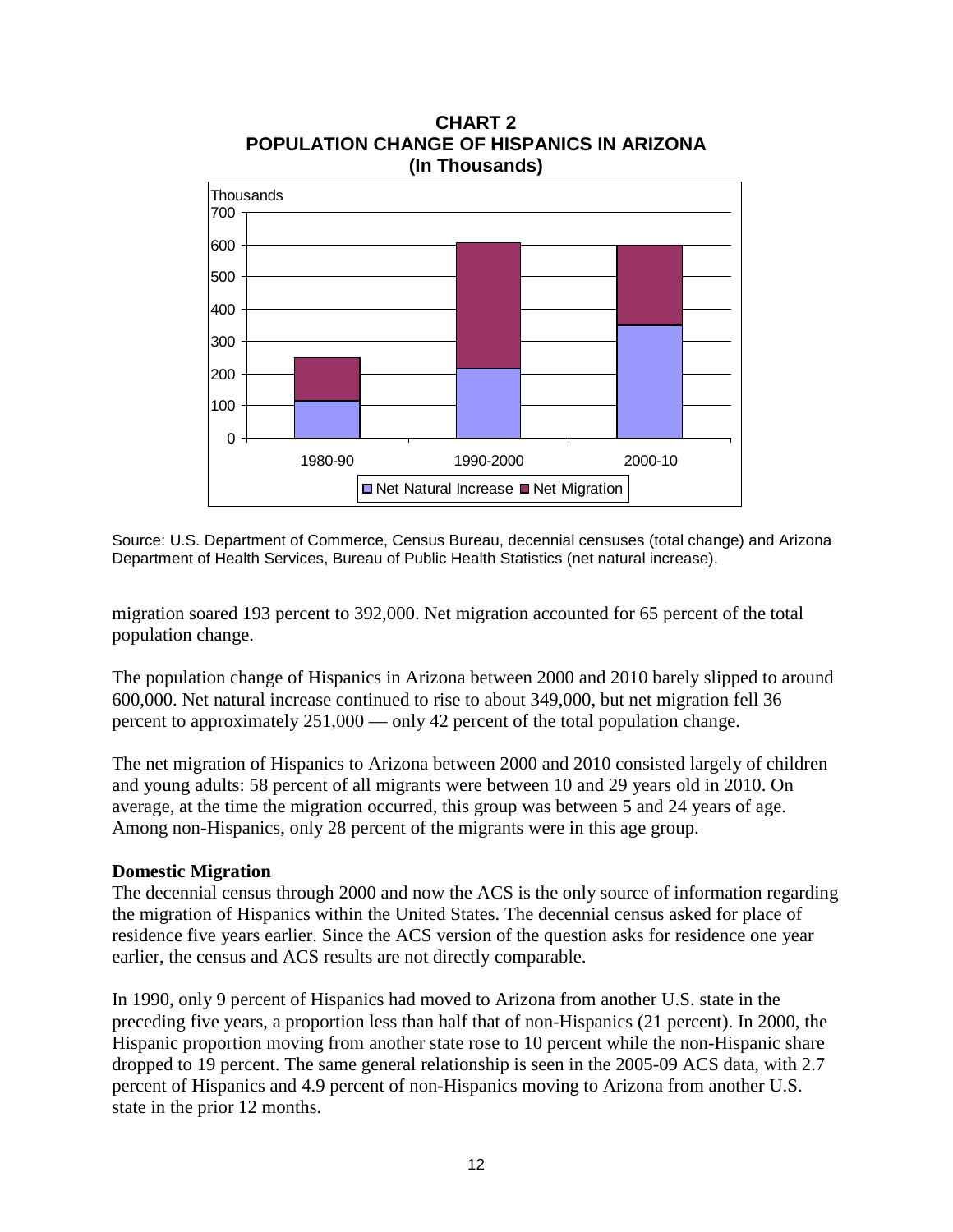Hispanics were divided into three citizenship categories in the analyses made from the decennial census and ACS data: born in the United States, naturalized citizens, and noncitizens. Those Hispanics born in the United States had a slightly higher rate of migration from another state than all Hispanics. Noncitizens had a slightly lower rate.

### **Immigration**

Immigration, particularly undocumented, has been a significant factor in the growth of the Hispanic population in Arizona (and in the nation). Information on those legally admitted to the United States is available from the U.S. Department of Homeland Security's Office of Immigration Statistics (OIS). However, only an estimate of the number of undocumented immigrants is available from the OIS; other groups also produce estimates, as seen in Table 4. None of these estimates of undocumented immigration distinguish between Hispanics and non-Hispanics. However, immigrants from Mexico are estimated to make up around 60 percent of the undocumented immigrants to the United States (compared to about 15 percent of legal immigrants). Since the combined share of undocumented immigrants from Mexico and other Latin American countries is estimated to be greater than 75 percent, it can be assumed that a similar share of undocumented immigrants are Hispanic.

The numbers of immigrants in Table 4 are expressed as an annual or annual average change. The number of legal immigrants includes both new arrivals and those already in the country who received an adjustment from a visa to permanent residency. These adjustments account for about

# **TABLE 4 ESTIMATED NUMBER OF IMMIGRANTS TO ARIZONA AND THE UNITED STATES (In Thousands)**

|                      |             |            | <b>Undocumented</b> |             |  |  |
|----------------------|-------------|------------|---------------------|-------------|--|--|
|                      | Legal (OIS) | <b>OIS</b> | Pew                 | <b>PPIC</b> |  |  |
| <b>ARIZONA</b>       |             |            |                     |             |  |  |
| Average, 1992-2000   | 9           | 29         | 21                  | 21          |  |  |
| Average, 2000-05     | 17          | 30         | 30                  | 22          |  |  |
| Average, 2006-07     | 20          | 25         | 25                  | 15          |  |  |
| 2008                 | 21          | 30         | $-25$               | 1           |  |  |
| 2009                 | 21          | $-100$     | $-100$              |             |  |  |
| 2010                 |             | 10         | 25                  |             |  |  |
| <b>UNITED STATES</b> |             |            |                     |             |  |  |
| Average, 1992-2000   | 777         | 574        | 490                 | 510         |  |  |
| Average, 2000-05     | 980         | 406        | 540                 | 470         |  |  |
| Average, 2006-07     | 1,159       | 645        | 450                 | 180         |  |  |
| 2008                 | 1,107       | $-180$     | -400                | $-58$       |  |  |
| 2009                 | 1,130       | $-850$     | $-500$              |             |  |  |
| 2010                 |             | 40         | 100                 |             |  |  |

Sources: OIS: U.S. Department of Homeland Security, Office of Immigration Statistics, *Yearbook of Immigration Statistics* (various years).

Pew: Pew Hispanic Center (various reports).

PPIC: Public Policy Institute of California, *Unauthorized Immigrants in California: Estimates for Counties* (Technical Appendix).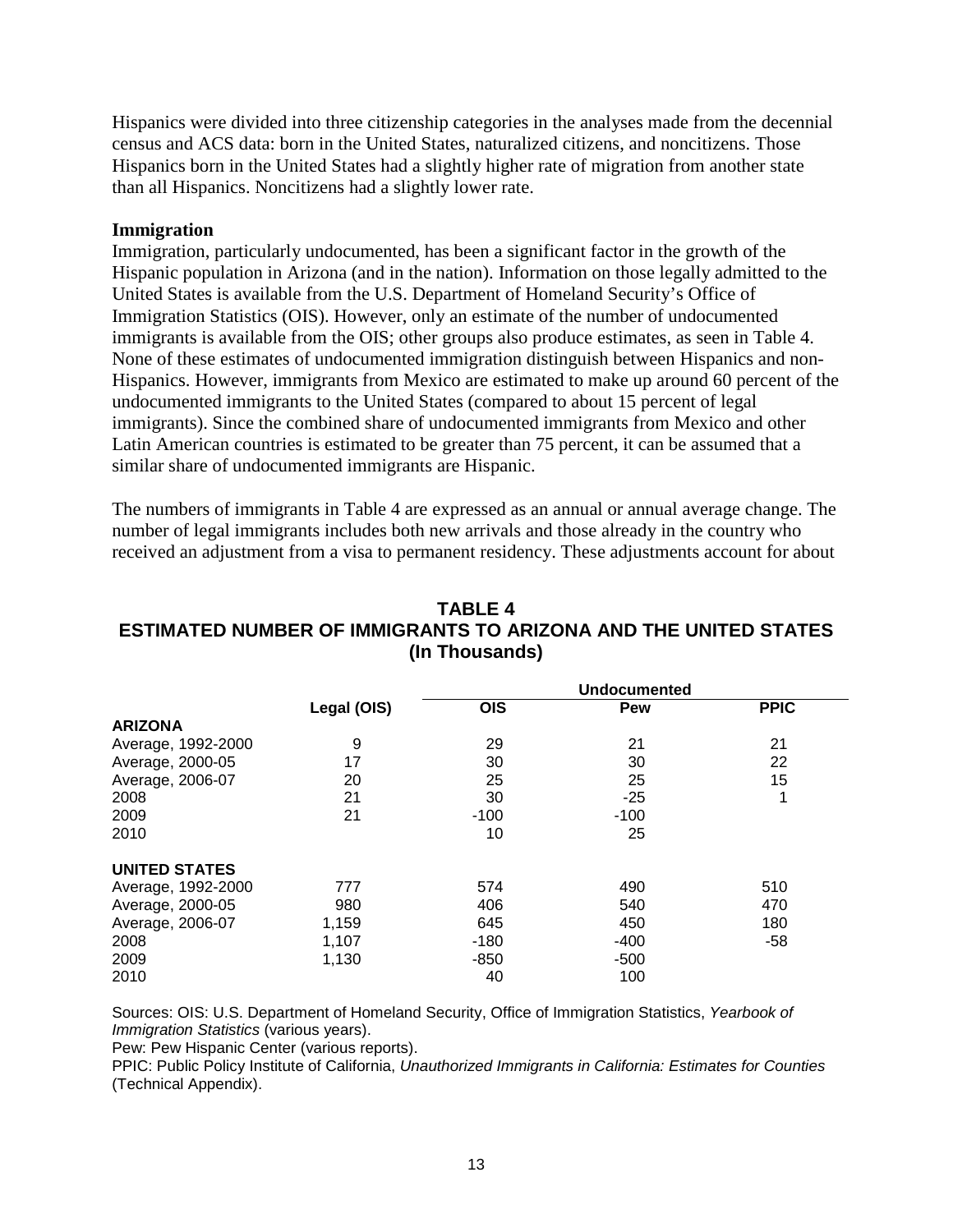60 percent of the total, so the year represents the year that individuals received permanent residency instead of the year in which they first entered the United States. Nearly two-thirds of the legal immigrants are either immediate relatives of U.S. citizens or are sponsored by family members.

The numbers of undocumented immigrants in Table 4 are derived from the estimates of the total number of undocumented immigrants living in a state by year. In 2010, undocumented immigrants were estimated to account for 3.5 percent of the national population. The share was twice as high in Arizona, California, and Texas, and even higher in Nevada. The change over time in the number of undocumented includes those moving from one U.S. state to another as well as those moving to or from the United States. Notable differences are seen in the estimates across the three sources.

The mobility question that was used in the decennial census and the comparable question in the ACS does not distinguish between immigrants and U.S. citizens who returned to the United States after living in another country. Without differentiating between legal and illegal immigrants, it is possible to estimate the amount of immigration that occurred during the period by cross-tabulating the mobility results by citizenship. In 1990, around 30,000 Hispanic noncitizens had moved to Arizona from another country in the preceding five years. This figure more than tripled to nearly 100,000 in 2000. These figures are understated since some individuals entered and left the state during the five years. The ACS results are not comparable.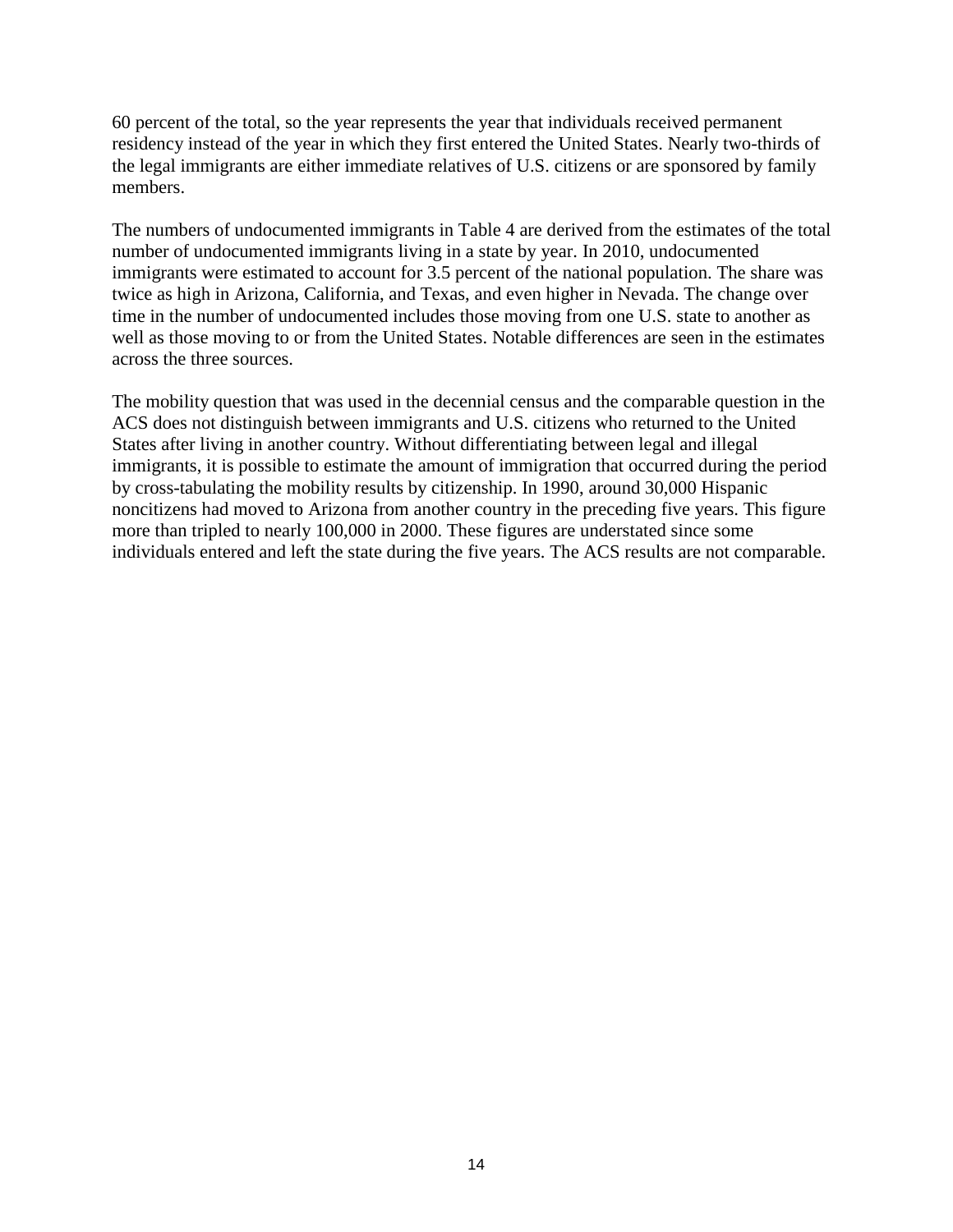### **IMMIGRATION**

This section focuses on immigration for several reasons:

- the unusual importance of immigration in explaining Arizona's overall population growth and the growth of the Hispanic population in particular
- the actions taken and discussions still taking place to limit undocumented immigration, both in Arizona and nationally
- the potential volatility of immigration of Hispanics to Arizona relative to the other components of population change

Several topics are addressed, including the factors that cause individuals to immigrate, immigration law, the estimated effect of Arizona's employer sanctions law, and an outlook for immigration apart from considering changes to immigration law. Immigration from Mexico is emphasized due to the large proportion of Arizona's immigrants who moved from Mexico.

### **Federal Immigration Law**

Federal immigration policies have changed many times over the last century; only a few of those changes are mentioned here. Between 1924 and 1965, a quota system was used, with specific limits on the number of immigrants by country. This was replaced by a preference system in which the skills of potential immigrants and their relationship to family living in the United States took precedence. This resulted in a shift in the origins of immigrants from Europe to Asia, Central America, and South America.

In response to the growing number of undocumented workers living in the United States, the U.S. Congress passed the Immigration Reform and Control Act (IRCA) in 1986. The main provisions of this act

- required employers to attest to their employees' immigration status
- made it illegal to knowingly hire or recruit unauthorized immigrants
- granted amnesty to certain seasonal agricultural workers
- granted amnesty to illegal immigrants who had resided in the United States continuously since before January 1, 1982
- increased enforcement at the border

According to the Department of Homeland Security, around 2.7 million people took advantage of the amnesty provisions of IRCA and became legal residents of the United States, with nearly all of these individuals gaining this status between 1989 and 1992.

Since 1990, the United States has limited the number of legal immigrants to 675,000 per year. (If the number admitted is less than that in one year, the limit is increased for the following year.) Immediate relatives of U.S. citizens, the largest category of admission, are not subject to this limit. Thus, the total number of people granted permanent residence in each year greatly exceeds 675,000; it was 1.1 million in 2009.

While the policy of the nation is to consider immigrant skills and employment in the United States, the limit on the number of legal immigrants is not modified in response to workforce needs in the United States. From the early 1990s through mid-2000s, the combination of strong economic growth and relatively few U.S.-born youths entering the workforce resulted in worker shortages. Without any change in the limit on the number of legal immigrants, the worker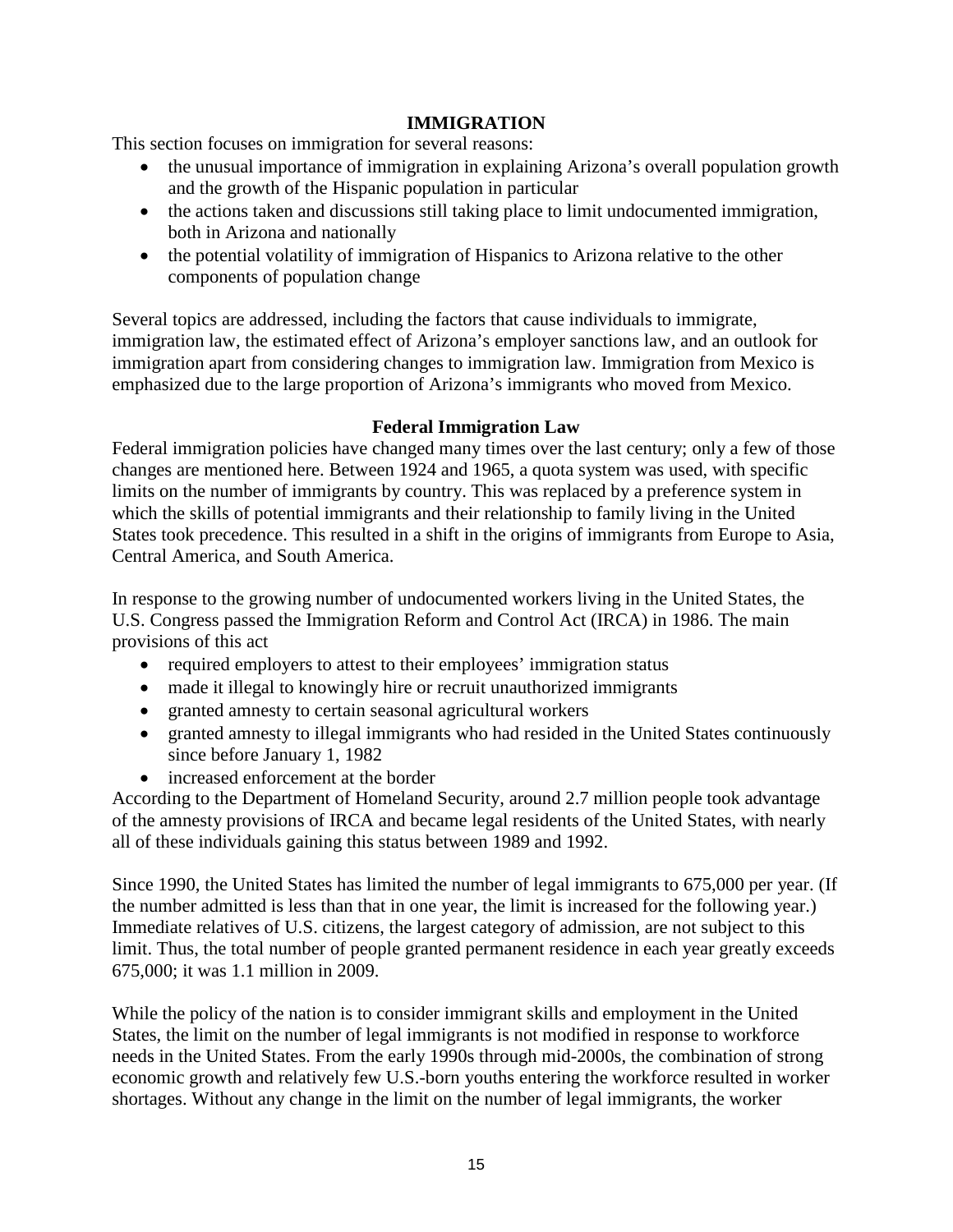shortages were solved by a large increase in the number of undocumented immigrants. Had the legal immigration limit been adjusted to reflect workforce needs, many of those who entered illegally could have entered legally.

### **Efforts to Limit Undocumented Immigration in Arizona**

Of the various immigrant-related laws that have been passed by the Arizona Legislature, two in particular have had an impact on the number of undocumented immigrants living in Arizona. By far, the greatest impact came from the Legal Arizona Workers Act (House Bill 2779 passed in the first regular session of 2007), also known as the "employer sanctions law." Passed in July 2007, this legislation went into effect at the beginning of 2008. The constitutionality of this law was affirmed by the U.S. Supreme Court in 2011. This legislation has significantly reduced the number of undocumented immigrants living in Arizona (discussed in the next subsection) and likely will result in significantly less undocumented immigration to the state in the future than in the past.

The other notable legislation is the "Support Our Law Enforcement and Safe Neighborhoods Act" (Senate Bill 1070) passed in April 2010. Its goal was "attrition through enforcement." While it likely contributed to some additional undocumented immigrants leaving the state, its effect was limited by a preliminary injunction by a federal judge that has kept some parts of the legislation from being implemented. A number of legal challenges are pending.

Though additional bills to restrict the number of undocumented immigrants living in the state introduced in the 2011 regular session were not passed, the possibility remains that additional legislation will be passed by the Arizona Legislature in coming years.

# **An Estimate of the Effect of Arizona's Employer Sanctions Law**

The Public Policy Institute of California (PPIC) released a report in March 2011, *Lessons From the 2007 Legal Arizona Workers Act*. The PPIC did a sophisticated analysis of conditions in Arizona and in other states in an effort to estimate the number of Arizonans who left the state after the passage of the Act. The methodology was designed to differentiate between the effects of the recession and the effects of the Act.

While the methodology was sophisticated, the quality of the available data (primarily from the American Community Survey and the Current Population Survey) leaves much to be desired. Thus, the results of the study can provide only an estimate of the likely effect of the employer sanctions law. The PPIC estimated that 92,000 undocumented immigrants left the state in 2008 and 2009 due to the employer sanctions law. This represents between 16 and 18 percent of the estimated number of undocumented immigrants living in Arizona. The total number leaving was greater than 100,000, with the balance of those leaving doing so because of the disproportionately severe recession in Arizona.

# **Factors in Immigration Decisions**

Most of the decisions made by people to migrate — across international boundaries or within the same country — are based on "push" and "pull" factors. Among people of working age, a lack of economic opportunity in the community in which an individual lives — for example, the loss of major employers that has resulted in a chronically high unemployment rate — is a primary factor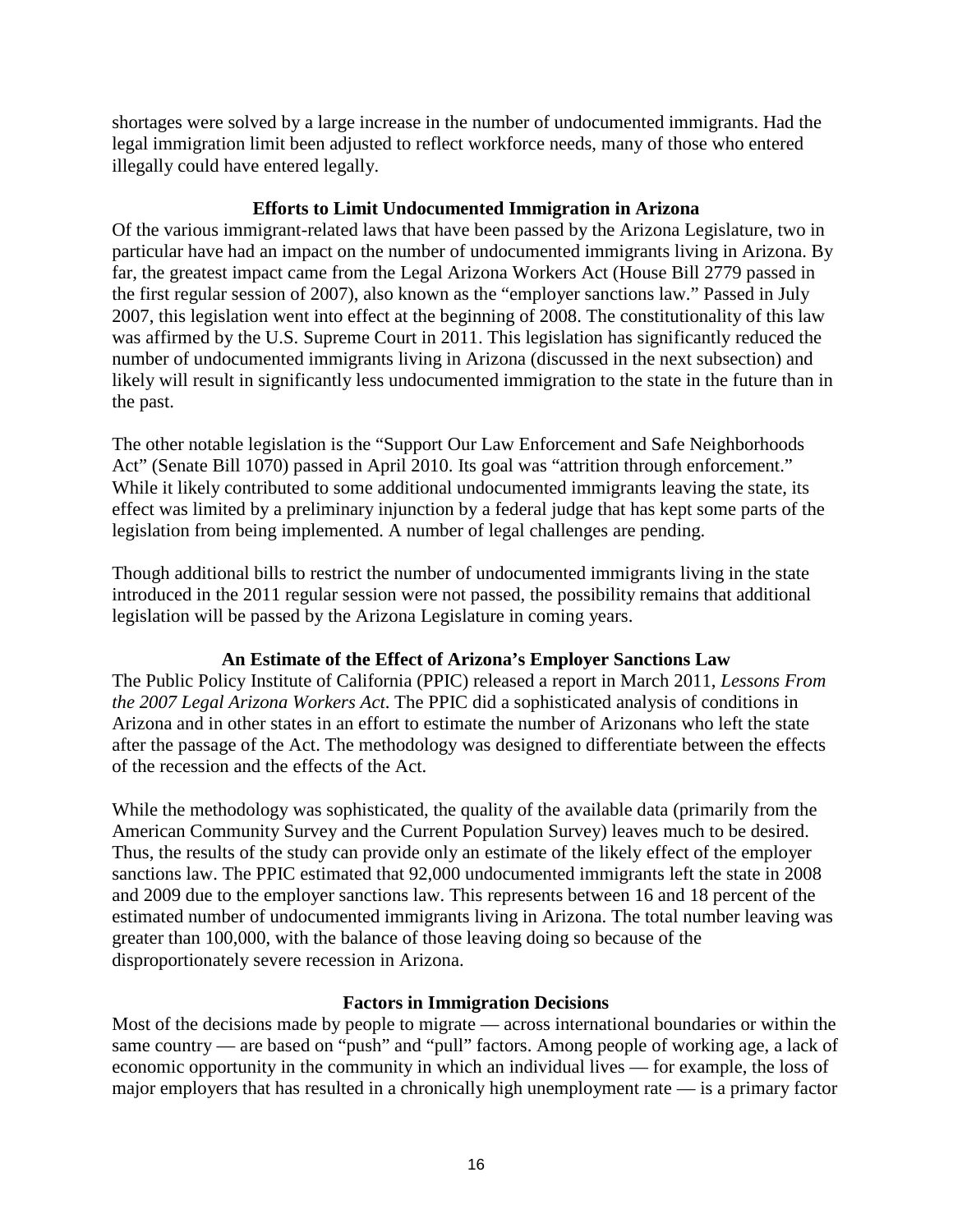that pushes an individual to consider a move. Any number of other factors — for example, an undesirable climate — also can push an individual (regardless of workforce status) to consider a long-distance move.

Job opportunity is a primary pull factor, one that has been particularly significant in Arizona, which typically is among the job creation leaders in the nation. Noneconomic pull factors include climate, environmental conditions, political atmosphere, presence of family and friends, etc.

Most of the immigration of Hispanics to the United States consists of young adults (and their children), with most immigrants coming from Mexico. Economic factors, both push and pull, have been the predominant causes of immigration to Arizona. Family reunification also is an important factor.

In any country, whenever the size of a generation is substantially different from that of previous generations, the supply and demand relationship for jobs is affected. For example, the babyboom generation (those born from 1946 through 1964) in the United States was substantially more numerous than previous generations (see Chart 3). From 1952 through 1964, annual average births were 66 percent higher than those from 1928 through 1941 (the Great Depression occurred during this period). As baby boomers began to reach employment age in large numbers around 1970, they greatly outnumbered those retiring and those moving up from entry-level jobs. Thus, far more young people sought jobs than the number available. As a result, the unemployment rate rose and the average wage stagnated. During this period (from about 1970 into the early 1980s), the economic pull factor of the United States to potential immigrants was muted.



**CHART 3 ANNUAL AVERAGE NUMBER OF BIRTHS IN THE UNITED STATES**

Source: Centers for Disease Control and Prevention, National Center for Health Statistics.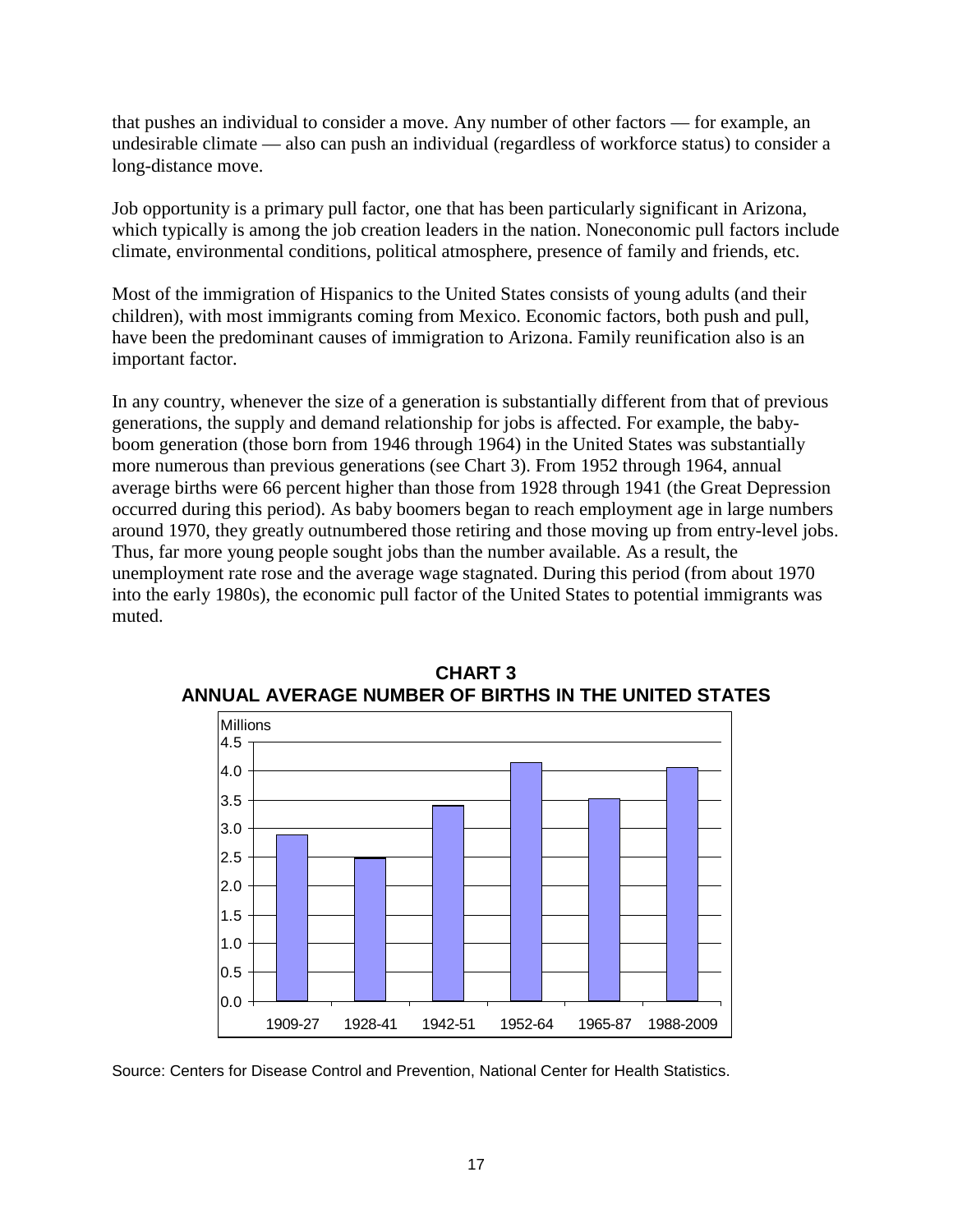In contrast, the "baby-bust" generation (those born from 1965 into the 1980s) was less numerous than the baby-boom generation. The average number of births from 1965 through 1987 was 12 percent (475,000 per year) less than during the 1946-to-1964 baby boom and the average from 1972 through 1978 was 22 percent less than from 1952 through 1964. As the number of American-born youths aging into workforce age began to decline significantly in the early 1990s, a labor shortage developed in certain occupations, particularly entry-level positions and jobs not deemed attractive (such as working in a poultry-processing facility). At the same time as the demographic situation was changing, the U.S. economy embarked on the longest and strongest economic expansion in history, creating many new jobs. Due to the worker shortages, the economic pull factor of the United States was particularly strong from the early 1990s through the mid-2000s.

### **Immigration of Mexicans**

Of all Hispanics living in Arizona, 90 percent reported Mexican origin in the 2005-09 ACS. The percentage is higher among noncitizens at more than 93. Mexicans do not account for a very large share of legal immigrants, but appear to make up 60 percent of the undocumented immigrants. Presumably, a sizable portion of the immigration from Mexico has always been undocumented.

During the 20th century, only one generation in the United States was substantially larger than its predecessors, but in Mexico each generation was significantly more numerous than the prior generations. The increasingly larger generations were a result both of high fertility rates and a large number of women of child-bearing age.

Under these conditions, it was difficult for the Mexican economy to create an adequate number of jobs for young people entering the workforce and the competition for the jobs held wages in check. Thus, the economic push factors from Mexico were significant throughout the 20th century, though the imbalance in generation sizes peaked from the 1970s into the 1990s. In the short term, peso devaluations and economic downturns temporarily caused even larger numbers of Mexicans to seek work in other countries.

The first sizable influx of Mexican immigrants appears to have begun in the 1970s. A major driver was the worsening conditions in Mexico related to young people finding work. In 1960, the ratio of the number of Mexicans between 15 and 19 years old (a proxy for the number entering the workforce) to the number between 60 and 64 years old (a proxy for the number retiring from the workforce) was 4.75. It rose to 5.5 in 1970 and peaked at 6.9 in 1980. Many of the Mexicans who illegally immigrated to the United States during this period became permanent residents through IRCA.

Between the passage of IRCA and the early 1990s, the Arizona economy was in a long slump, limiting opportunities for immigrants. Beginning in 1993 and lasting through 2006, the Arizona economy created many jobs, though a lull occurred during the 2001 recession and the slow recovery that followed. The pool of U.S.-born young adults from which Arizona draws much of its workforce declined in size during this period of strong job growth, corresponding to the lower number of births during the baby bust. The lure of jobs in Arizona not being filled by Americans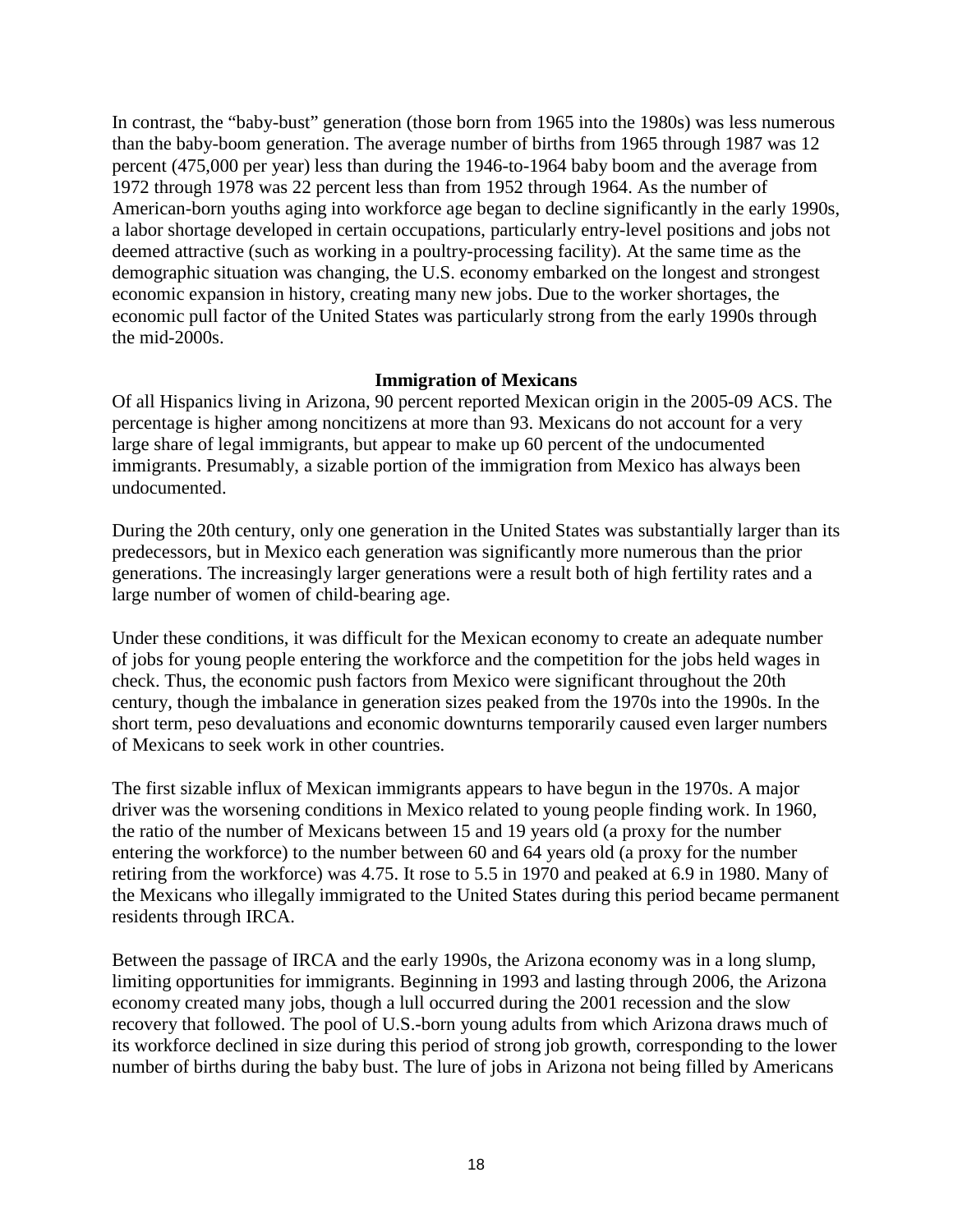(a pull factor) caused a surge in undocumented immigration to the state. A peso devaluation in 1994 (a push factor) added to the flow of unauthorized immigrants from Mexico.

This increase in the number of immigrants during the 1990s created opportunities for immigrant entrepreneurs to create businesses that catered largely to the immigrant population. This provided the opportunity for an even larger number of immigrants to come to the United States than might be expected from the worker shortages. The annual increase in the number of undocumented immigrants living in Arizona doubled between the early 1990s and 2000.

The ratio of the number of Mexicans between 15 and 19 years old to the number between 60 and 64 years old still was very high in 1990 at 6.0, but dropped back to 4.6 in 2000, reducing the push factors from Mexico. The number of undocumented immigrants entering Arizona slipped after 2000, but remained high through 2006.

The period of strong job growth ended in 2007, as the Arizona economy entered a long and deep recession late in the year. The number of legal immigrants to the state was about the same in 2008 and 2009 as in 2004 through 2006. However, the number of undocumented immigrants living in Arizona quickly shifted from increases in every year to sizable decreases in 2008 and 2009. This abrupt shift was in part due to the weak economy, but the passage of the employer sanctions law had a greater effect.

Also contributing to the decrease in the number of undocumented immigrants is the greater number of Americans entering the workforce and competing for jobs that had been filled by immigrants, due to an increase in U.S. births during the 1980s. The generational imbalance in Mexico also continues to shrink. Thus, even without considering Arizona's anti-immigrant legislation, a slowdown in undocumented immigration would have occurred during the past few years.

### **U.S. Immigration Outlook**

The Census Bureau is the source of population projections for the United States. While the Census Bureau also produces projections for Mexico, the Mexico projections cited in this section were made by CONAPO — Consejo Nacional de Poblacion, Mexico's National Population Council. Relative to CONAPO, the Census Bureau assumes higher birth rates, lower death rates, and lesser net out-migration from Mexico.

Since the late 1980s, the number of births in the United States has not fluctuated much and has averaged just more than 4 million per year, nearly as many as in the peak years of the baby boom. Thus, the number of young adults entering the workforce will be roughly equal to the number of baby boomers over the next 15 years. (The ratio of the number 15-to-19 years old to the number of baby boomers in the peak five-year age group is expected to reach 1 in the next several years, compared to 0.8 in 1990 and 0.9 in 2000.) With the number of births in the United States projected to rise, the ratio of the number 15-to-19 years old to the number 60-to-64 years old will rise from about 1.1 in the next several years to 1.3 in coming decades.

Under these conditions, opportunities for immigrants (the economic pull of the United States) will be considerably less than from the mid-1990s through mid-2000s. Jobs likely will be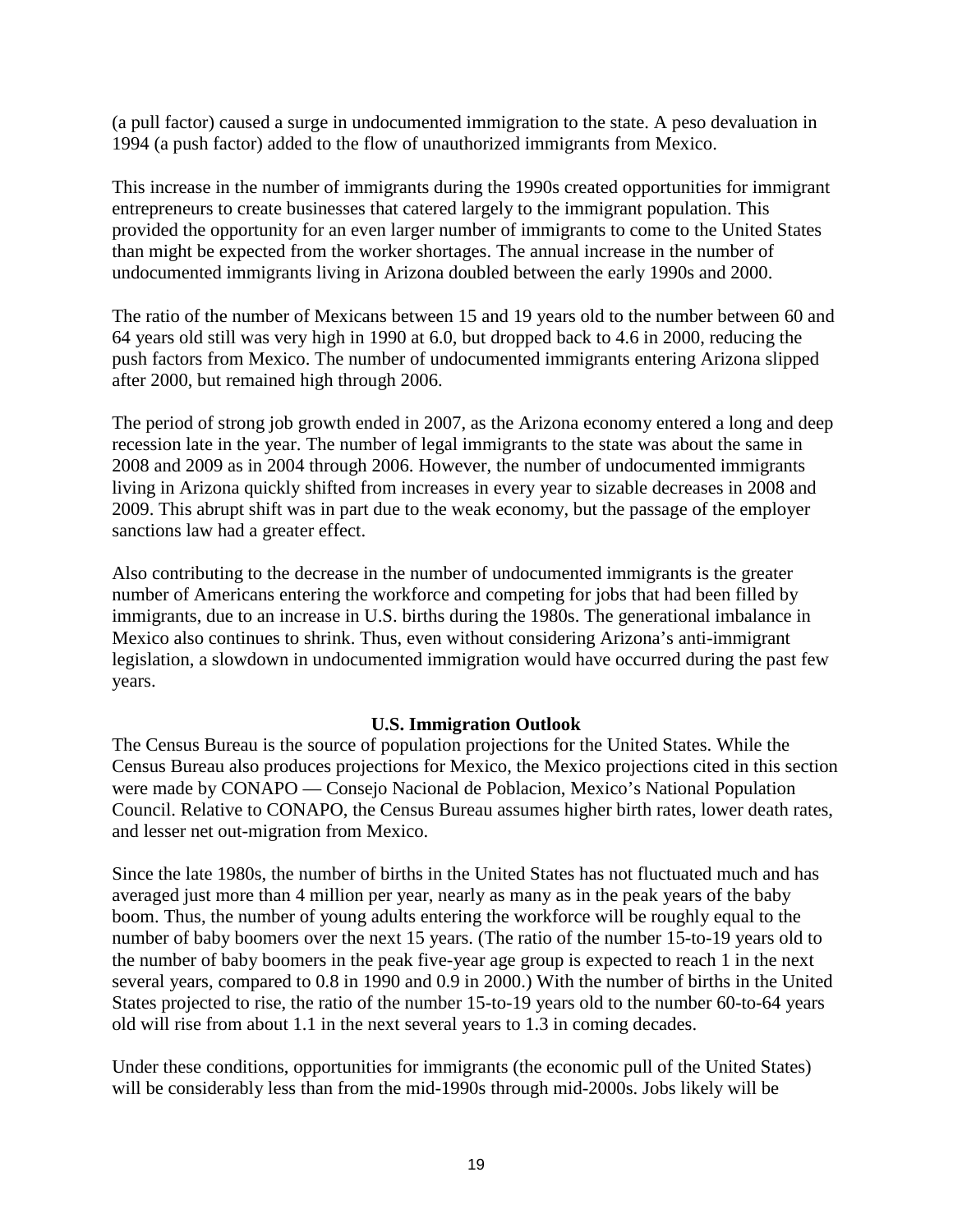available for relatively uneducated immigrants in certain occupations in which American-born youths show limited interest, such as hotel maids, but otherwise job opportunities for undocumented immigrants will be tight.

In Mexico, the age demographics are rapidly changing. Fertility rates have fallen considerably, from 6.7 in 1970 and 2.7 in 2000 to less than 2.1 in 2010, resulting in 500,000 fewer births in 2010 than in 2000. The fertility rate in Mexico now is identical to that in the United States. The number of births in Mexico is expected to continue to drop, with the fertility rate dropping below 1.9. A stable population size (not considering immigration) is associated with a fertility rate of 2.1.

The decrease in the number of births in Mexico leads to a situation within the next several years in which the number aging into the workforce will begin to drop. After figures as high as 6 as recently as 1990, the ratio of those 15-to-19 years old to those 60-to-64 years old will drop to 2 in 2020 and about 1 in 2040. The age distribution will resemble that of the United States by 2030. Thus, the economic push from Mexico should lessen, with supply and demand for jobs in Mexico falling into balance, followed by increases in wage rates. (The primary risk for Mexico is that the drug cartels and the government's efforts to limit the cartels will so destabilize the country that the Mexican economy is adversely affected.)

Therefore, even if Arizona had not passed anti-immigrant laws, push and pull factors should combine to keep undocumented immigration lower than it was from the mid-1990s through mid-2000s. If the status quo remains unchanged — federal immigration policy is unchanged or modified only slightly, Arizona's anti-immigrant legislation remains in place, and a significant number of other states do not adopt similar measures — then it is likely that Arizona will see a greatly reduced flow of undocumented immigrants compared to any historical period prior to 2008.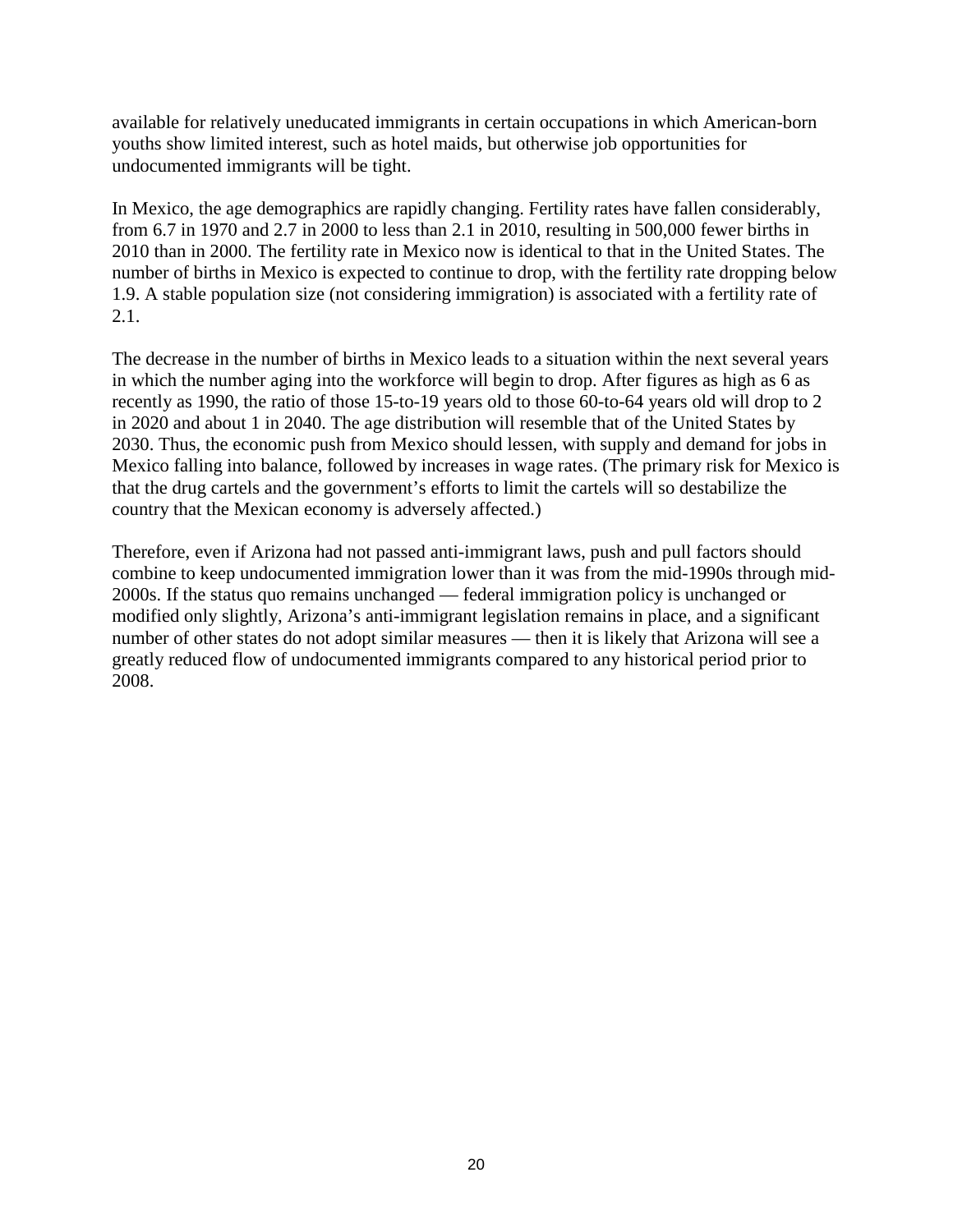### **DEMOGRAPHIC PROFILE OF HISPANICS IN ARIZONA**

This profile is based on the results of the 2010 census compared to the 1990 and 2000 censuses whenever possible. Since the 2010 census was limited to only a few questions, the 2005-09 ACS is used for the most up-to-date data for several indicators. Only percentages of the total population are presented.

Hispanics are compared to non-Hispanics in this section. The Hispanic population was subdivided into three citizenship categories: those born in the United States, those who have become naturalized citizens, and those who are not citizens. Since citizenship was not included in the 2010 census, the latest data for Hispanics by citizenship come from the ACS.

All people born in the United States or to U.S. citizens are citizens. Those born in another country to parents who are not citizens are classified either as naturalized citizens or noncitizens. No distinction can be made between those who are legally living in the United States and those who are undocumented, but a sizable share of the Hispanics who are not citizens likely are undocumented immigrants.

The figures reported in this section were derived from the Public Use Microdata Sample (PUMS) for the 1990 and 2000 censuses and for the 2005-09 ACS. (A PUMS file is not available for 2010.) Accessing the PUMS is the only way to obtain a variety of detailed census data. Standard Census Bureau tabulations do not provide many cross-tabulations of two or more indicators (such as educational attainment by age), do not provide any data on Hispanics by citizenship status, and in some cases do not even provide data for Hispanics as a whole. The primary concern with using the PUMS is that the sample size is small, causing sampling error to be a significant concern.

### **Race/Ethnicity and Origin**

Hispanics are considered to be an ethnic group. Individual Hispanics can be of any race. Data on race and ethnicity are available from the 2010 census.

Prior to the 2000 census, respondents had to select a single race. Since then, respondents have the option to report two or more races. The race data since 2000 are tallied in two ways: (1) "alone" — those of more than one race are reported in a separate category and the sum of the categories equals the population count; and (2) "combined" — each race of a person of more than one race is included in the race category's total; the sum of the races sums to more than the number of people counted. Regardless of how the data are tallied, the 2000 census and subsequent race data are not directly comparable to the earlier data.

In 2010 in Arizona, 82 percent of non-Hispanics identified their race as white; somewhat less than in 2000 (85 percent) and 1990 (88 percent). Very few non-Hispanics indicated a race other than those specified (white, black, American Indian, Asian, and Pacific Islander). In contrast, about half of the Hispanics in 2010 identified their race as white and nearly as many as "other." These percentages have not changed much over time. Based on the 1990 and 2000 censuses, the racial percentages do not vary much across the three Hispanic citizenship categories. (The 2005- 09 ACS results for Hispanic races are inconsistent with those of the 2010 and earlier censuses.)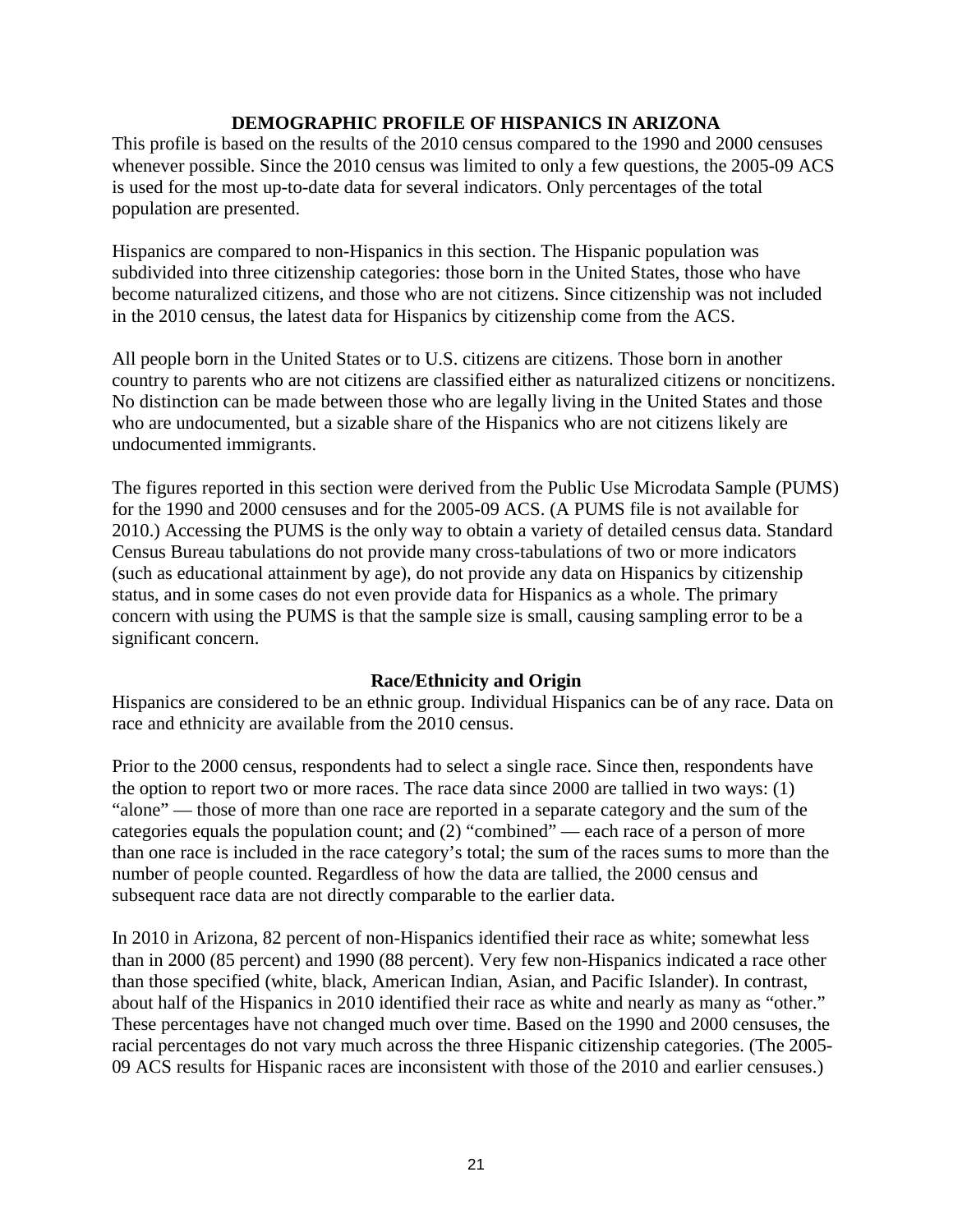The origin of Hispanics (the birthplace of an individual not born in the United States or for those born in the United States the birthplace of their ancestors) is not available from the 2010 census. Hispanics living in Arizona are overwhelmingly of Mexican origin, accounting for 90 percent of the total in 2005-09, barely less than in 1990.

### **Place of Birth and Citizenship**

Place of birth and citizenship are not available from the 2010 census. The place of birth of an individual has been classified into one of four categories: Arizona, elsewhere in the United States, Mexico, or other foreign country. Among non-Hispanics, only 32 percent were born in Arizona, according to the 2005-09 ACS. A little more than 60 percent were born elsewhere in the United States and 7 percent were born in another country. A gradual shift has occurred since 1990, with the shares of non-Hispanics born in Arizona and in other countries increasing.

In contrast, a higher proportion of Hispanics were born in Arizona (47 percent) and relatively few (17 percent) were born elsewhere in the United States. The proportion born in another country was much higher at 36 percent. The foreign-born proportion has increased over time while the Arizona-born share has decreased. More than 90 percent of the Hispanics who were born in another country came from Mexico. Among Hispanics who were naturalized citizens, 86 percent were born in Mexico. The percentage was higher at 94 percent among Hispanic noncitizens.

A surge in immigration during the 1990s lowered the percentage of the Hispanics living in Arizona who were born in the United States from 74 in 1990 to 64 in 2000. The Hispanic noncitizen proportion rose from 18-to-28 percent during this decade. The change in the percentages reversed marginally after 2000, based on the 2005-09 ACS (see Chart 4).



**CHART 4 HISPANICS IN ARIZONA BY CITIZENSHIP, SHARE OF TOTAL**

Source: U.S. Department of Commerce, Census Bureau, decennial censuses (1990 and 2000) and American Community Survey (2005-09).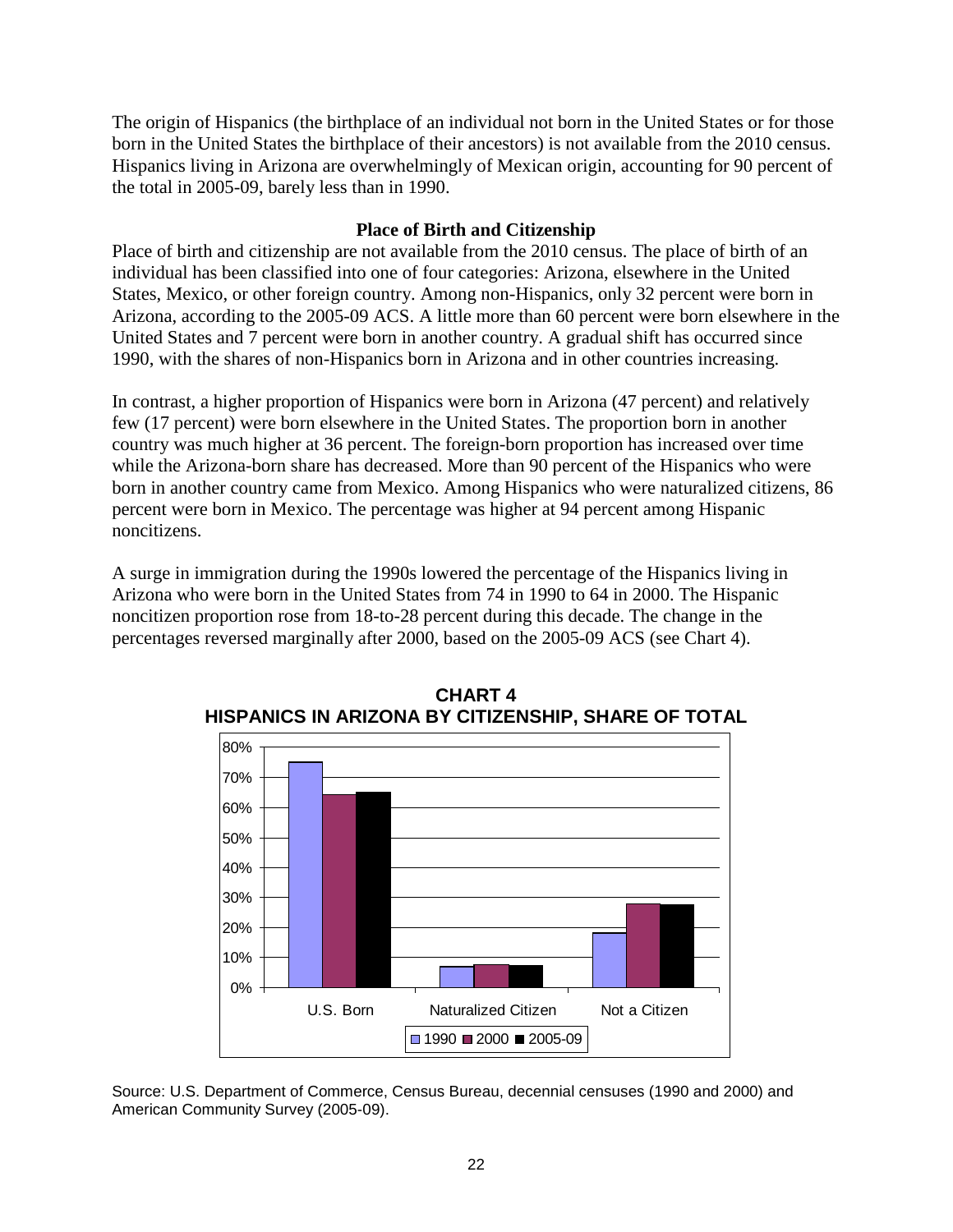### **Citizenship of Hispanic Children**

Nearly all of Arizona's Hispanics under the age of 5 in 2005-09 were born in the United States, as were more than 80 percent of those of school age (5 to 17). The U.S.-born percentage dropped during the 1990s with the surge in immigration, but returned to the 1990 level in 2005-09 (see Table 5).

A more in-depth look at the citizenship of Hispanic children relative to their parents was made through a special analysis of PUMS data that was limited to Hispanic children under the age of 21 who were identified as a child of the householder. This "own-child" designation includes adopted children and step-children. The children were divided into four categories:

- all children in the family were born in the United States
- all children in the family were naturalized citizens
- all children in the family were not citizens
- the citizenship of the children in a family was mixed

For families with just one parent present, the parent was placed into one of the three citizenship categories. For families in which two parents are present, the citizenship of the parents was placed into one of nine categories, as specified in Table 6.

As can be seen at the top of Table 6, this analysis verifies that a high percentage of Hispanic children were born in the United States, and that all of their siblings also were born in the United States. Less than 10 percent of the children in 2005-09 lived in families in which all of the children were not citizens, and less than 4 percent of the children lived in families in which the children had differing citizenship statuses.

The cross-tabulation of the citizenship of children and citizenship of parents largely yields predictable results. In 90 percent of the families in which all of the children are not citizens, either the sole parent or both parents were not citizens. In families in which the children were of mixed citizenship, 75 percent of the children lived with a single parent or both parents who were not citizens. In families in which all of the children were U.S. born, 47 percent of the children lived with a single parent or with both parents who were born in the United States. However, 27 percent lived with a single parent or both parents who were not citizens.

# **TABLE 5 HISPANICS LESS THAN 21 YEARS OF AGE IN ARIZONA BY CITIZENSHIP, SHARE OF TOTAL**

|              | U.S. Born |       |         |      | <b>Naturalized Citizen</b> |         |      | <b>Not a Citizen</b> |         |  |
|--------------|-----------|-------|---------|------|----------------------------|---------|------|----------------------|---------|--|
|              | 1990      | 2000  | 2005-09 | 1990 | 2000                       | 2005-09 | 1990 | 2000                 | 2005-09 |  |
| Age          |           |       |         |      |                            |         |      |                      |         |  |
| $5$          | 94.6%     | 93.2% | 97.1%   | 0.6% | 0.4%                       | 0.1%    | 4.9% | 6.4%                 | 2.8%    |  |
| $5 - 13$     | 88.6      | 83.4  | 88.1    | 1.4  | 1.2                        | 0.6     | 10.0 | 15.3                 | 11.3    |  |
| $14 - 17$    | 81.5      | 71.9  | 80.4    | 3.1  | 2.8                        | 1.7     | 15.4 | 25.3                 | 15.7    |  |
| 18-20        | 74.6      | 62.6  | 69.1    | 4.6  | 3.2                        | 2.9     | 20.9 | 34.3                 | 28.0    |  |
| <b>Total</b> | 87.1      | 81.2  | 87.1    | 1.9  | 1.5                        | 0.9     | 11.0 | 17.3                 | 12.0    |  |

Source: U.S. Department of Commerce, Census Bureau, decennial censuses (1990 and 2000) and American Community Survey (2005-09).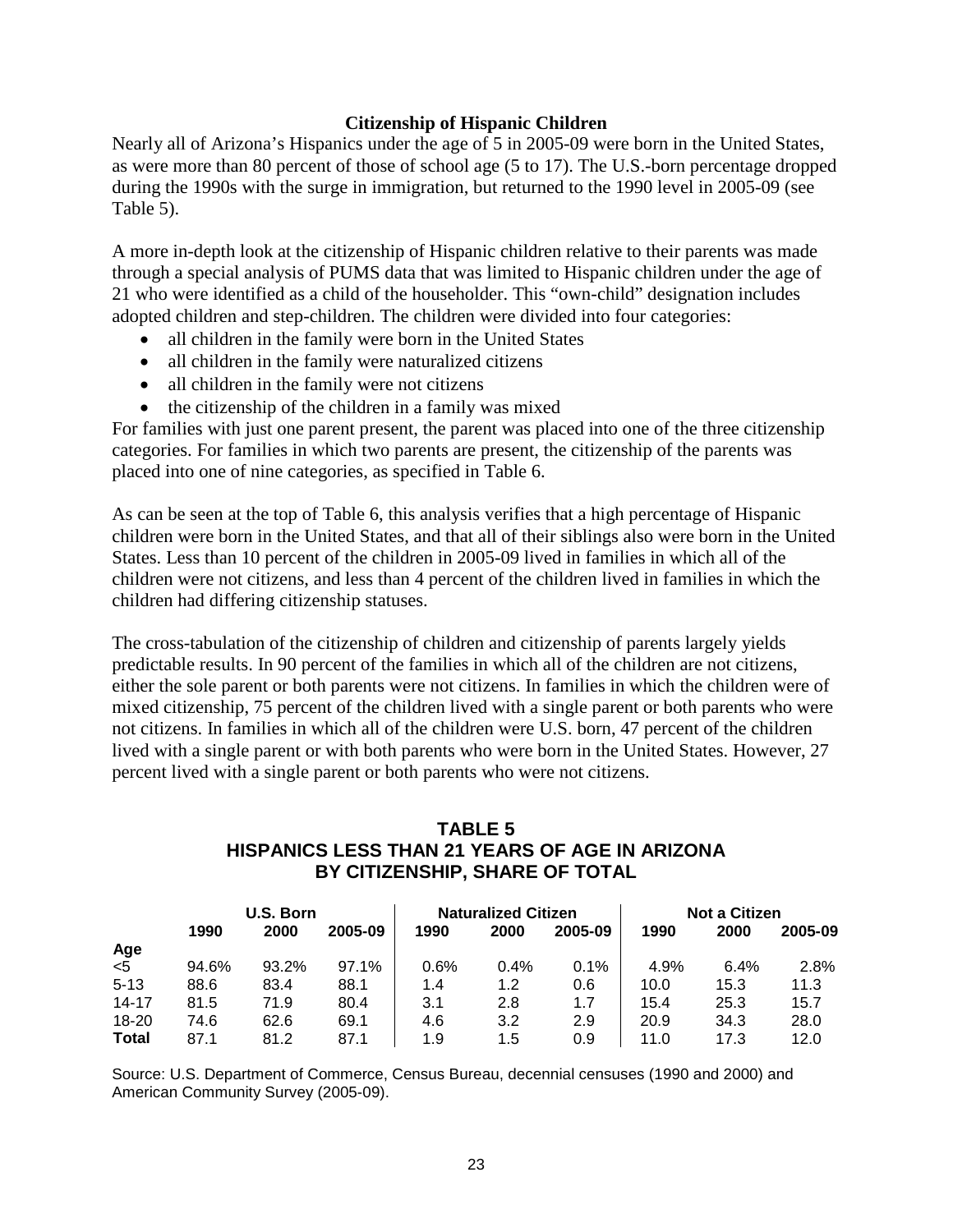# **TABLE 6 HISPANIC PARENTS AND CHILDREN IN ARIZONA BY CITIZENSHIP, SHARE OF TOTAL**

|                                          | 1990  | 2000  | 2005-09 |
|------------------------------------------|-------|-------|---------|
| <b>Citizenship of Children:</b>          |       |       |         |
| All U.S. Born                            | 87.7% | 82.5% | 86.8%   |
| All Naturalized Citizens                 | 1.4   | 1.1   | 0.7     |
| All Not Citizens                         | 7.7   | 11.7  | 9.0     |
| Mixed                                    | 3.1   | 4.7   | 3.5     |
| <b>Citizenship of Parents:</b>           |       |       |         |
| One Parent, U.S. Born                    | 18.6  | 17.0  | 18.8    |
| One Parent, Naturalized Citizen          | 2.9   | 2.9   | 3.3     |
| One Parent, Not a Citizen                | 5.7   | 8.8   | 11.9    |
| Both Parents U.S. Born                   | 38.2  | 26.4  | 22.0    |
| Father U.S. Born, Mother Naturalized     | 3.1   | 2.3   | 2.5     |
| Father U.S. Born, Mother Not a Citizen   | 3.8   | 3.4   | 4.8     |
| Father Naturalized, Mother U.S. Born     | 3.3   | 2.5   | 1.7     |
| <b>Both Parents Naturalized Citizens</b> | 2.8   | 4.3   | 3.4     |
| Father Naturalized, Mother Not a Citizen | 2.8   | 4.9   | 4.5     |
| Father Not a Citizen, Mother U.S. Born   | 4.3   | 3.1   | 2.8     |
| Father Not a Citizen, Mother Naturalized | 1.8   | 2.6   | 1.7     |
| Both Parents Not a Citizen               | 12.7  | 21.8  | 22.7    |

Source: U.S. Department of Commerce, Census Bureau, decennial censuses (1990 and 2000) and American Community Survey (2005-09).

In the second part of Table 6, it can be seen that three-fourths of the children in 2005-09 lived in four of the 12 categories of parental citizenship: one parent U.S. born, both parents U.S. born, one parent not a citizen, and both parents not a citizen. A significant change in the percentages occurred between 1990 and 2000, with further change between 2000 and 2005-09 in three categories: the percentage of children living in families in which each parent was U.S. born has dropped, while the percentage living in families in which both parents or the only parent is not a citizen increased.

Putting it all together, while a high share of Hispanic children are U.S. citizens by birth, an increasing proportion of these children have been born to parents who are not citizens. Because of the increase in immigration in the 1990s, a higher proportion of Hispanics are noncitizens than in 1990. It appears that the fertility rate of Hispanic noncitizens is higher than that of Hispanics born in the United States.

#### **Language**

Information on the language spoken is not available from the 2010 census. Earlier censuses and the ACS report the language spoken at home both for households and for persons. About 90 percent of non-Hispanics spoke English at home in 2005-09, with about 2 percent speaking Spanish. These percentages have not changed over time. In contrast, more than 70 percent of Hispanic households spoke Spanish at home. This percentage ranges from 56 percent among U.S.-born Hispanics to 97 percent of Hispanic noncitizens. The proportion of U.S.-born Hispanics speaking Spanish at home has decreased over time.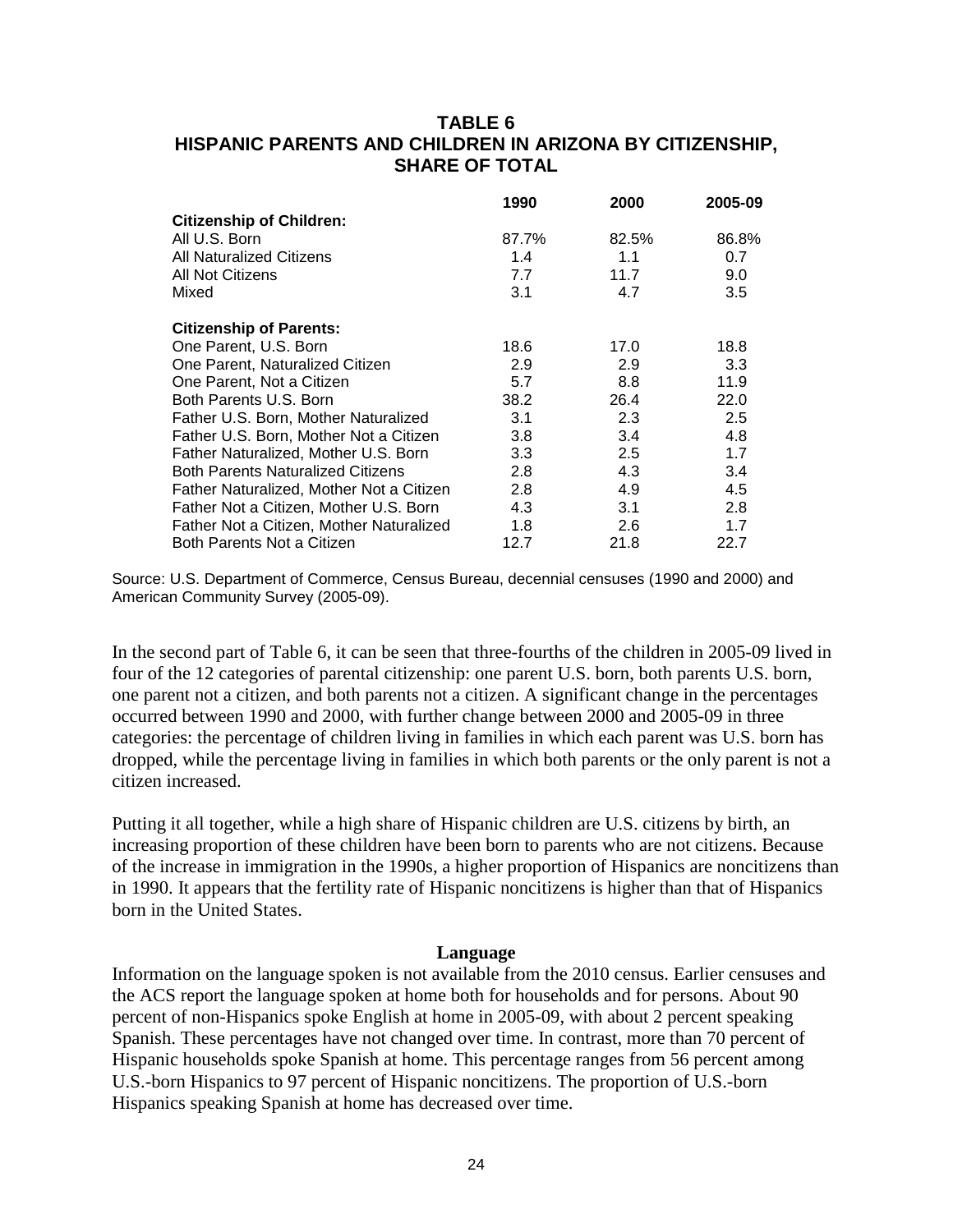If a language other than English is spoken, then the ability of the person to speak English is classified by the ACS and earlier decennial censuses into one of four categories: very well, well, not well, or not at all. Among non-Hispanics speaking a language other than English at home, more than 70 percent spoke English very well and nearly 90 percent spoke English at least well in 2005-09. These percentages have increased over time.

Similarly, more than 80 percent of U.S.-born Hispanics who speak another language at home spoke English very well and more than 90 percent spoke English at least well in 2005-09. In contrast, only 20 percent of Hispanic noncitizens spoke English very well. The percentage of Hispanic noncitizens not speaking English at all has increased since 1990 to 29 percent (see Table 7); another 32 percent did not speak English well in 2005-09.

If none of the individuals older than 14 living in a household can speak English very well, then the household is considered to be linguistically isolated. Less than 2 percent of non-Hispanic households were linguistically isolated and only 5 percent of households headed by a Hispanic born in the United States were isolated. In contrast, more than half of the Hispanic noncitizen households were linguistically isolated in 2005-09, a percentage that has increased since 1990 (see Table 8).

# **TABLE 7 ABILITY TO SPEAK ENGLISH OF ARIZONANS NOT SPEAKING ENGLISH AT HOME BY ETHNICITY AND CITIZENSHIP, SHARE OF TOTAL**

|             | <b>Hispanic</b>     |       |           |                    |                      |
|-------------|---------------------|-------|-----------|--------------------|----------------------|
|             |                     |       |           | <b>Naturalized</b> |                      |
|             | <b>Not Hispanic</b> | Total | U.S. Born | <b>Citizen</b>     | <b>Not a Citizen</b> |
| Very Well:  |                     |       |           |                    |                      |
| 1990        | 63.1%               | 59.2% | 75.3%     | 44.9%              | 26.6%                |
| 2000        | 67.6                | 51.0  | 75.1      | 41.9               | 23.1                 |
| 2005-09     | 71.9                | 52.0  | 81.5      | 45.8               | 20.3                 |
| Not at All: |                     |       |           |                    |                      |
| 1990        | 3.0                 | 7.4   | 0.9       | 8.5                | 22.2                 |
| 2000        | 2.0                 | 12.0  | 1.4       | 7.4                | 26.7                 |
| 2005-09     | 2.4                 | 13.8  | 1.3       | 9.1                | 29.1                 |

# **TABLE 8 LINGUISTIC ISOLATION OF ARIZONA HOUSEHOLDS BY ETHNICITY AND CITIZENSHIP, SHARE OF TOTAL**

|         |                     |       | <b>Hispanic</b> |                |                      |
|---------|---------------------|-------|-----------------|----------------|----------------------|
|         |                     |       |                 | Naturalized    |                      |
|         | <b>Not Hispanic</b> | Total | U.S. Born       | <b>Citizen</b> | <b>Not a Citizen</b> |
| 1990    | 1.9%                | 18.2% | 7.7%            | 27.9%          | 44.2%                |
| 2000    | 1.8                 | 24.0  | 7.0             | 27.9           | 50.2                 |
| 2005-09 | 1.5                 | 24.8  | 5.0             | 25.5           | 54.7                 |

Source (Tables 7 and 8): U.S. Department of Commerce, Census Bureau, decennial censuses (1990 and 2000) and American Community Survey (2005-09).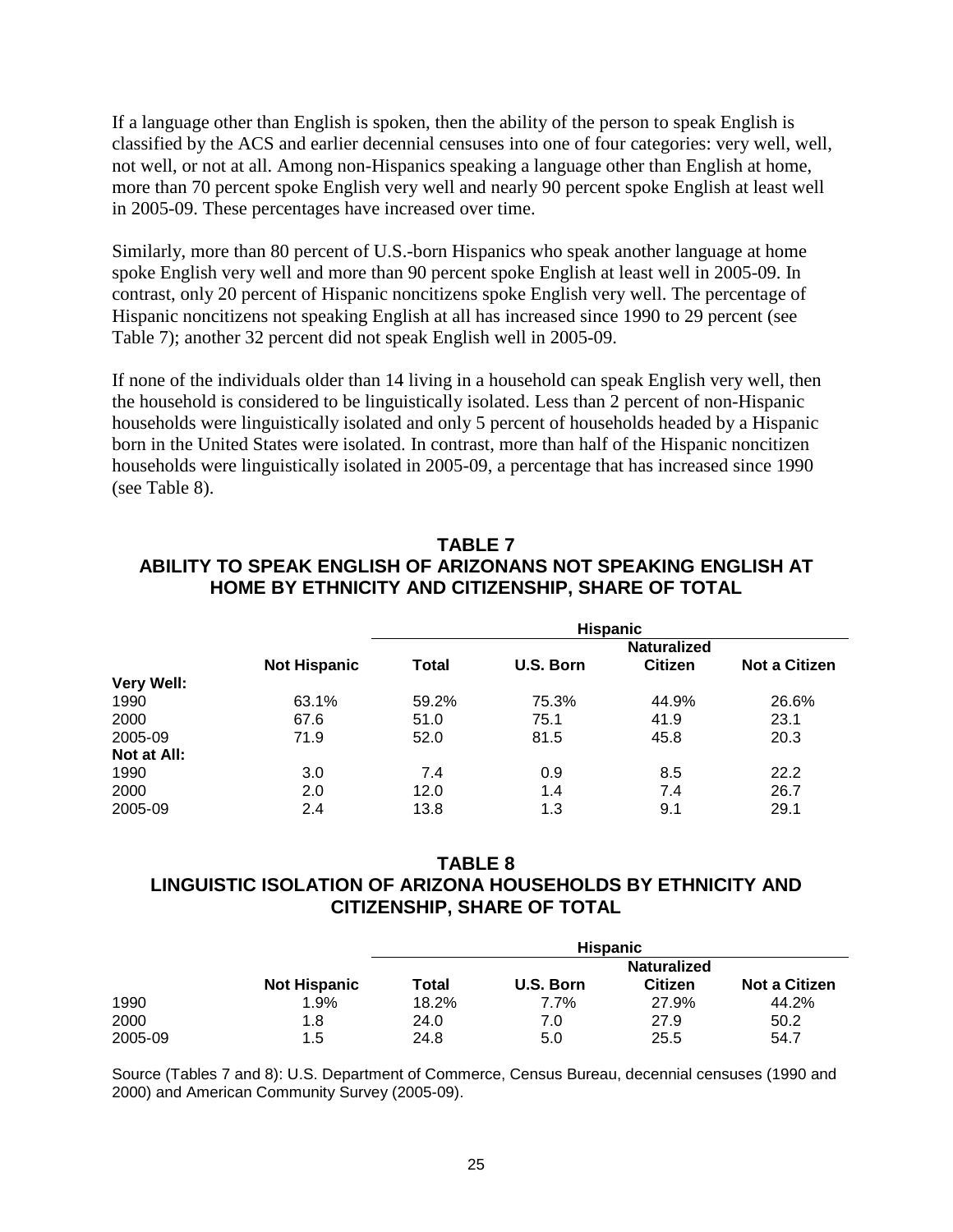#### **Gender and Age**

According to the 2010 census, males make up slightly less than half of the non-Hispanic population but slightly more than half of the Hispanics living in Arizona. The differential largely is due to the larger share of older people in the non-Hispanic population and the earlier age at which men die. Using the 2005-09 ACS, males accounted for less than half of the Hispanic naturalized citizens, who are disproportionately older than the rest of the Hispanic population. In contrast, slightly more than half of the U.S.-born Hispanics were males. Among Hispanic noncitizens, nearly 56 percent were men, a percentage that has increased over time (see Table 9).

Though the age distribution is somewhat different for males and females, the differences are primarily among the elderly; the following discussion of age is based on males and females combined. The age distribution in 2010, in five-year age groups, is compared for Hispanics and non-Hispanics in Chart 5. The distribution is sharply different, with Hispanics much younger than non-Hispanics. The higher percentages of the baby-boom generation (those from 46 to 64 years old in 2010) than other age groups are easily seen among non-Hispanics.

The aging of the baby-boom generation dominates the changes in the age distribution of non-Hispanics between 1990 and 2000 and from 2000 to 2010. In contrast, large changes in the age distribution of Hispanics did not occur between 1990 and 2000. Between 2000 and 2010, the share of Hispanics between the ages of 45 and 64 increased, offset by a decline in the share of young adults (especially those 20-to-29 years old) and children less than 10 years of age.

In 1990, the age distribution of Hispanics in Arizona was much younger than non-Hispanics, but was not as young as that of Mexico. This relationship began to change during the 1990s due to fertility rates in Mexico falling more than among Hispanics in Arizona and because of the increase in the immigration of young adults from Mexico to the United States. In 2010, the age distribution of Arizona's Hispanics was *younger* than that of Mexico. A higher proportion of

# **TABLE 9 GENDER OF ARIZONA RESIDENTS BY ETHNICITY AND CITIZENSHIP, MALES AS A SHARE OF THE TOTAL**

|                 |                     |                    | <b>Hispanic</b> |                |                      |  |
|-----------------|---------------------|--------------------|-----------------|----------------|----------------------|--|
|                 |                     | <b>Naturalized</b> |                 |                |                      |  |
|                 | <b>Not Hispanic</b> | Total              | U.S. Born       | <b>Citizen</b> | <b>Not a Citizen</b> |  |
| 1990            | 49.1%               | 50.5%              | 50.1%           | 51.5%          | 51.9%                |  |
| 2000            | 49.2                | 51.5               | 50.4            | 48.9           | 54.6                 |  |
| 2005-09         | 49.3                | 52.0               | 50.8            | 48.2           | 55.9                 |  |
| 2010            | 49.5                | 50.2               | na              | na             | na                   |  |
| Change:         |                     |                    |                 |                |                      |  |
| 1990 to 2000    | 0.1                 | 1.0                | 0.3             | $-2.6$         | 2.8                  |  |
| 2000 to 2005-09 | 0.1                 | 0.5                | 0.4             | $-0.7$         | 1.3                  |  |
| 2000 to 2010    | 0.3                 | $-1.3$             | na              | na             | na                   |  |

#### na: not available

Source: U.S. Department of Commerce, Census Bureau, decennial censuses and American Community Survey (2005-09).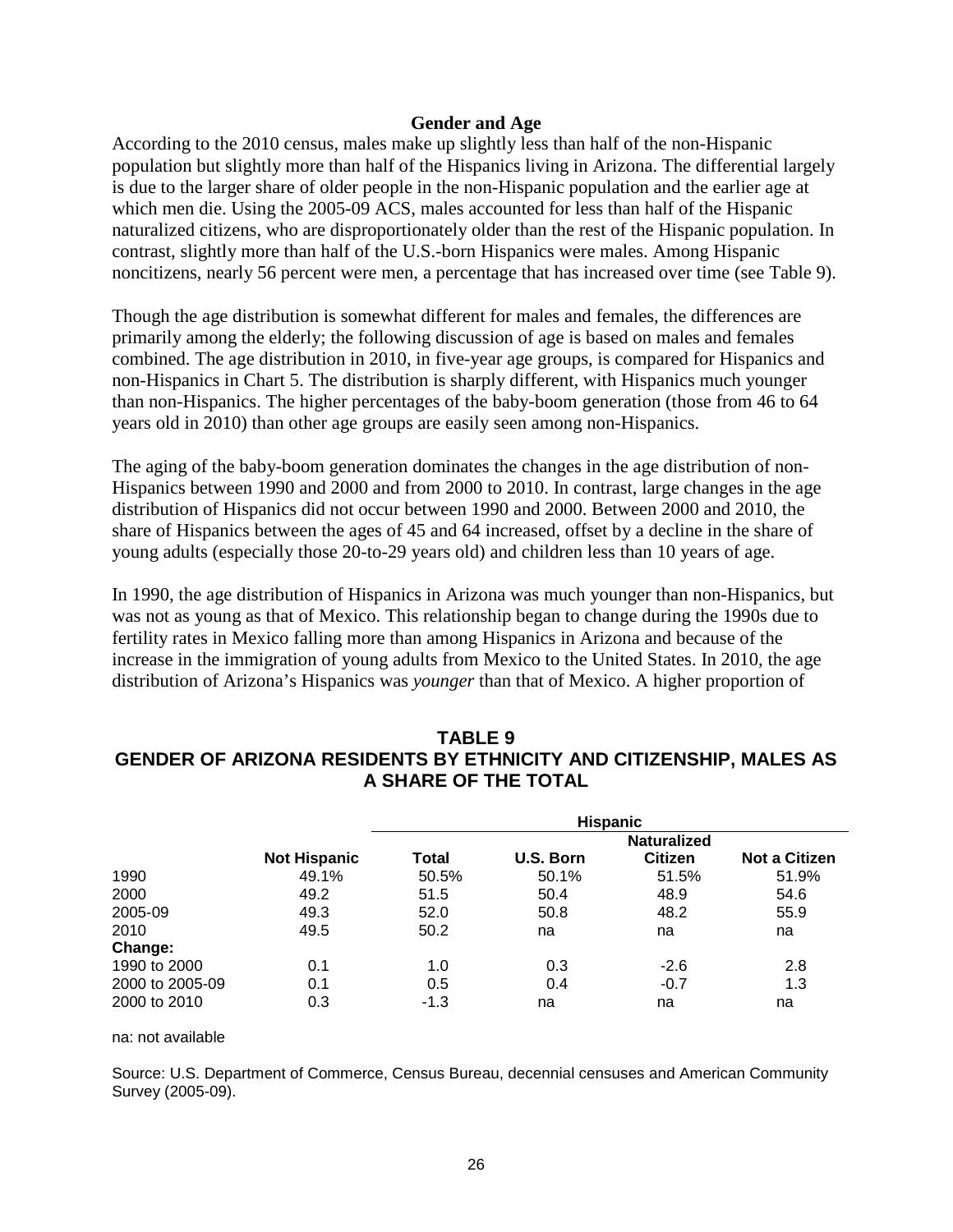

**CHART 5 AGE DISTRIBUTION OF ARIZONA RESIDENTS IN 2010 BY ETHNICITY**

Source: U.S. Department of Commerce, Census Bureau, 2010 census.

Arizona's Hispanics were less than 10 years old and a lesser proportion were at least 60 years old. (The data for Mexico come from their decennial census, which is conducted within several weeks of the U.S. decennial census.)

In order to examine the age distribution of the three Hispanic citizenship categories, the 2005-09 ACS must be used. The age distribution differs notably across the three categories (see Table 10). Relative to the other categories, the U.S.-born group is disproportionately less than 20 years old, with relatively few 30 or older. Hispanic naturalized citizens are much older, with relatively many 35 or older and few less than 25. Hispanic noncitizens are especially numerous between the ages of 20 and 39, with few 55 or older.

Several factors should be considered in interpreting the changes in age distribution over the last 20 years across the three Hispanic categories:

- Because IRCA legalized long-time Hispanic residents between 1989 and 1992 and since some went on to become naturalized citizens in the years following, the naturalized population became older than it had previously been.
- Children born in the United States to noncitizens are included in the U.S.-born category rather than the noncitizen category.
- A large increase in immigration occurred during the 1990s, shifting the age distribution of the noncitizen category.

Changes over time in the age distribution also have varied considerably across the three Hispanic categories. The U.S.-born category has experienced a large rise in the share of children despite a decreasing share in the 25-to-44 age group (largely due to births in the United States to noncitizens). The noncitizen category has experienced a significant increase in share between the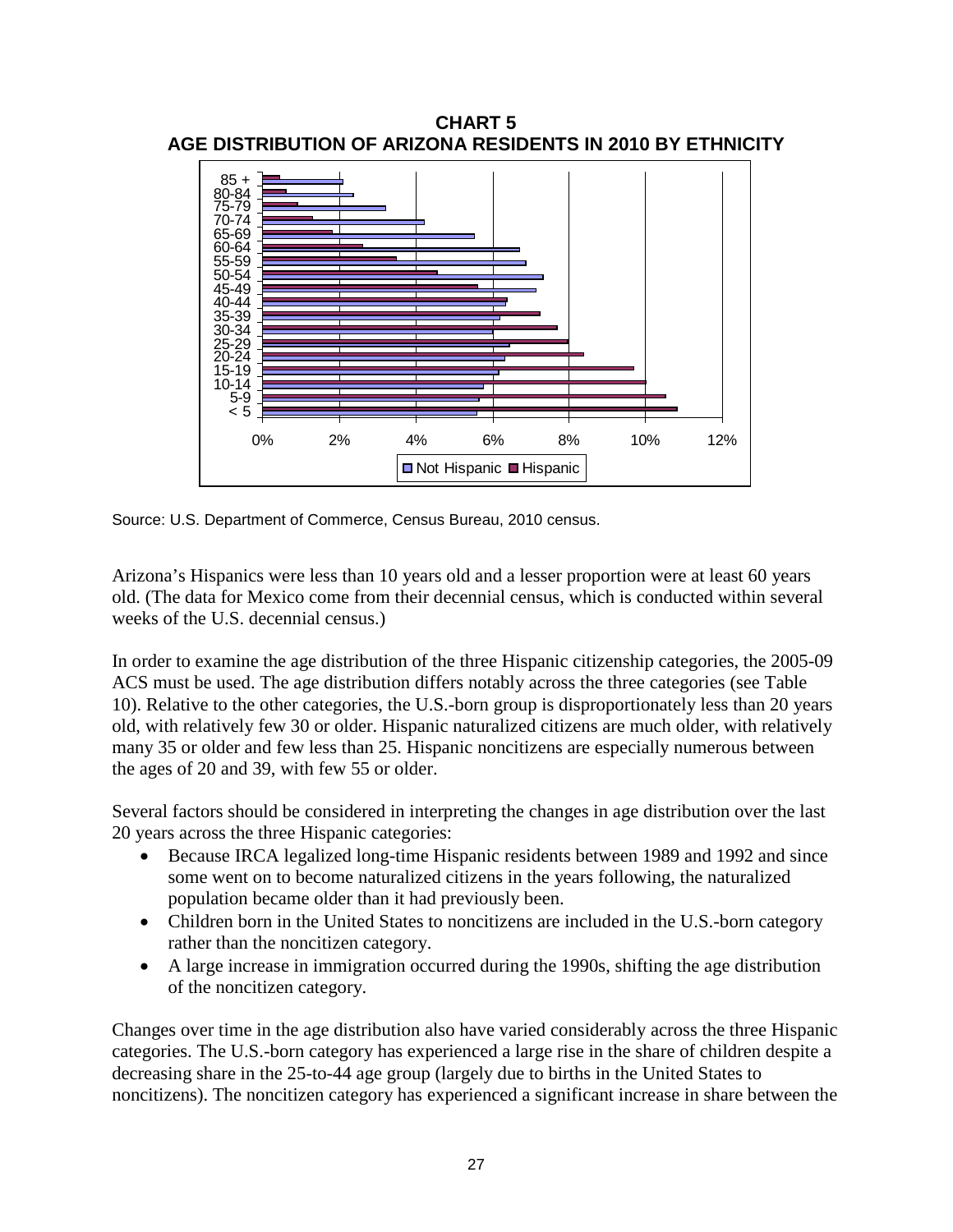# **TABLE 10 AGE DISTRIBUTION OF ARIZONA RESIDENTS BY AGE, ETHNICITY AND CITIZENSHIP, SHARE OF TOTAL**

|                   |                     | <b>Hispanic</b> |           |                    |                      |  |
|-------------------|---------------------|-----------------|-----------|--------------------|----------------------|--|
|                   |                     |                 |           | <b>Naturalized</b> |                      |  |
|                   | <b>Not Hispanic</b> | Total           | U.S. Born | <b>Citizen</b>     | <b>Not a Citizen</b> |  |
| Age 0-19:         |                     |                 |           |                    |                      |  |
| 1990              | 26.8%               | 42.7%           | 50.0%     | 10.2%              | 24.6%                |  |
| 2000              | 25.2                | 42.0            | 53.8      | 7.8                | 24.3                 |  |
| 2005-09           | 24.1                | 40.9            | 55.4      | 4.5                | 16.5                 |  |
| 2010              | 23.3                | 41.0            | na        | na                 | na                   |  |
| Age 20-39:        |                     |                 |           |                    |                      |  |
| 1990              | 32.3                | 34.2            | 29.9      | 45.4               | 48.0                 |  |
| 2000              | 27.3                | 35.2            | 26.8      | 37.9               | 53.7                 |  |
| 2005-09           | 25.8                | 33.6            | 24.8      | 33.2               | 54.8                 |  |
| 2010              | 25.0                | 31.3            | na        | na                 | na                   |  |
| Age 40-59:        |                     |                 |           |                    |                      |  |
| 1990              | 21.4                | 15.7            | 13.6      | 28.4               | 19.5                 |  |
| 2000              | 26.8                | 16.7            | 13.5      | 37.9               | 18.3                 |  |
| 2005-09           | 27.9                | 18.7            | 13.9      | 42.4               | 23.6                 |  |
| 2010              | 27.7                | 20.0            | na        | na                 | na                   |  |
| Age 60 and Older: |                     |                 |           |                    |                      |  |
| 1990              | 19.5                | 7.4             | 6.5       | 16.0               | 7.9                  |  |
| 2000              | 20.7                | 6.1             | 5.9       | 16.4               | 3.7                  |  |
| 2005-09           | 22.3                | 6.7             | 5.9       | 19.9               | 5.1                  |  |
| 2010              | 24.2                | 7.7             | na        | na                 | na                   |  |

na: not available

Source: U.S. Department of Commerce, Census Bureau, decennial censuses and American Community Survey (2005-09).

ages of 25 and 59, with large decreases in share among those less than 25. The share of naturalized citizens between the ages of 40 and 74 has climbed, offset by a large decrease in share among those less than 35, particularly among those 20 to 34 years old.

### **Household Type and Relationship**

Approximately 98 percent of Arizonans live in households, a percentage that varies little between non-Hispanics and Hispanics or between the three Hispanic categories. The remainder of the population lives in group quarters, such as a prison or a nursing home.

In households, one person is identified as the householder; the number of householders equals the number of occupied housing units. The relationship of others living in a household is expressed relative to the householder; broad categories include spouse, child, other relative, and not related. If more than one related person is living in a household, then the household is considered to be a family. The number of people living in households is divided by the number of households to get the average household size.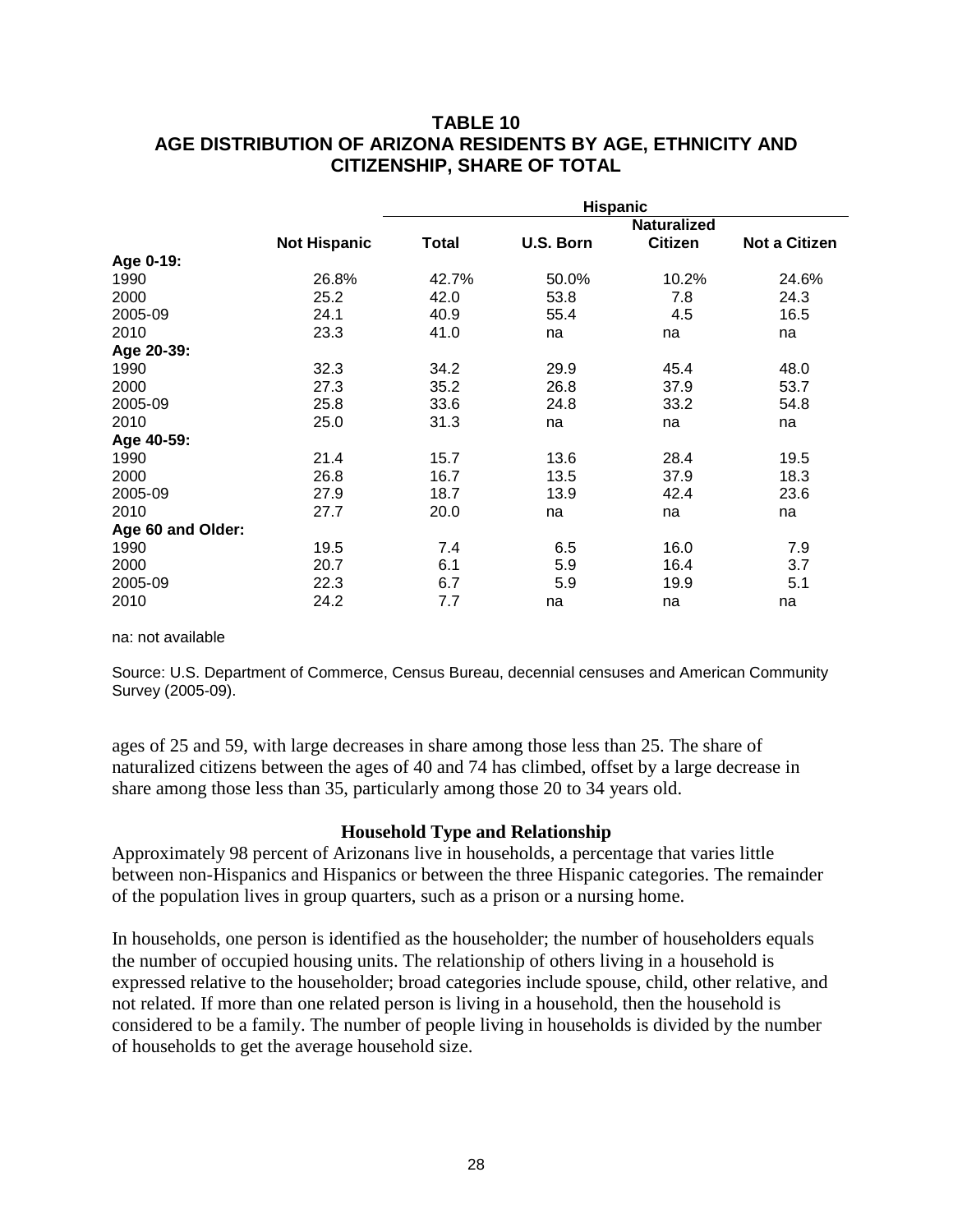Data on household type and relationship are available from the 2010 census for Hispanics and non-Hispanics. Household type is expressed as the number of households. Family households include married couples and single-parent families. Nonfamily households include people living alone and households of more than one person in which none are related. The percentage of households headed by a married couple has been shrinking, dropping below half of all households between 2000 and 2010. Married couples account for a slightly greater share of Hispanic than non-Hispanic households. Married-couple households are more common among Hispanic immigrants than among Hispanics born in the United States. A higher percentage of non-Hispanic than Hispanic households are nonfamilies, but this results in part from disproportionately more elderly non-Hispanics than Hispanics; those living alone are not classified as a family. Single-parent families are more common among Hispanics.

Household relationship refers to people. In part because of the higher proportion of Hispanic households with a young-to-middle-age adult householder and in part due to higher fertility rates among Hispanics, a higher proportion of Hispanics than non-Hispanics are children. A greater proportion of Hispanics are related to the householder in a way other than spouse or child; the percentage is particularly high among Hispanic noncitizens. A slightly higher percentage of Hispanics are not related to the householder among Hispanic noncitizens.

### **Economic Well-Being**

In order to get a sense of the economic well-being of the Hispanic population, median household income and the poverty rate were analyzed. The latest figures come from the 2005-09 ACS; these topics were not included in the 2010 census. The poverty rate of Hispanics has been more than twice that of non-Hispanics over the last two decades (see Table 11). Among Hispanics, noncitizens have a much higher poverty rate than citizens. Hispanics born in the United States have not experienced any narrowing of the gap with non-Hispanics over the last 20 years. However, the gap has narrowed among immigrants — both naturalized citizens and noncitizens.

Household income is highly correlated to the age of the householder. It is lowest among those with a household head less than 25 years old or 75 or older, and highest among householders between the ages of 45 and 54. In every age group, the median household income of Hispanics in 2005-09 was less than that of non-Hispanics. Of the three Hispanic citizenship categories, U.S. born Hispanics have the highest incomes, and noncitizens the lowest figures, in every age group.

|             |                     |       | <b>Hispanic</b>    |         |                      |
|-------------|---------------------|-------|--------------------|---------|----------------------|
|             |                     |       | <b>Naturalized</b> |         |                      |
|             | <b>Not Hispanic</b> | Total | U.S. Born          | Citizen | <b>Not a Citizen</b> |
| 1990 Census | 12.8%               | 28.4% | 25.0%              | 28.1%   | 42.7%                |
| 2000 Census | 10.3                | 24.1  | 20.9               | 19.1    | 32.9                 |
| 2005-09 ACS | 11.1                | 23.6  | 22.1               | 171     | 28.9                 |

**TABLE 11 POVERTY RATE IN ARIZONA BY ETHNICITY AND CITIZENSHIP**

Source: U.S. Department of Commerce, Census Bureau, decennial censuses (1990 and 2000) and American Community Survey (2005-09).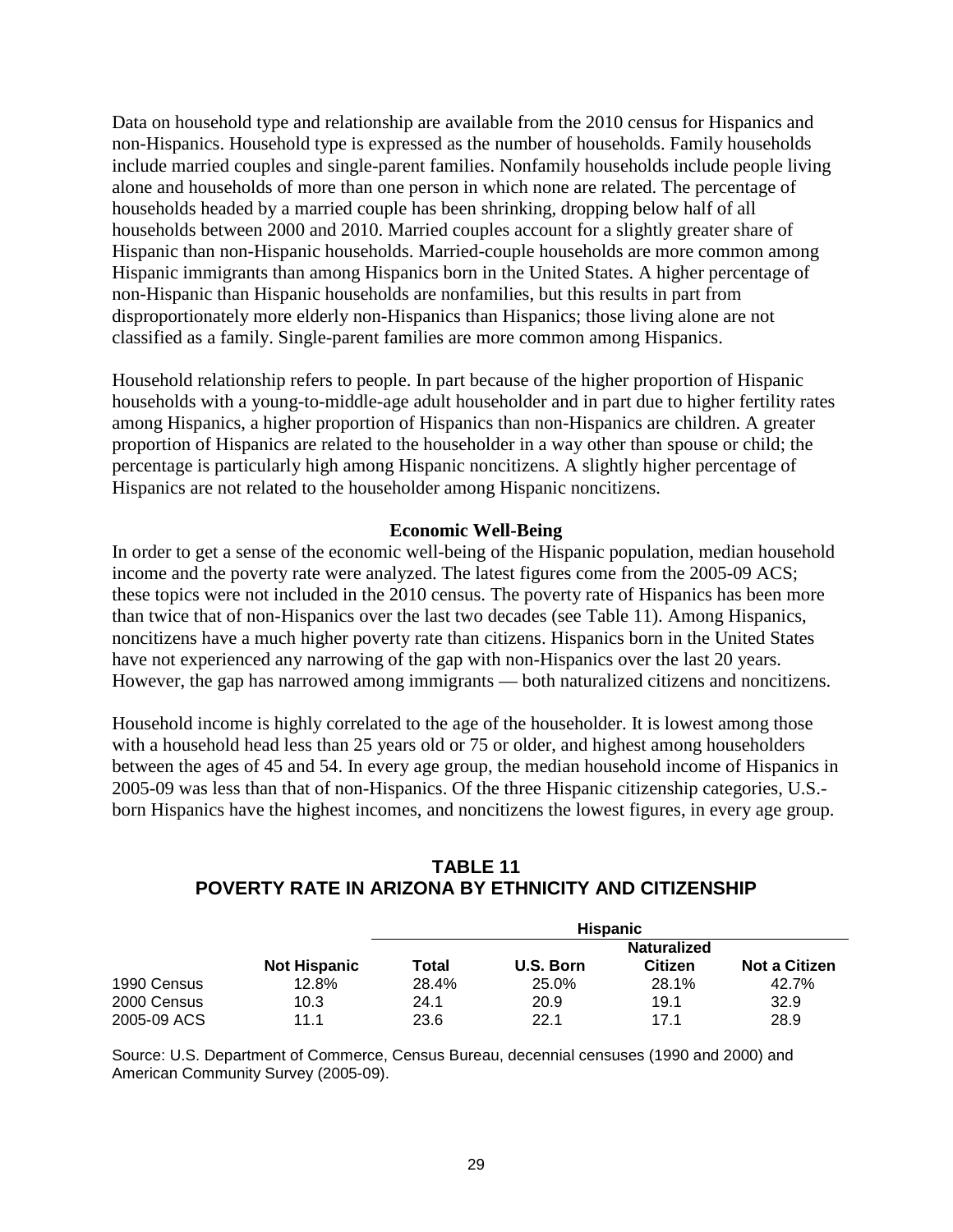The differential in median household income between non-Hispanics and Hispanics is least among households with young householders (see Chart 6). The differential between U.S.-born Hispanics and non-Hispanics is 10 percent among householders less than 25 but approximately 20 percent among householders between the ages of 35 and 74.

During the 1990s, median income rose considerably after adjusting for inflation, with Hispanics experiencing gains much larger than non-Hispanics; among Hispanics, the increase was greater for immigrants than for those born in the United States. In contrast, between 2000 and 2005-09, median household income dropped slightly after adjustment for inflation, with declines similar among Hispanics and non-Hispanics, and among U.S.-born Hispanics and immigrants.

### **Workforce Indicators**

The latest data reported in this subsection come from the 2005-09 ACS. The percentage of Hispanics 16 or older who are employed was greater than that of non-Hispanics, but this is a result of the differences in the age distribution — a higher share of non-Hispanics is of retirement age. Among Hispanics, there is little difference across the three citizenship categories. The percentage unemployed was higher among Hispanics than non-Hispanics, with little difference in the unemployment rate between U.S.-born Hispanics and noncitizens.

Variations in the age distribution also explain some of the differences in the number of workers in family households. Relative to non-Hispanics, a higher share in all three Hispanic citizenship categories have at least one person in the family in the workforce.



**CHART 6 MEDIAN HOUSEHOLD INCOME OF HISPANICS AS A PERCENTAGE OF NON-HISPANICS IN ARIZONA, 2005-09, BY AGE OF HOUSEHOLDER AND CITIZENSHIP**

Source: U.S. Department of Commerce, Census Bureau, American Community Survey.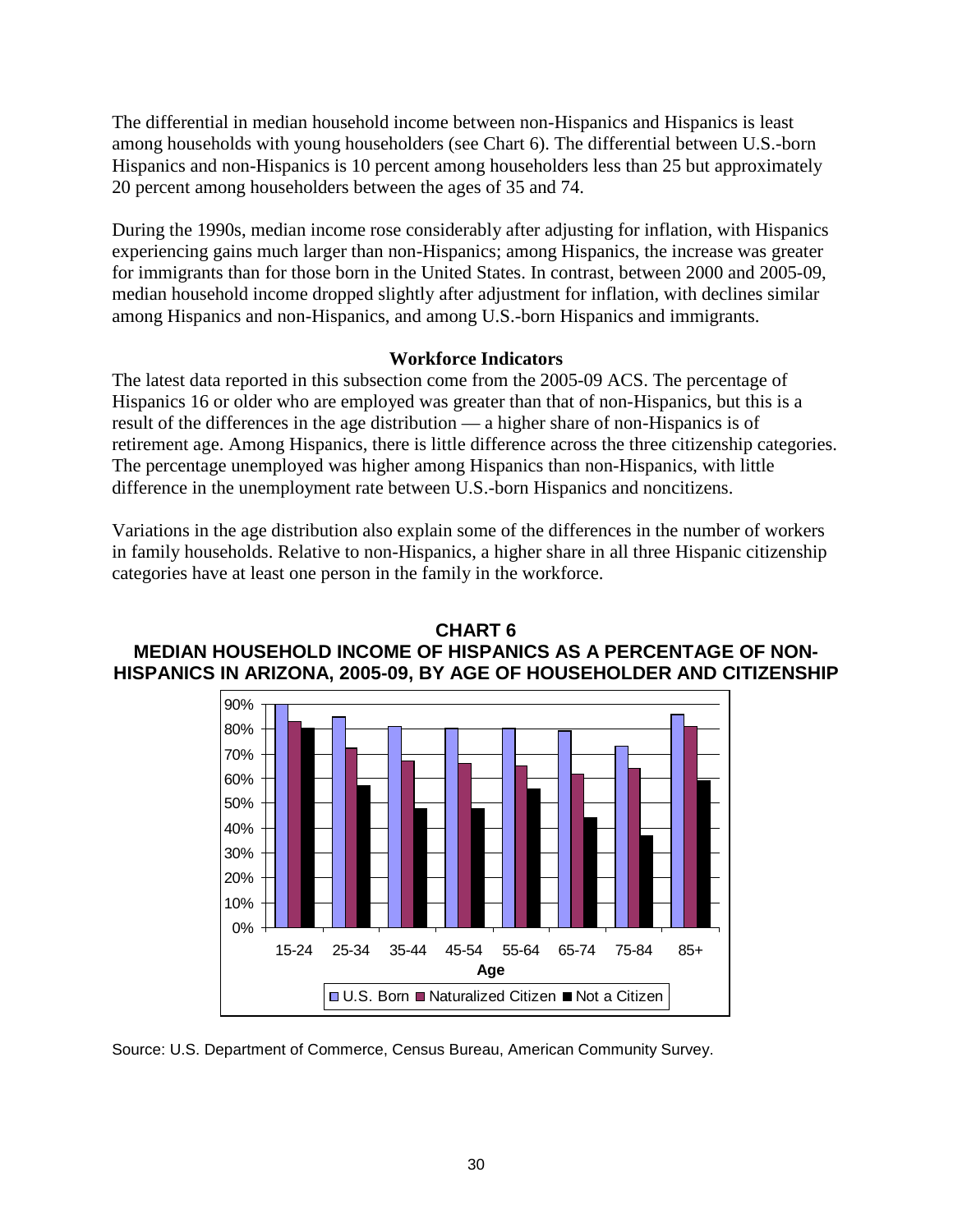Hispanics and non-Hispanics vary considerably in the occupations in which they work. A higher share of U.S.-born Hispanics than non-Hispanics work in the blue-collar occupations of agriculture, mining, construction, and production. The shares in these occupations among Hispanic immigrants, especially noncitizens, are much higher than those of U.S.-born Hispanics.

Relative to non-Hispanics, a considerably lower proportion of U.S.-born Hispanics work in professional occupations. Very few Hispanic noncitizens work in professional occupations. The differential between Hispanics and non-Hispanics has increased over time. In service occupations, the proportion of U.S.-born Hispanics was not much different from non-Hispanics in 1990, but since then, the non-Hispanic share has fallen while the U.S.-born Hispanic share has increased a little. After being lower in 1990, the proportion of Hispanic noncitizen immigrants working in service occupations has become equal to that of non-Hispanics.

Compared to non-Hispanics, the share of U.S.-born Hispanics who are self employed is only half as much, offset by somewhat higher proportions working as wage and salary employees in both the private and public sectors. Very few Hispanic noncitizens work in the public sector; the proportion self employed is between that of non-Hispanics and U.S.-born Hispanics.

In the past, working Hispanic noncitizens averaged fewer hours worked per year than other Hispanics and non-Hispanics. According to the ACS, however, this differential has disappeared, with Hispanic noncitizens working more hours per year than others (see Table 12).

### **Educational Attainment**

Educational attainment is not available from the 2010 census. A question on past decennial censuses and on the ACS asks for the "highest degree or level of school completed" of each

|                         |                     |                    | <b>Hispanic</b> |                |                      |  |  |
|-------------------------|---------------------|--------------------|-----------------|----------------|----------------------|--|--|
|                         |                     | <b>Naturalized</b> |                 |                |                      |  |  |
|                         | <b>Not Hispanic</b> | <b>Total</b>       | U.S. Born       | <b>Citizen</b> | <b>Not a Citizen</b> |  |  |
| <b>Occupation:</b>      |                     |                    |                 |                |                      |  |  |
| Professional            | 36.9%               | 15.5%              | 21.5%           | 19.2%          | 5.8%                 |  |  |
| <b>Services</b>         | 45.2                | 49.8               | 53.4            | 47.5           | 45.1                 |  |  |
| <b>Blue Collar</b>      | 9.2                 | 23.5               | 14.0            | 22.0           | 37.7                 |  |  |
| Other                   | 8.7                 | 11.2               | 11.1            | 11.3           | 11.4                 |  |  |
| <b>Class of Worker:</b> |                     |                    |                 |                |                      |  |  |
| <b>Public Employee</b>  | 15.9                | 12.0               | 17.5            | 14.5           | 3.4                  |  |  |
| Private Employee        | 72.2                | 79.2               | 75.7            | 75.0           | 85.4                 |  |  |
| Self Employed           | 11.1                | 7.5                | 5.4             | 9.8            | 9.8                  |  |  |
| <b>Hours Worked:</b>    |                     |                    |                 |                |                      |  |  |
| 2,000 or More           | 58.6                | 60.1               | 57.8            | 66.1           | 61.6                 |  |  |
| 1,000 to 1,999          | 22.2                | 22.0               | 21.9            | 20.9           | 22.4                 |  |  |
| Less Than 1,000         | 19.2                | 17.9               | 20.3            | 13.0           | 16.0                 |  |  |

# **TABLE 12 SELECTED CHARACTERISTICS OF ARIZONA WORKERS, 2005-09, BY ETHNICITY AND CITIZENSHIP**

Source: U.S. Department of Commerce, Census Bureau, American Community Survey.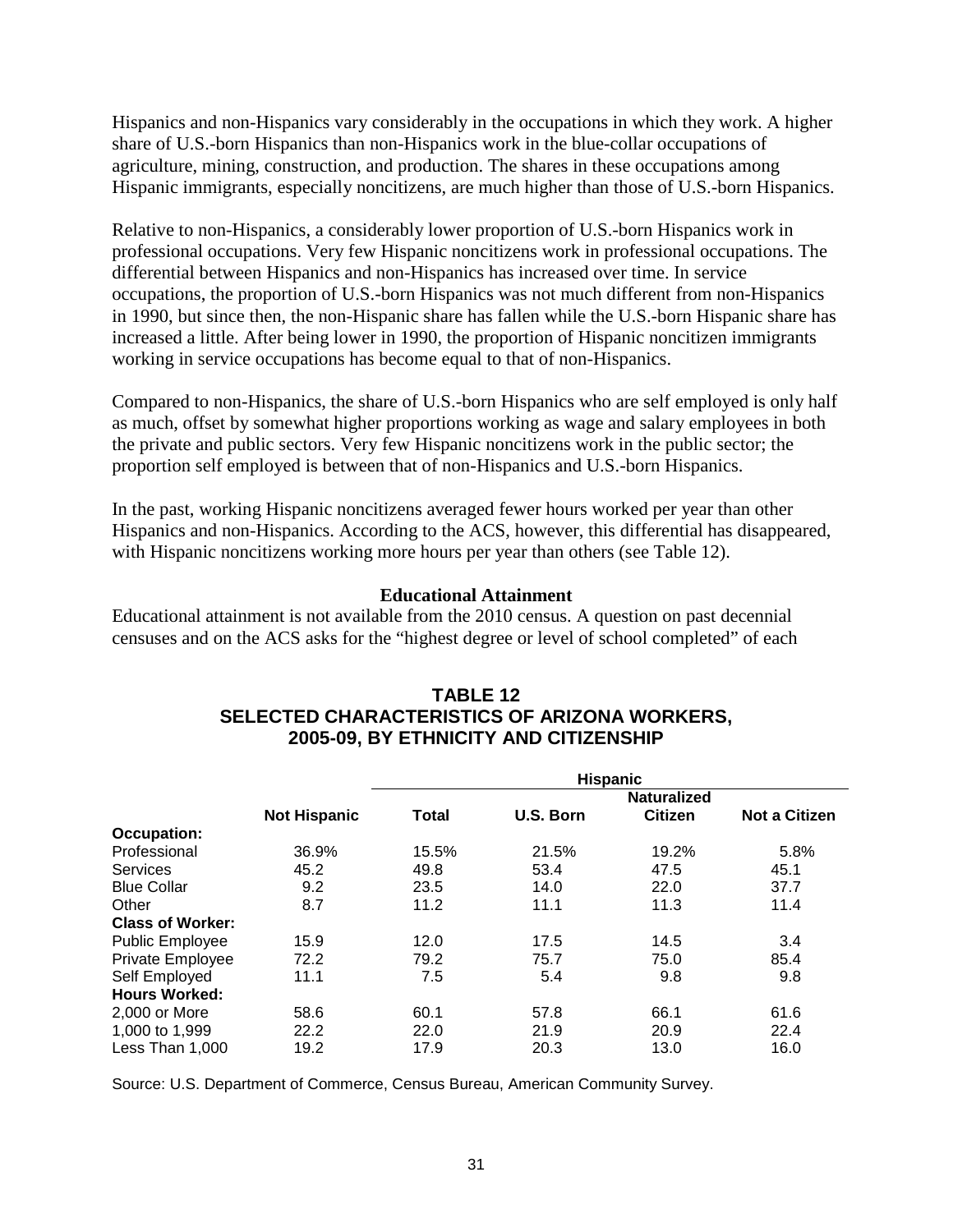person. The responses from the 2005-09 ACS have been summarized in Table 13. The standard tabulation produced by the Census Bureau includes all persons 25 or older; age 25 is used since a high proportion of the younger population still is attending school. However, because of a very strong relationship between educational attainment and age, and because of the differing age distributions between non-Hispanics and the various Hispanic citizenship categories, it is necessary to look at educational attainment by age group.

Looking first at those between 25 and 34 years old — the youngest age group in which a sizable proportion of the individuals have completed their formal education — a very large difference in educational attainment is seen between non-Hispanics and Hispanics. A far higher percentage of Hispanics have not graduated from high school and a much lesser percentage have earned at least a bachelor's degree.

Wide differentials in educational attainment are seen across the three Hispanic categories, with educational attainment much higher among the U.S.-born population than among those who are not citizens. However, even U.S.-born Hispanics have a much lesser attainment than non-Hispanics — more than twice the share have not graduated from high school and less than half the percentage have earned at least a bachelor's degree.

The relationships are similar among the older age groups, with the differential between non-Hispanics and Hispanics even larger than in the 25-to-34 age group. In contrast, the differentials are smaller among those 15-to-24 years old. However, since many individuals in this age group are still attending school, the observed differentials are likely to increase.

The changes in educational attainment between 2000 and 2005-09 are shown in Table 14. The educational attainment of Hispanics living in Arizona has improved over time, with the percentage without a high school diploma falling and the percentage with at least some college increasing. However, the gap between Hispanics and non-Hispanics has not changed significantly: while the improvement in the percentage of high school graduates was greater

|                                     |                 | <b>Hispanic</b> |           |                    |                |
|-------------------------------------|-----------------|-----------------|-----------|--------------------|----------------|
|                                     | <b>Not</b>      |                 |           | <b>Naturalized</b> | Not a          |
| <b>Age Group</b>                    | <b>Hispanic</b> | <b>Total</b>    | U.S. Born | <b>Citizen</b>     | <b>Citizen</b> |
| <b>Less Than High School</b>        |                 |                 |           |                    |                |
| Graduate:                           |                 |                 |           |                    |                |
| $15 - 24$                           | 40.5%           | 53.3%           | 51.3%     | 35.1%              | 59.8%          |
| 25-34                               | 7.5             | 35.6            | 17.5      | 28.0               | 54.5           |
| 35-44                               | 7.5             | 37.0            | 17.3      | 34.9               | 56.5           |
| 45-54                               | 6.9             | 39.0            | 20.3      | 41.5               | 66.5           |
| <b>Bachelor's Degree or Higher:</b> |                 |                 |           |                    |                |
| $15 - 24$                           | 5.9             | 2.1             | 2.2       | 3.6                | 1.4            |
| 25-34                               | 32.4            | 9.2             | 13.4      | 12.8               | 4.5            |
| 35-44                               | 33.7            | 10.3            | 15.1      | 12.2               | 5.2            |
| 45-54                               | 30.8            | 10.6            | 12.7      | 11.7               | 6.7            |

# **TABLE 13 EDUCATIONAL ATTAINMENT IN ARIZONA, 2005-09**

Source: U.S. Department of Commerce, Census Bureau, American Community Survey.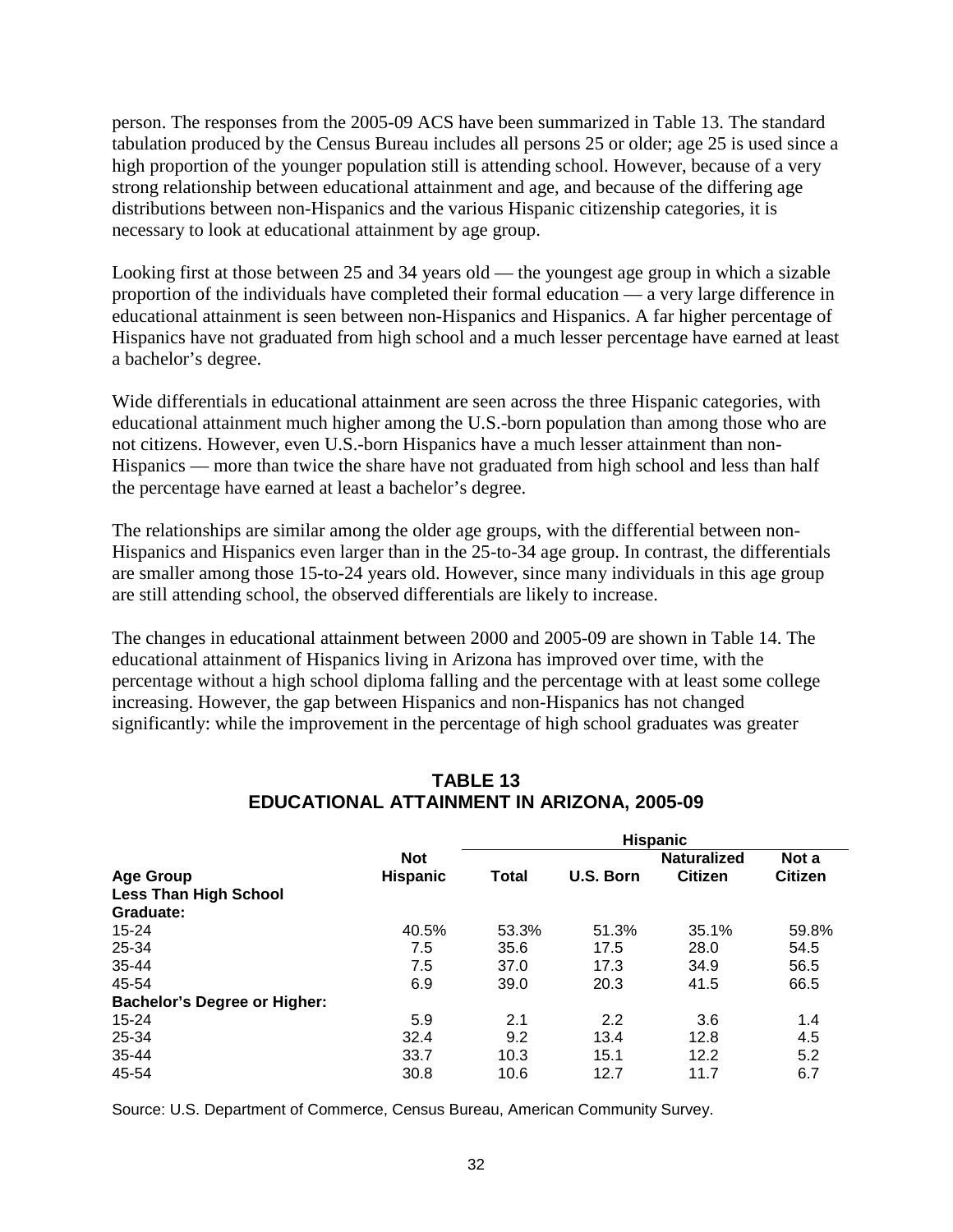### **TABLE 14 PERCENTAGE POINT CHANGES IN EDUCATIONAL ATTAINMENT IN ARIZONA BETWEEN 2000 AND 2005-09**

|                                     |                 | <b>Hispanic</b> |           |                    |                |  |
|-------------------------------------|-----------------|-----------------|-----------|--------------------|----------------|--|
|                                     | <b>Not</b>      |                 |           | <b>Naturalized</b> | Not a          |  |
| <b>Age Group</b>                    | <b>Hispanic</b> | Total           | U.S. Born | <b>Citizen</b>     | <b>Citizen</b> |  |
| <b>Less Than High School</b>        |                 |                 |           |                    |                |  |
| Graduate:                           |                 |                 |           |                    |                |  |
| $15 - 24$                           | $-2.7$          | $-8.9$          | $-5.0$    | $-23.3$            | $-12.7$        |  |
| 25-34                               | $-2.4$          | $-8.2$          | $-6.5$    | $-17.6$            | $-9.8$         |  |
| 35-44                               | $-2.1$          | $-7.1$          | $-6.6$    | $-11.2$            | $-14.1$        |  |
| 45-54                               | $-0.8$          | $-7.3$          | $-6.5$    | $-8.3$             | $-11.6$        |  |
| <b>Bachelor's Degree or Higher:</b> |                 |                 |           |                    |                |  |
| $15 - 24$                           | 0.7             | 0.7             | 0.6       | 2.1                | 0.5            |  |
| 25-34                               | 2.4             | 0.7             | 0.7       | 5.9                | 0.1            |  |
| 35-44                               | 5.5             | 1.3             | 3.5       | 2.1                | 0.1            |  |
| 45-54                               | $-1.3$          | 1.2             | 0.5       | 1.6                | 2.5            |  |

Source: U.S. Department of Commerce, Census Bureau, decennial census (2000) and American Community Survey (2005-09).

among Hispanics than non-Hispanics, Hispanics did not gain relative to non-Hispanics in terms of the percentage who have earned at least a bachelor's degree.

The improvement in the percentage graduating from high school has been greater for Hispanic immigrants than for U.S.-born Hispanics, but the gap in this measure still is significant. Not much difference between Hispanic immigrants and U.S.-born Hispanics is present in the improvement in the percentage earning at least a bachelor's degree.

In each age group, the educational attainment of Arizona's Hispanics on average is greater than that of residents of Mexico. However, the percentage of Hispanics in Arizona who have earned a bachelor's degree or more is *less* than the percentage in Mexico. Further, the educational attainment gap is being narrowed as educational attainment in Mexico rises faster than among Hispanics in Arizona. The differences between Arizona Hispanics and Mexicans are smallest in the youngest (15-to-24) age group. Mexico still has a disproportionate share of its 15-to-24 yearold residents not going beyond a junior high education, but otherwise its deficiencies in attainment relative to Arizona Hispanics are minor. (Educational attainment in Mexico comes from Mexico's decennial census. It is part of the questionnaire sent to all households and thus sampling error is not present. However, since Mexico's educational system differs from that of the United States, the educational attainment results for Mexico are not fully consistent with those of the United States and are not presented in this report.)

Comparing Arizona's noncitizen Hispanics to residents of Mexico, differences in educational attainment at the low end are not significant, as the percentage graduating from high school is slightly higher among Arizonans. However, the percentage earning a bachelor's degree or more is *far less* among Arizona's noncitizen Hispanics.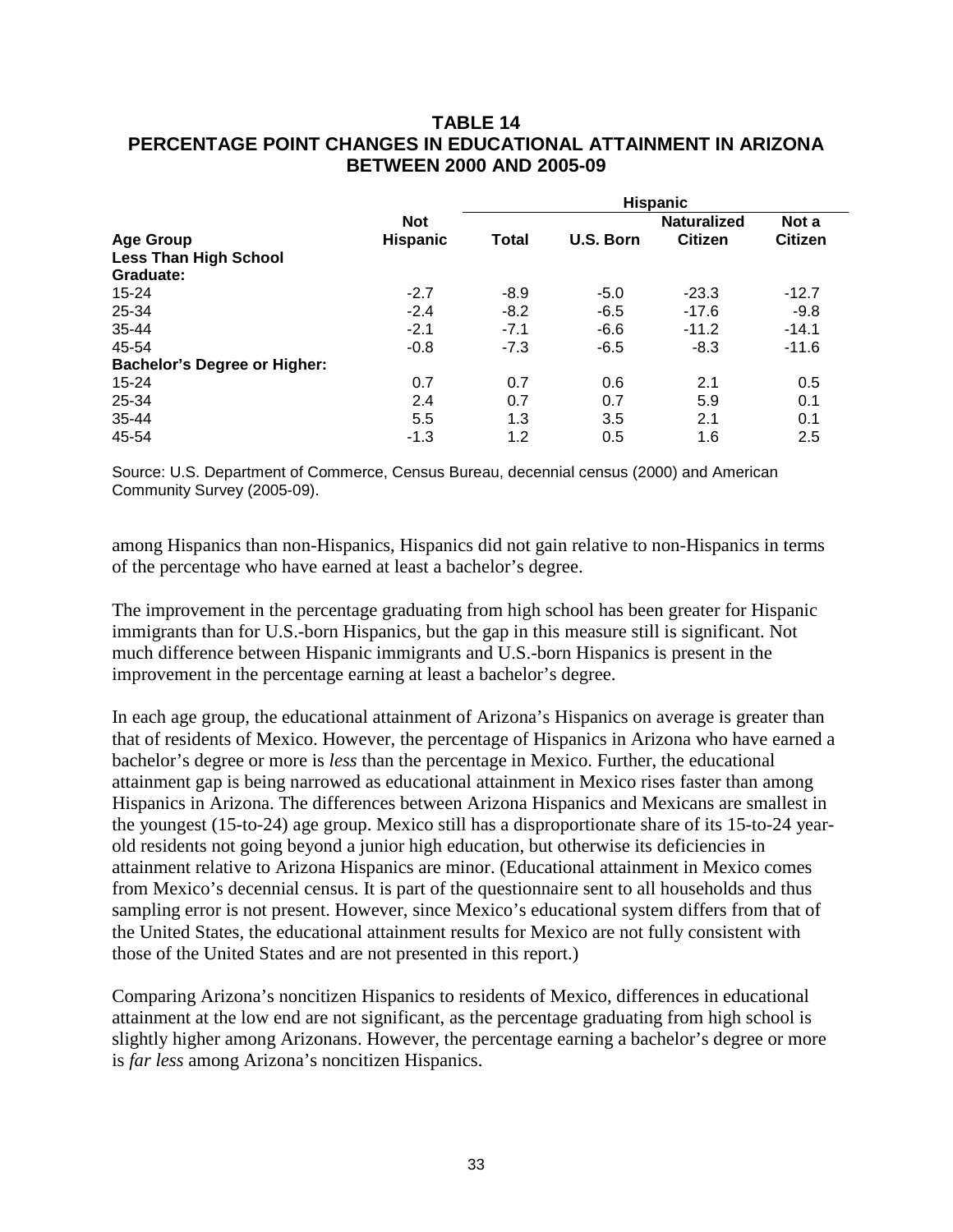### **EDUCATIONAL INDICATORS**

In the 2001 Morrison Institute report *Five Shoes Waiting to Drop on Arizona's Future*, the "Latino Education Dilemma" was discussed. The rationale for focusing on Latinos was based on a combination of factors: the large size of the Latino school-age population, the fast growth in this population, and the below-average educational achievement and attainment of this group. Educational achievement, or performance, is based on measures such as test scores and eligibility rates for admission to Arizona universities.

In the remainder of this section, all references to racial groups imply the non-Hispanic portion of each group. Public school enrollment in 2010 was nearly as high among Hispanics as whites, with each group accounting for between 42 and 43 percent of the total enrolled. While the rate of increase in Latino enrollment over the last 10 years was substantial at 50 percent, it was nearly as high among blacks (45 percent) and was much higher among Asians (80 percent). (In contrast, the number of white students decreased slightly and enrollment of Native Americans fell more.) The educational achievement of Hispanics on a variety of measures is considerably below that of whites and Asians. However, Hispanics perform as well as blacks and somewhat better than Native Americans.

Thus, the challenges the state faces regarding Latino education — underachievement and fast growth in the number of students — is typical of that of other minority groups. What differs is the large size of the Hispanic population. Looking forward, the percentage growth in the number of Hispanic children may drop below blacks and Asians, based on reduced undocumented immigration due to the state's anti-immigration laws and the sharp drop in the Hispanic fertility rate that already has occurred.

### **Factors Affecting Educational Achievement and Attainment**

Two reports written by Paul Barton and Richard Coley for the Educational Testing Service provide good summaries of the factors affecting educational achievement and attainment. These factors apply to all racial/ethnic groups.

In *The Family: America's Smallest School* (2007), Barton and Coley discuss several factors:

- Parent-Pupil Ratio. In particular, children in single-parent households do not perform as well academically.
- Family Finances. Low incomes/high poverty, food insecurity, and unemployment of parents all negatively affect educational achievement.
- Literacy Development. Before starting kindergarten, differences in academic abilities are measured in children. Those with lesser abilities had not been read to by their parents as much as others and more generally, did not hear as many words spoken.
- Quality of Child Care.
- The Home as an Educational Resource. The availability of books, magazines, newspapers and the Internet, as well as a desk or table at which to work, all affect academic development. The amount of time watching television is negatively associated with educational achievement.
- Parent-School Relationship (parental participation).

Four factors — single parent household, parents reading to children, hours watching television, and the frequency of school absences — were found to explain 68 percent of the differences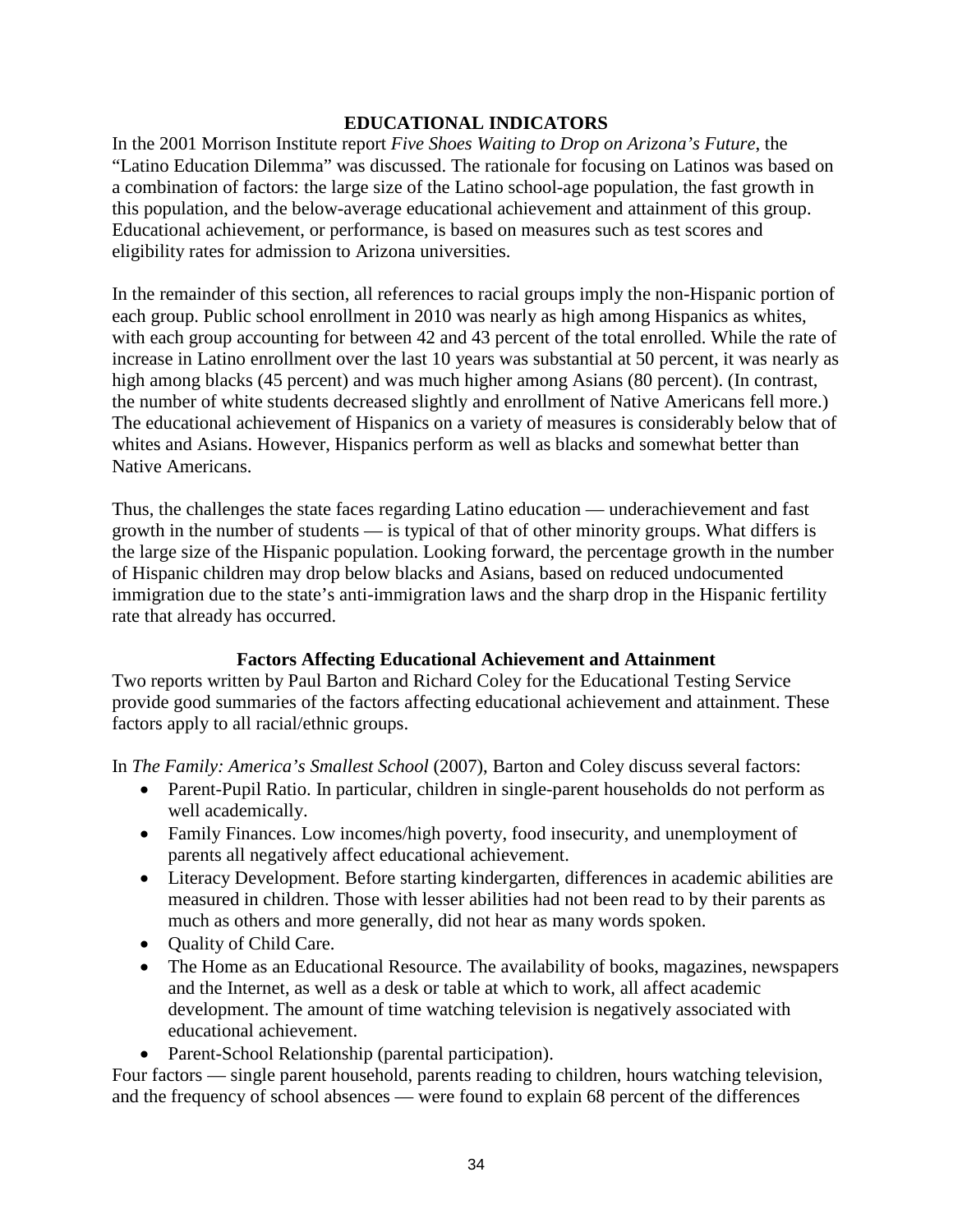across states in eighth grade reading scores on the National Assessment of Educational Progress (NAEP) test.

A synthesis of research studies done by Barton and Coley, *Parsing the Achievement Gap II* (2009) indicated that 16 factors related to life experiences and conditions are correlated with cognitive development and academic achievement. Differences in these factors across racial/ethnic groups and across income groups mirror the gaps seen in educational achievement across these groups:

- Curriculum Vigor. This includes participation in Advanced Placement classes, which is lower among minorities and low-income students.
- Teacher Preparation. In particular, minorities and low-income children are more likely to be taught math by teachers who did not major or minor in math.
- Teacher Experience. Minorities and low-income children are taught by individuals with less average teaching experience.
- Teacher Absence and Turnover. These are higher in minority/low-income schools.
- Class Size. Minority schools have larger average sizes.
- Availability of instructional technology. Minorities and low-income children have less access.
- Safety at School. Minorities are negatively affected by street gangs and fighting in schools.
- Parent Participation. This is lower in minority groups.
- Frequent Changing of Schools. Minorities change schools more often.
- Low Birth Weight. Blacks have lower average birth weights.
- Environmental damage. Minorities and low-income children have more exposure to lead and mercury.
- Hunger and Nutrition. These are larger issues among minorities and low-income children.
- Talking/Reading to Babies and Young Children. This is lower among minorities and lowincome children.
- Excessive Television. This is more common among minorities and low-income children.
- Parent-Pupil Ratio. This is lower in minority and low-income households.
- Summer Achievement. Academic progress over the summer is less among minorities and low-income children.

Two studies published by the Pew Hispanic Center provide particular insight into Hispanic educational issues. In *How Far Behind in Math and Reading Are English Language Learners?* (2007), Rick Fry indicates that English language learners (ELL) score far below the rest of the population on both math and reading on the NAEP tests. Hispanic ELL scores are lower than those of other Hispanics.

In *Latinos and Education: Exploring the Attainment Gap*, Mark Lopez in 2009 reported the results of a national survey of Hispanics. While nearly 90 percent of young Latinos (16-to-25 years old) — a higher percentage than non-Hispanics — understand that a college education is important to success in life, less than half plan to get a college degree (a lower percentage than non-Hispanics). The primary reason for the discrepancy in the percentages is the need to support a family. Poor English skills also were frequently cited as a reason. As high a proportion of U.S.-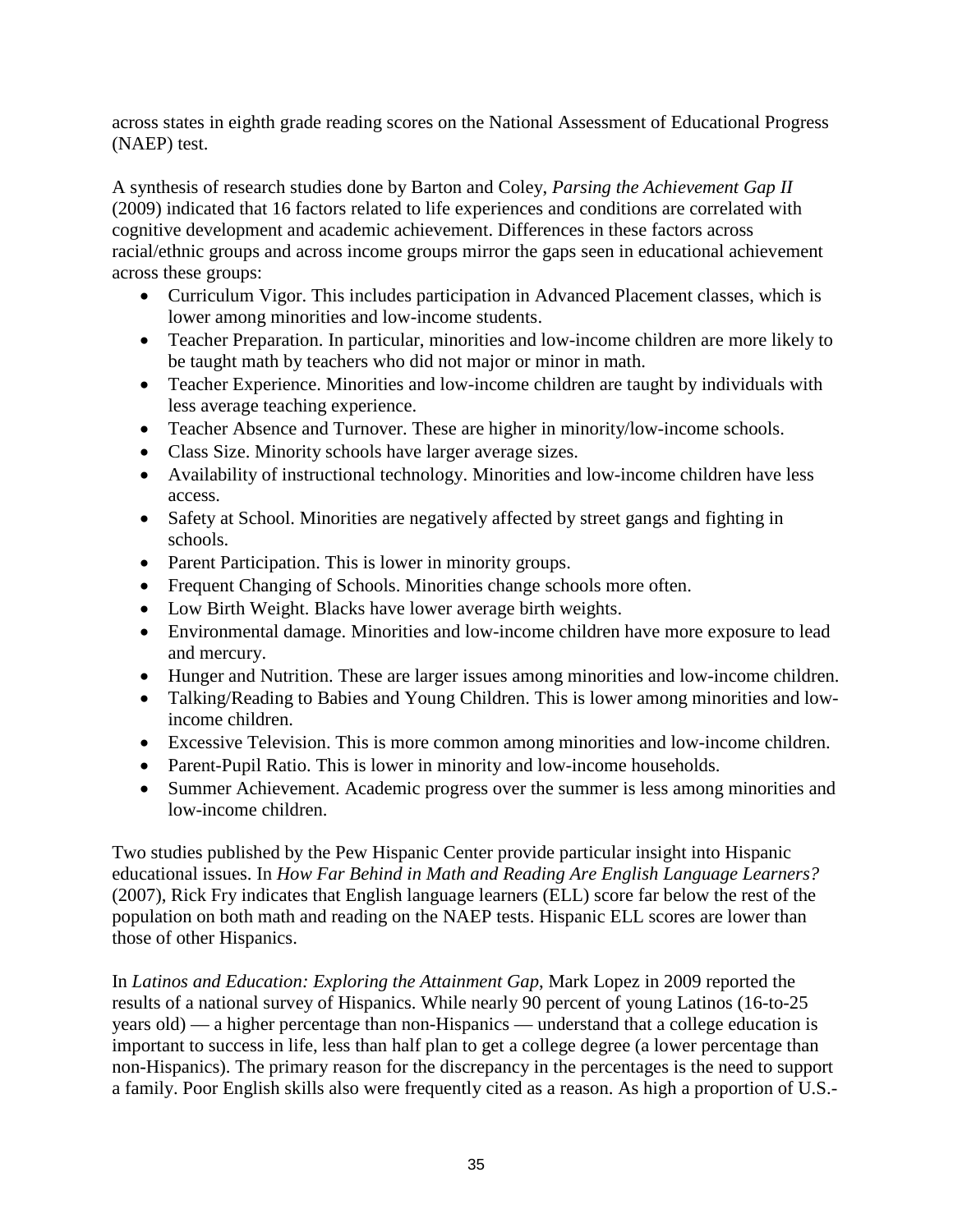born Hispanics planned to get a college degree as non-Hispanics, but the figure for Hispanic immigrants was less than half as high. Financial pressures for immigrants not only include supporting a spouse and children, but also sending remittances to other family members in their home country.

Another survey question asked why Hispanics do not do as well in school as others. The most frequently cited reason was that Hispanic parents do not play an active role in helping their children succeed academically. Poor English skills and a different cultural background from their teachers also were commonly cited.

Thus, in addition to the factors affecting educational achievement and attainment that are common to all children, Hispanic immigrants, particularly those entering the country illegally, face additional educational challenges. Undocumented immigrants tend to come from countries with a culture of generally low educational attainment and usually experienced low socioeconomic status in their home country as well as in the United States. In addition, immigrant children must learn English as a second language and need to make cultural adjustments.

### **Achievement**

The *2009 Minority Student Progress Report* released by AMEPAC (Arizona Minority Education Policy Analysis Center), part of the Arizona Commission for Postsecondary Education, provides a number of measures of educational achievement by race/ethnicity. Results are consistent across such measures as the AIMS test, enrollment and test scores in Advanced Placement classes, and eligibility for admission to Arizona universities. Hispanics, blacks, and Native Americans lag substantially behind whites and Asians on each of these measures. Each of the minority groups is slowly narrowing the educational achievement gap with whites and Asians.

The differentials in achievement are not as great when looking only at those individuals in each racial/ethnic group who are interested in pursuing a postsecondary education. Still, Hispanics, blacks and Native Americans score lower on the SAT and ACT university admissions tests. Postsecondary enrollment is relatively low among Hispanics and the attainment of college degrees is low among Hispanics and Native Americans.

#### **Attainment**

The achievement measures presented by AMEPAC reflect those students attending K-12 schools in Arizona. The decennial census/ACS educational attainment measure discussed in the previous section is broader, including those who moved to the state after completing their education elsewhere. Since employment-driven immigration begins among those in their mid-teens, even the educational attainment of 18-year-old Hispanic Arizonans is affected by the low attainment of many of the immigrants from Mexico and other Latin American countries. Generally, however, the educational attainment figures are consistent with the achievement measures presented in the AMEPAC report. Hispanics, blacks and Native Americans have both lower educational achievement and lesser educational attainment than whites and Asians.

In order to provide more information on the educational attainment of young U.S.-born Hispanics versus Hispanic immigrants, a special analysis was conducted using the 2005-09 ACS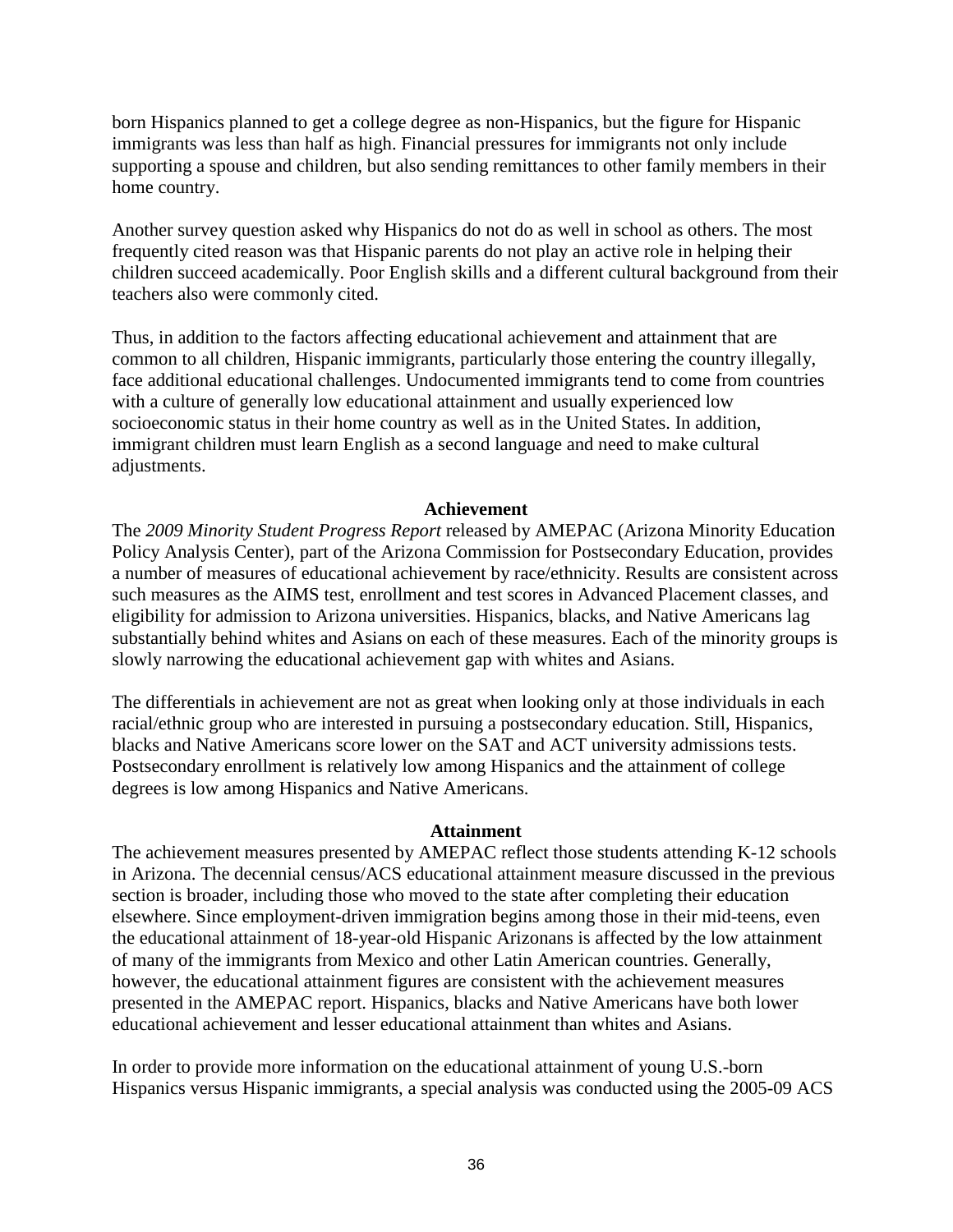PUMS file. Sampling error is a major concern when subsetting the population as much as was done in this analysis. The analysis focused on Hispanics from 16-to-24 years old, with results produced by single year of age. In addition to educational attainment, school enrollment was examined. These measures were analyzed by place of birth and (for immigrants) the length of time in the United States.

Among Hispanics 16-to-24 years old, school enrollment is much higher among those who were born in the United States than among those born in another country, particularly Mexico. No difference is apparent between those born in Arizona and those born elsewhere in the United States. Among those who had immigrated to the United States, school enrollment was positively correlated with the number of years of residence in the United States. Educational attainment whether measured as the percentage with a high school diploma (or GED), the percentage attending college, or the percentage with a bachelor's degree — also was greater among those born in the United States.

For those Hispanics 16-to-24 years old who were living with a parent, enrollment and attainment also were examined based on the birthplace of the parent. Among those 16-to-21 years old born in the United States, enrollment was higher among those with a U.S.-born parent than with an immigrant. Among those 22-to-24 years old, the results were reversed. The results by age of child are inconsistent for the educational attainment indicator. Sampling error may account for the inconsistency in results by age; the data do not support any conclusion being reached as to whether the birthplace of the parents has any influence on the American-born child.

One can conclude that school enrollment and educational attainment are lower among Hispanics aged 16 to 24 who were born in another country. Thus, Hispanics who moved to the United States as children are the largest challenge in reducing the Latino educational gap. Otherwise, the Latino gap appears to be no different from that of other minority groups, or more generally, of those with low socioeconomic status.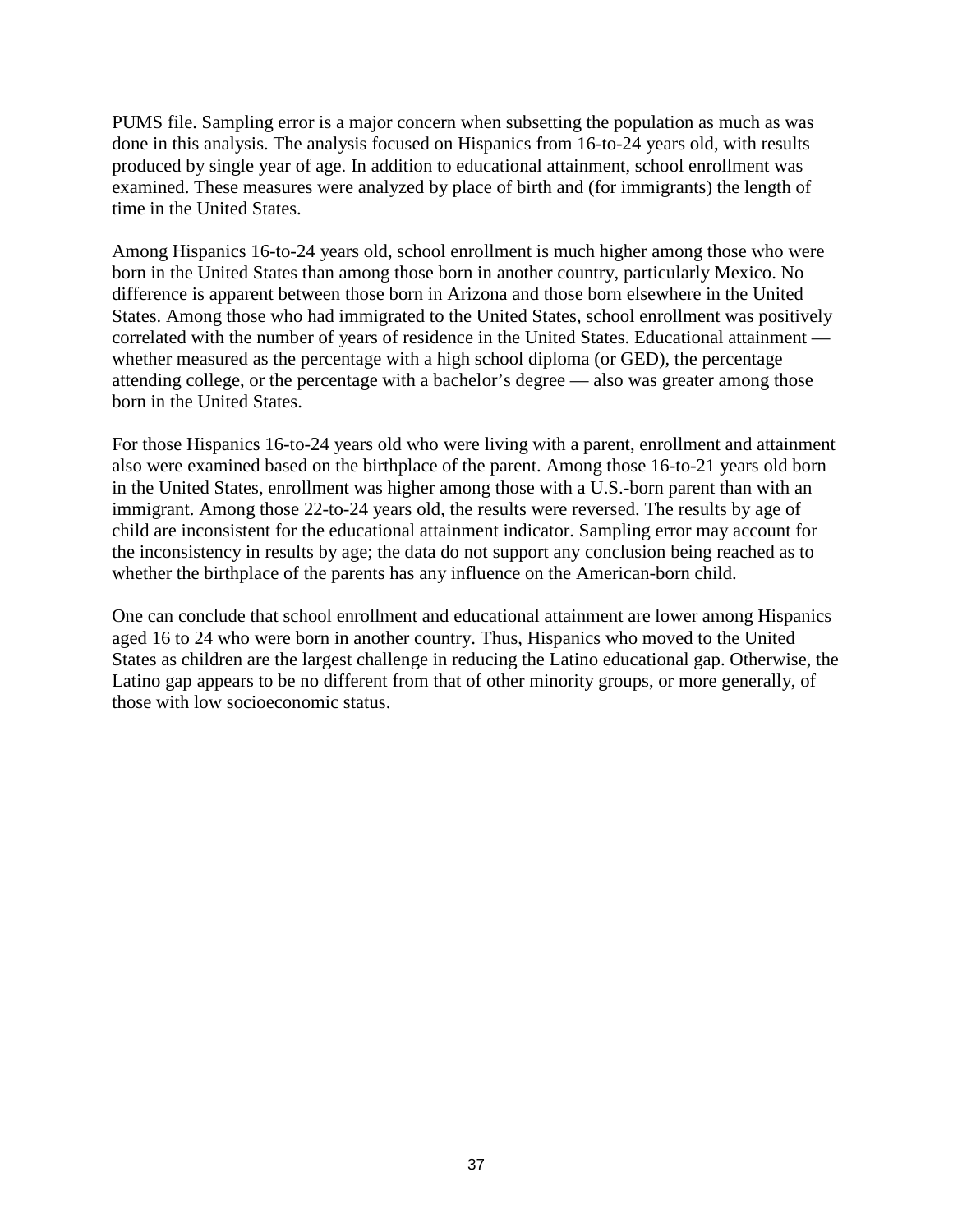### **OUTLOOK FOR LATINO EDUCATION**

The magnitude of the Latino education issue in Arizona in coming decades will depend largely on the size of the Hispanic population relative to the state's entire population. The expansion or restriction of educational programs tailored to students learning English as a second language or to Hispanic/minority/low-income students generally also would have an impact.

The fertility rate of Hispanics will play an important role in determining the number of Hispanics living in Arizona, particularly in the number going to school. However, the single largest factor that will influence Latino educational achievement and attainment in Arizona in coming years is the number and characteristics of Latino immigrants who will live in the state. Since few changes have occurred over the last 20 years in the characteristics of Hispanic immigrants and Arizona's Hispanic population as a whole, the significance of the Latino education issue in coming years will largely be determined by the number of immigrants, particularly undocumented immigrants.

#### **Immigration**

Immigration to Arizona in the future is dependent largely on policy decisions made in Arizona, though certain changes in federal immigration law would have an effect. Economic and demographic conditions, typically the most important factors influencing immigration particularly undocumented immigration — may also play a role, but the presence of Arizona's employer sanctions law likely will relegate them to secondary importance.

Court decisions regarding the legality of portions of Senate Bill 1070 could have an impact on the number of undocumented immigrants living in the state. If the currently blocked portions of the law are allowed to take effect, some current residents of the state could leave and another barrier would be put in place to discourage future undocumented immigrants. However, these effects likely would be much smaller than those of the state's employer sanctions law.

### **Policy Scenarios**

**Arizona**. Currently, Arizona has the most restrictive immigration laws among the states, making it unlikely that many new undocumented immigrants will move to the state. Assuming that employers obey the employer sanctions law, other than day labor or another source of income in the underground economy, the only way that an undocumented immigrant could earn money in Arizona is by obtaining a job through ID theft.

Additional legislation relating to undocumented immigrants could be passed in Arizona and existing laws could be strengthened or weakened in the future. Probably the most significant effect on undocumented immigration to Arizona, however, will be the degree of enforcement of the employer sanctions law.

Given the weak economic conditions that have been in place ever since the employer sanctions law took effect, its full impact has not yet been tested. As the economy recovers and employers add jobs, manpower shortages in certain occupations and industries likely will develop that will not be resolved by individuals moving to Arizona from elsewhere in the United States to fill the jobs. Some employers then would have a motivation to ignore the employer sanctions law. If the law is not strongly enforced, some employers may hire undocumented workers, increasing undocumented immigration to Arizona and worsening the Latino education issue.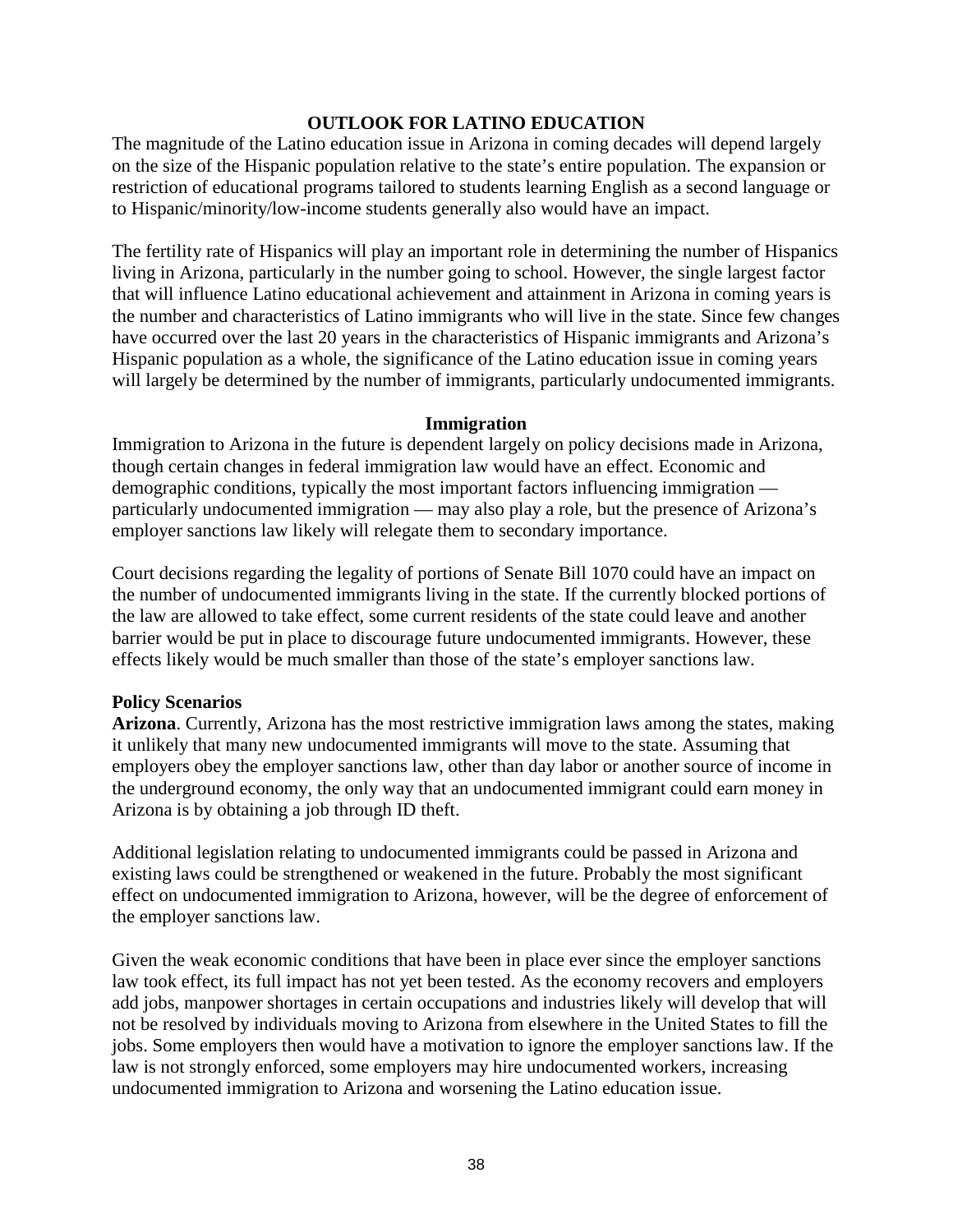If the law is vigorously enforced, the penalties seem likely to keep most employers in compliance. The most likely scenario is that the employer sanctions law will be adequately enforced, motivating employers to follow the law and discouraging undocumented immigrants from moving to Arizona.

**Federal**. The likelihood of substantive changes being made to existing federal immigration law anytime soon seems low, based on the unwillingness of Congress to address the issue over the last decade and the remaining dichotomy between those desiring to restrict immigration further and those wanting a policy that is more in tune with the workforce needs of the American economy.

Current federal restrictions on undocumented immigration could be strengthened by the federal government by enforcing the existing provision that it is illegal to knowingly hire or recruit unauthorized immigrants. This could be accomplished by requiring all employers nationally to use E-Verify. Though Arizona's employer sanctions law would no longer be unique, passage of such a national law would not likely have much effect on the number of undocumented immigrants living in the state.

Another means of restricting undocumented immigration is to tighten border security even further. The effectiveness and practicality of this strategy is in doubt, since it would take enormous resources to truly control the border. Further, since many undocumented immigrants entered the United States legally on a student or tourist visa, this initiative would need to include a way to find and deport those who overstay their visa (and/or to greatly limit the number of such visas). With state laws already discouraging undocumented immigrants from permanently locating in Arizona, this federal strategy likely would have limited effect on the number of immigrants living in Arizona.

A very different direction for immigration reform would be to adjust the overall legal immigration quota over time to match changes in workforce conditions in the United States. This could be done by using easily predicted long-term changes in the age distribution and making short-term projections of the strength of the national economy. In this scenario, Arizona likely would receive a larger number of legal immigrants, but the characteristics of these immigrants probably would not be different from those of the state's existing undocumented immigrants. This would aggravate the Latino education gap.

Rather than adjust the number of legal immigrants permanently admitted, guest worker programs could be expanded. Currently, the H-1B visa program allows aliens to work in the United States for a limited number of years. This program requires an employer-employee relationship and is designed for workers in specialty occupations, particularly those requiring substantial educational attainment in fields such as mathematics and science.

A similar program could be created for the labor shortages that likely will redevelop in some of the lowest-paid occupations or in physically demanding and difficult jobs. Undocumented immigrants, largely from Mexico and Latin America, have filled these openings in the past. Whether such a guest worker program is feasible is doubtful. Many of the nation's undocumented residents originally entered the country legally. Moreover, since most of the labor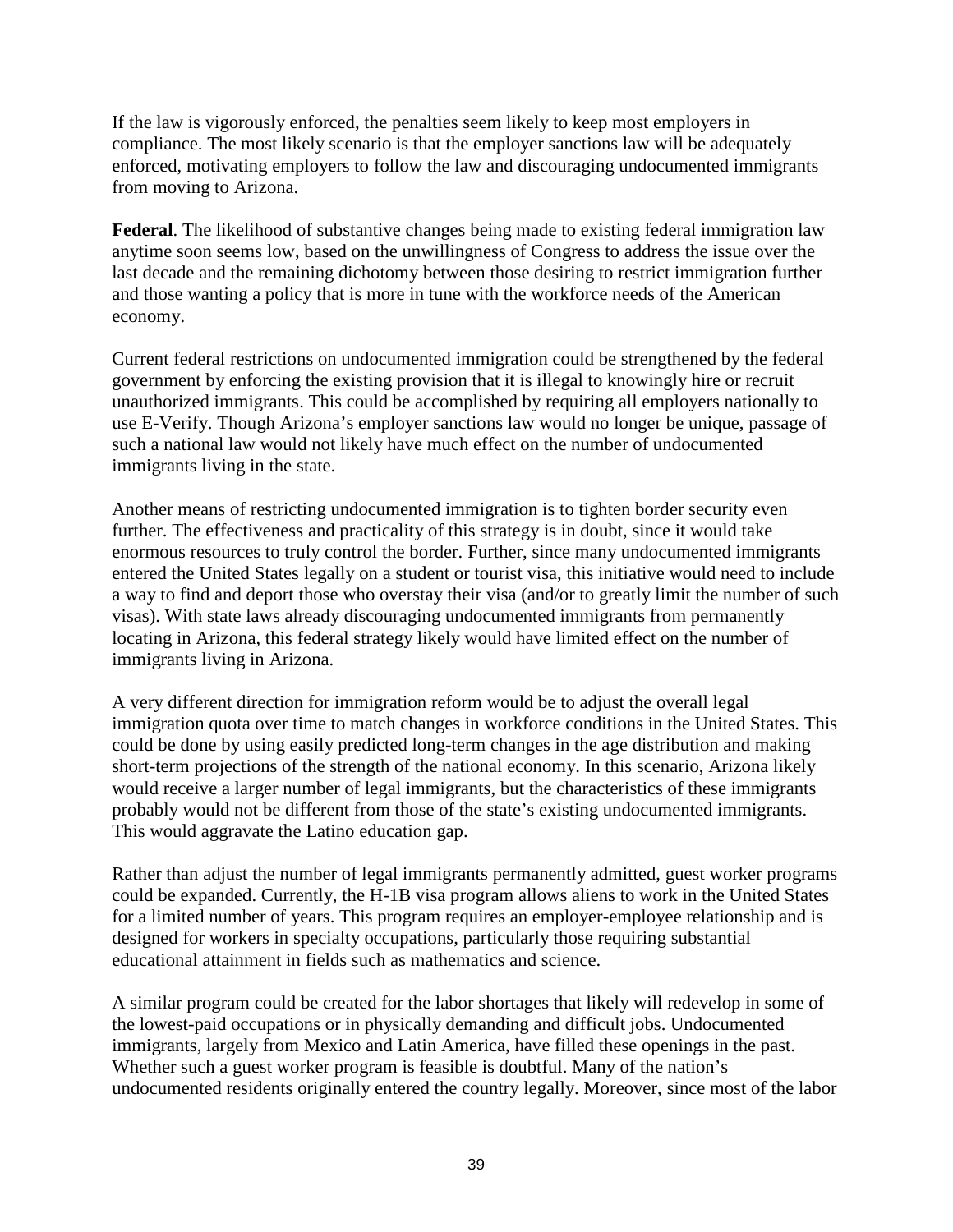shortages of this nature are likely to persist for many years, temporary workers are not a good fit. A guest worker program likely would result in an increase in the number of Hispanics living in Arizona, adding to the Latino education challenge.

**Other States**. If the federal government does not enact significant changes to existing immigration law, then more states may pass laws similar to those enacted in Arizona. If many states, especially populous and proximate states, pass state legislation similar to that in Arizona, the state no longer would stand in isolation. However, with Arizona's employer sanctions law in place, actions taken in other states would be unlikely to cause a significant change in the number of undocumented immigrants living in Arizona.

### **Economic Scenarios**

If immigration laws in the United States were not an issue and if Arizona had not passed its antiimmigration legislation, then economic and demographic conditions in the United States and in the countries from which immigrants are moving would be the most important factors affecting immigration to Arizona in the future. As discussed earlier, changes in the age distribution in both the United States and Mexico almost certainly will result in less undocumented immigration in coming decades. With the age distribution of the working-age population essentially fixed for the next 20 years, forecast scenarios will not vary much based on demographics.

Other economic factors in the United States and Mexico (and other Latin American countries) could cause variations in the amount of immigration. Though unlikely, the possibility of substantial social and economic instability exists in Mexico, due to the power of the drug cartels and the government's efforts to fight the cartels. If instability were to occur, emigration from Mexico almost certainly would increase.

The rate and nature of economic growth in the United States also will affect future undocumented immigration. Very fast growth — especially in occupations that are not attractive to American-born workers — would lead to larger labor shortages and more opportunities for undocumented immigrants.

The relevance of the following discussion of economic growth in Arizona and the number of immigrants moving to the state is questionable. The existence of the employer sanctions law likely will prevent much of a response from undocumented immigrants to labor shortages in the state.

The course of the Arizona economy hardly is certain, particularly as one looks ahead for decades. In the near term, it is highly likely that the Arizona economy will gradually recover and that job growth will accelerate. Within a few years, the unemployment rate is likely to lower substantially, creating a need for individuals to migrate to the state, as in the past, to fill the jobs created. Whether economic growth will be as fast as in prior economic expansions is unclear. Similarly, the nature of the growth is uncertain. Of particular interest are those industries that historically have been heavily dependent on immigrants for labor, including agriculture, construction and tourism. In a baseline scenario, the rate and nature of economic growth during the next expansion is expected to be similar to that experienced in Arizona in recent decades.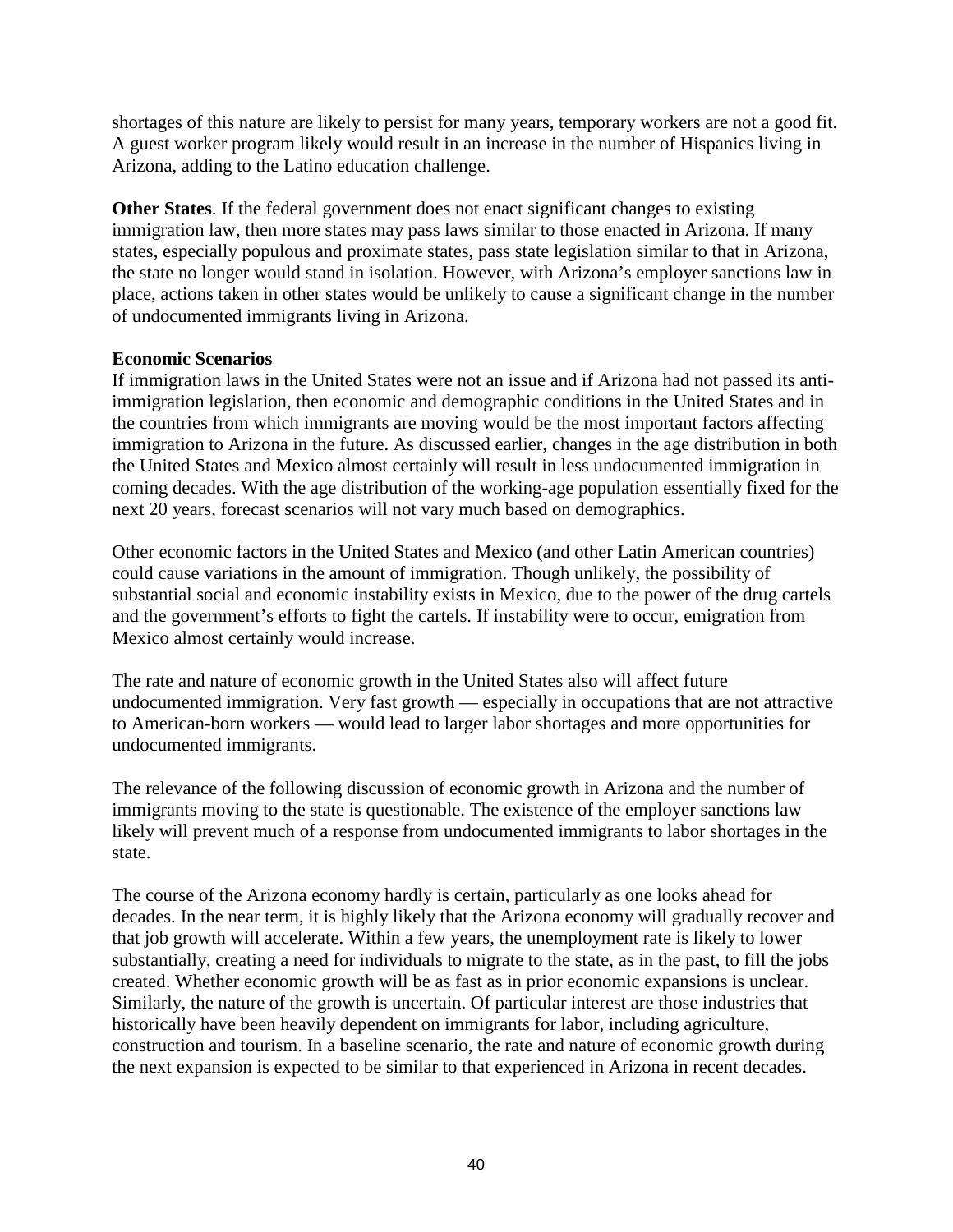Uncertainty increases the further into the future one looks. At some point, economic growth will slow in Arizona. The norm for any area is to experience rapid growth for a period of time, followed by a longer period of much slower growth. The primary reason for this life cycle is that as major urban areas become more populous, the negative effects of growth become increasingly apparent while the advantages of growth dissipate.

The Phoenix area already has a population of more than 4 million and is one of the most populous metropolitan areas in the nation. Like any other large and growing urban area, the Phoenix area already faces a variety of issues, including air quality, traffic congestion, and housing being built many miles from job centers in order to improve housing affordability. If the Phoenix area resumes fast growth, these issues will increase in significance.

The actions of the Arizona Legislature over the last two decades to sharply reduce state government revenues, which caused major budget reductions in the last few years, could affect both the quantity and quality of the state's future economic growth. Even before the recent budget cuts, the state's K-12 educational outcomes already were among the lowest in the nation, with per pupil spending nearly the lowest in the nation. Significant reductions in investments for higher education also have occurred in recent years. At some point, employers offering highquality jobs likely will refuse to relocate to, or expand in, Arizona due to concerns regarding the quality of education and the quality of the workforce.

Future investments in other types of infrastructure also are a concern. An environment in which taxes continue to be reduced does not bode well for the ability of the state to provide the public infrastructure and other public services required by quality employers. For example, an inadequate transportation system is more than an inconvenience to commuters — it is a cost to employers.

A slowing of economic growth in Arizona would result in reduced immigration and domestic migration to the state. Fewer opportunities would exist for immigrants, and some U.S.-born Hispanics might choose to leave the state. Whether this would be accompanied by a change in the Hispanic educational gap is unclear. A lack of higher-paying jobs would be a disincentive to some youths, regardless of race/ethnicity, to concentrate on their education.

### **Fertility**

Hispanic fertility rates in Arizona fell considerably between 2000 and 2010, by much more than the decrease in other racial/ethnic groups. Though still substantially higher than the rates of non-Hispanic whites and Asians, Hispanic fertility rates are comparable to those of blacks and less than those of American Indians. Further, the fertility rate of U.S.-born Hispanics is not much higher than that of non-Hispanic whites.

There are three possibilities regarding Hispanic fertility rates in Arizona in the future:

• Hispanic fertility rates will continue to fall more than those of other racial/ethnic groups, akin to the large declines in fertility rates in Mexico. This would reduce the significance of the Latino education issue.